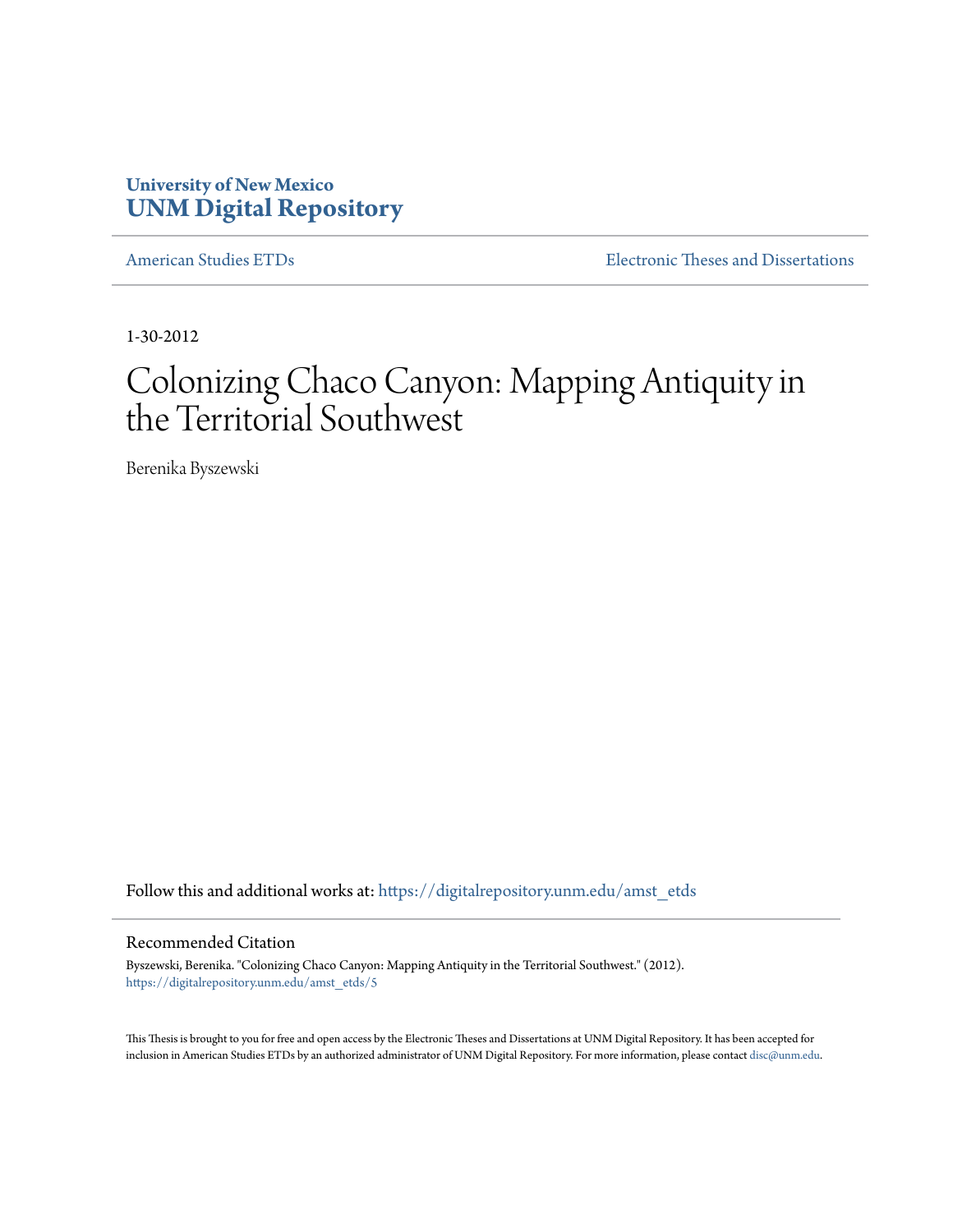Berenika Byszewski

*!!!!!!!Candidate*

American Studies

!!!!!*Department*

This thesis is approved, and it is acceptable in quality and form for publication:

!!!!!*Approved!by!the!Thesis Committee:*

Alyosha Goldstein, Chairperson

Maria Lane

Christopher Wilson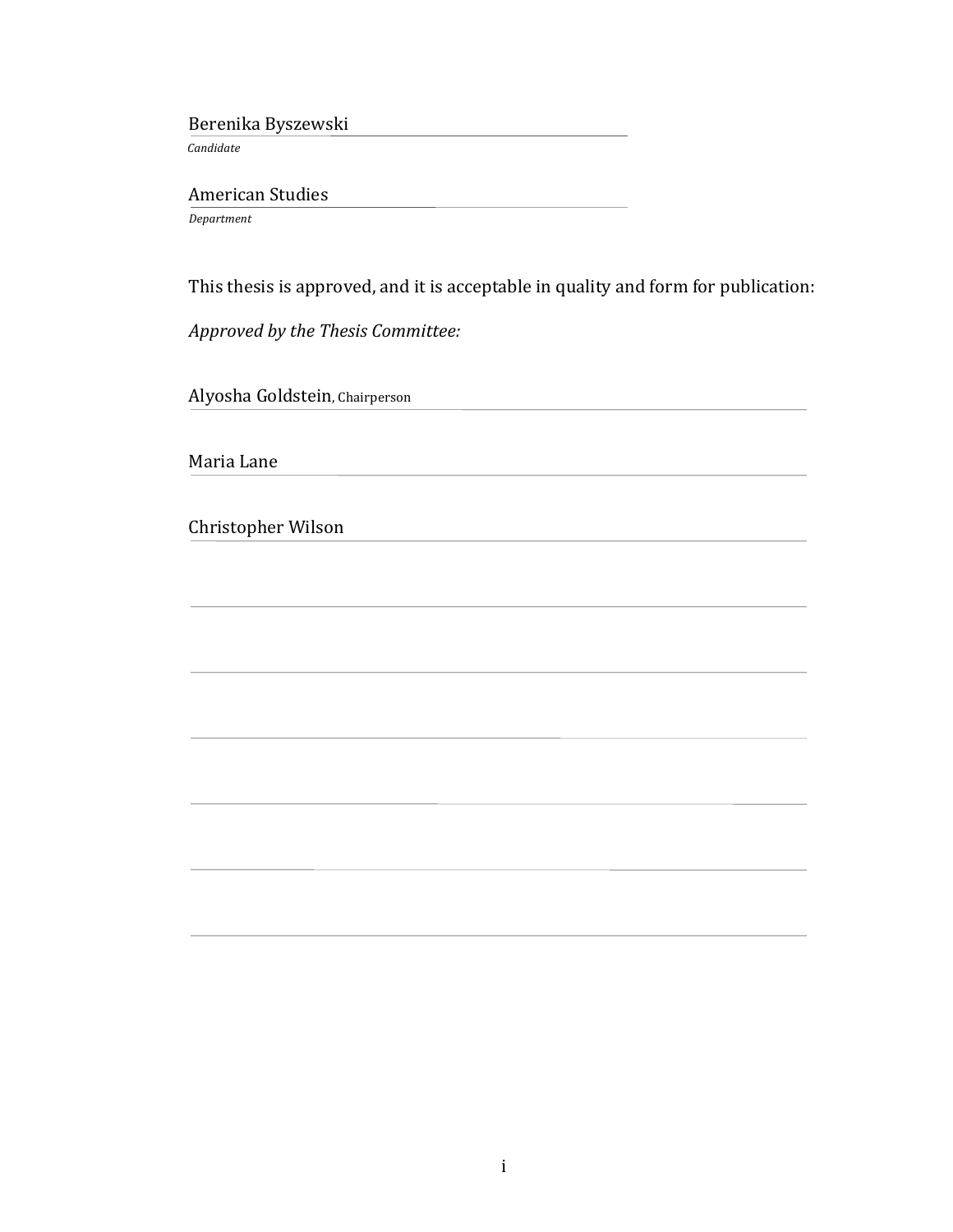# **COLONIZING CHACO CANYON: MAPPING ANTIQUITY IN THE TERRITORIAL SOUTHWEST**

**BY**

## **BERENIKA BYSZEWSKI**

Bachelor of Arts, Anthropology, New York University

#### THESIS

Submitted in Partial Fulfillment of the Requirements for the Degree of

# **Master of Arts American Studies**

The University of New Mexico Albuquerque, New Mexico

# **December, 2011**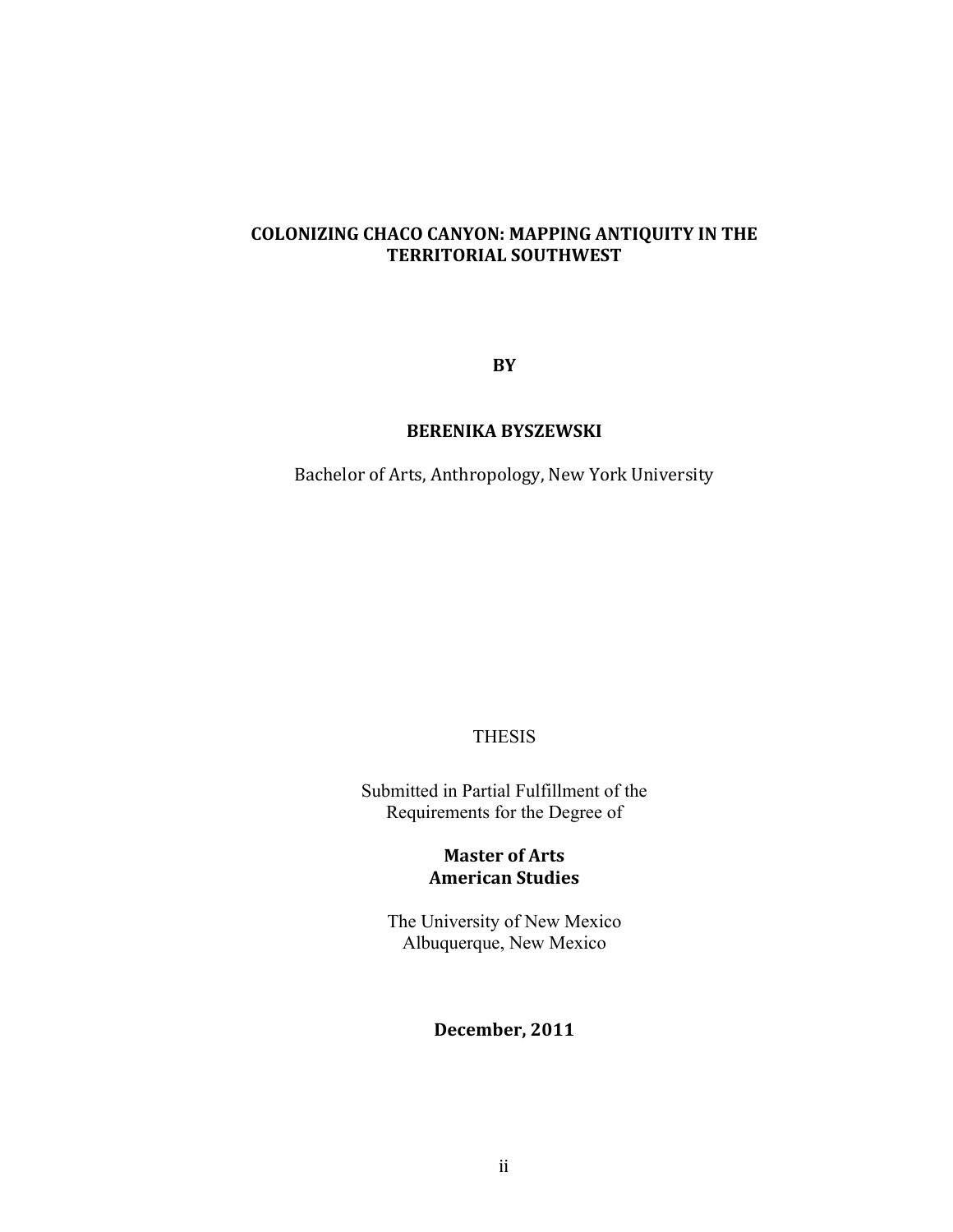# Colonizing Chaco Canyon: Mapping Antiquity in the Territorial Southwest Berenika Byszewski BA, Anthropology, New York University MA, American Studies, University of New Mexico

## ABSTRACT

The 1849 Navajo Expedition was the first official US military mapping of Navajoland after the Mexican Cession, and has been recognized by historians as the first sustained window into the region and its people. Lieutenant James H. Simpson of the US Topographical Corps of Engineers was ordered to accompany the punitive expedition to document the route. Captivated by the stone ruins of Chaco Canyon, Simpson made a side excursion to record and map the structures, and contributed to the way Chaco is interpreted and imagined to this day.

In this paper, I follow Lieutenant Simpson's survey party, tracing their "discovery" and mapping of Chaco Canyon. Through an analysis of Simpson's map and journal, I argue that the mapping effort served to fix Chaco in a new geography of antiquity that redrew the history and future of the nation, and attempted to discipline unfamiliar peoples and landscapes into the national body. This mapping constructed Chaco as a national resource, fixing its significance in both prehistory and the moment of its discovery. Tracing the particular ways this knowledge was produced through the discovery and mapping of Chaco shows how both colonial cartographies and notions of antiquity are foundational to the ongoing project of settler colonialism.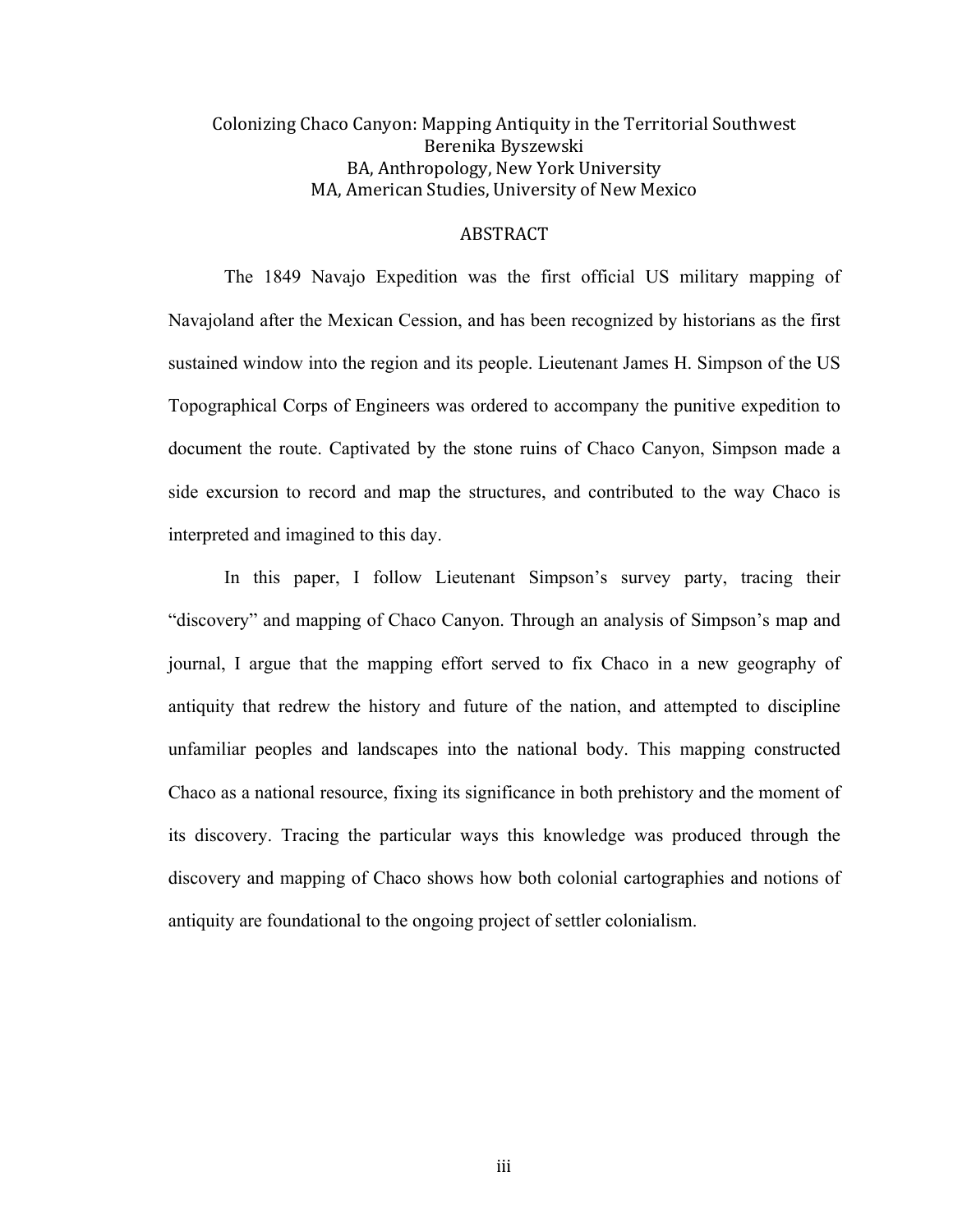# **Table of Contents**

| 1.0 |  |
|-----|--|
|     |  |
|     |  |
| 2.0 |  |
|     |  |
|     |  |
|     |  |
| 3.0 |  |
|     |  |
|     |  |
|     |  |
|     |  |
|     |  |
|     |  |
|     |  |
| 4.0 |  |
|     |  |
|     |  |
|     |  |
| 5.0 |  |
|     |  |
|     |  |
|     |  |
|     |  |
|     |  |
| 6.0 |  |
|     |  |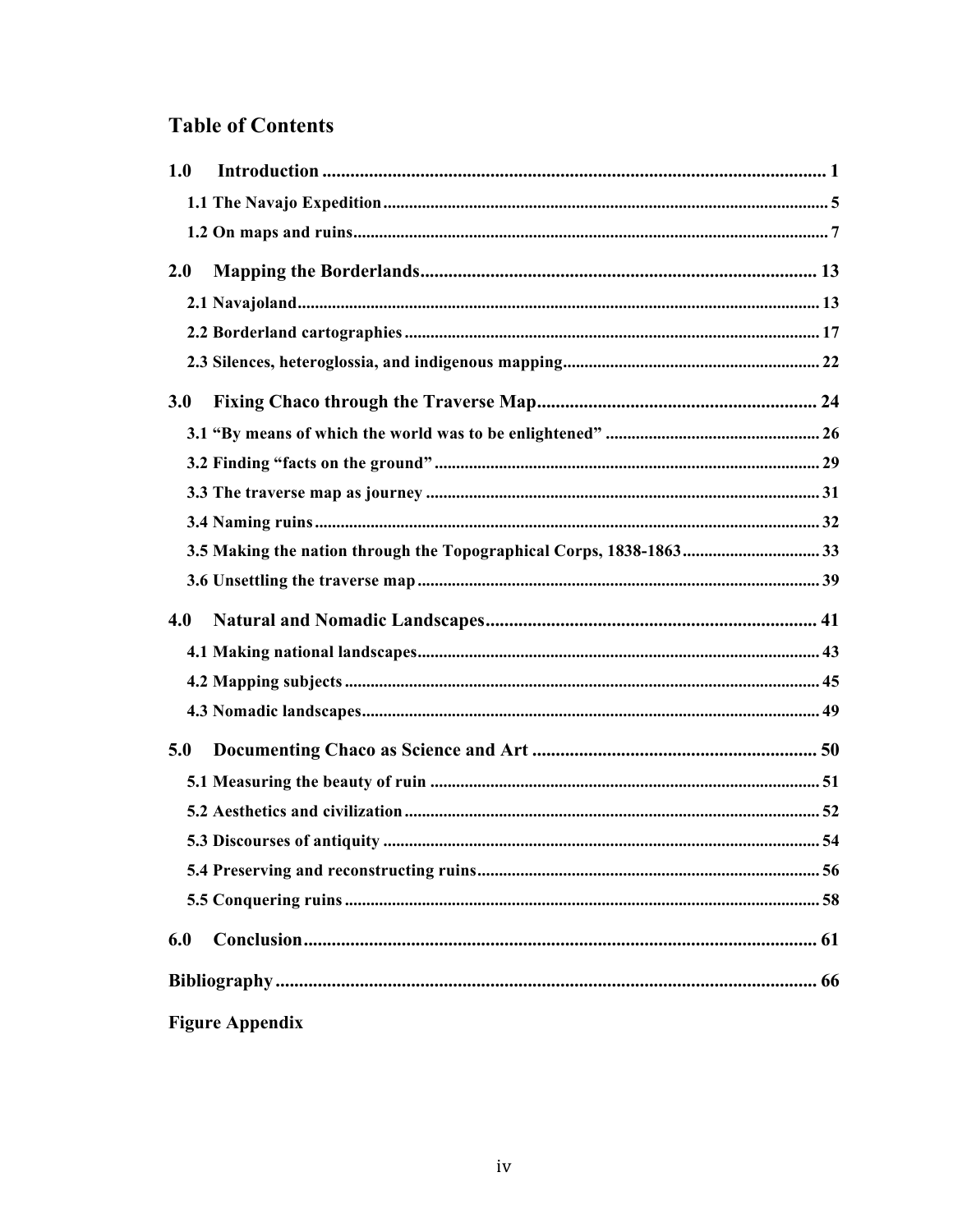#### **1.0 Introduction**

On August 14, 1849, just as he arrived in Santa Fe after mapping a wagon route from Fort Smith, Arkansas, Lieutenant James H. Simpson of the US Topographical Corps of Engineers was ordered to accompany a punitive expedition into the Navajo borderlands, to "make such a survey of the country as the movements of the troops would permit."1 This was the first official US mapping of this part of the Southwest after the Mexican Cession, and has been recognized by historians as the first sustained window into the region and its people (Figure 1).<sup>2</sup> Captivated by the stone ruins of Chaco Canyon, Simpson made a side excursion to document and map the structures, remarking that, "they discover in the materials of which they are composed, as well as in the grandeur of their design and superiority of their workmanship, a condition of architectural excellence beyond the power of the Indians or New Mexicans of the present day to exhibit."<sup>3</sup>

In this paper, I follow Lieutenant Simpson's survey party, tracing their "discovery" and mapping of Chaco Canyon. Through an analysis of Simpson's map and journal, I argue that the mapping effort served to fix Chaco in a new geography of antiquity that redrew the history and future of the nation, and attempted to discipline

<sup>&</sup>lt;sup>1</sup> James H. Simpson, *Journal of a Military Reconnaissance from Santa Fe, New Mexico, to the Navajo Country, Made with the Troops under Command of Brevet Lieutenant Colonel John M. Washington, Chief of Ninth Military Department, and Governor of New Mexico, in 1849* (Philadelphia: Lippincott, Grambo and Co., 1852), 2. Simpson's journal first appeared in the *Reports of the Secretary of War* (Washington, DC, Senate Ex. Doc. 64, 31st Congress, 1st Session, 1850). The map, included in both printings, is drawn by Edward Kern and entitled, *Map of the Route pursued in 1849 by the US Troops, under the command of Bvt. Lieut. Col. Jno. M. Washington, Governor of New Mexico, in an expedition against the Navajos Indians* (Philadelphia: Duval, 1849). The journal was reprinted in 1964 as *The Navaho Expedition: Journal of a Military Reconnaissance from Santa Fe, New Mexico, to the Navajo Country*, *made in 1849 by Lieutenant James H. Simpson*, annotated and edited by Frank McNitt (Norman, Oklahoma: University of Oklahoma Press, 1964, reprinted by Red River Books, 2003).

<sup>2</sup> See, for example, Carl I. Wheat, *Mapping the Trans-Mississippi West, 1540-1861*; (Mansfield Centre: Martino Publishing, 2004) and William Geotzmann, *Exploration and Empire: the Explorer and the Scientist in the Winning of the American West* (New York: Alfred A Knopf, 1966).

<sup>3</sup> Simpson, *Journal*, 45.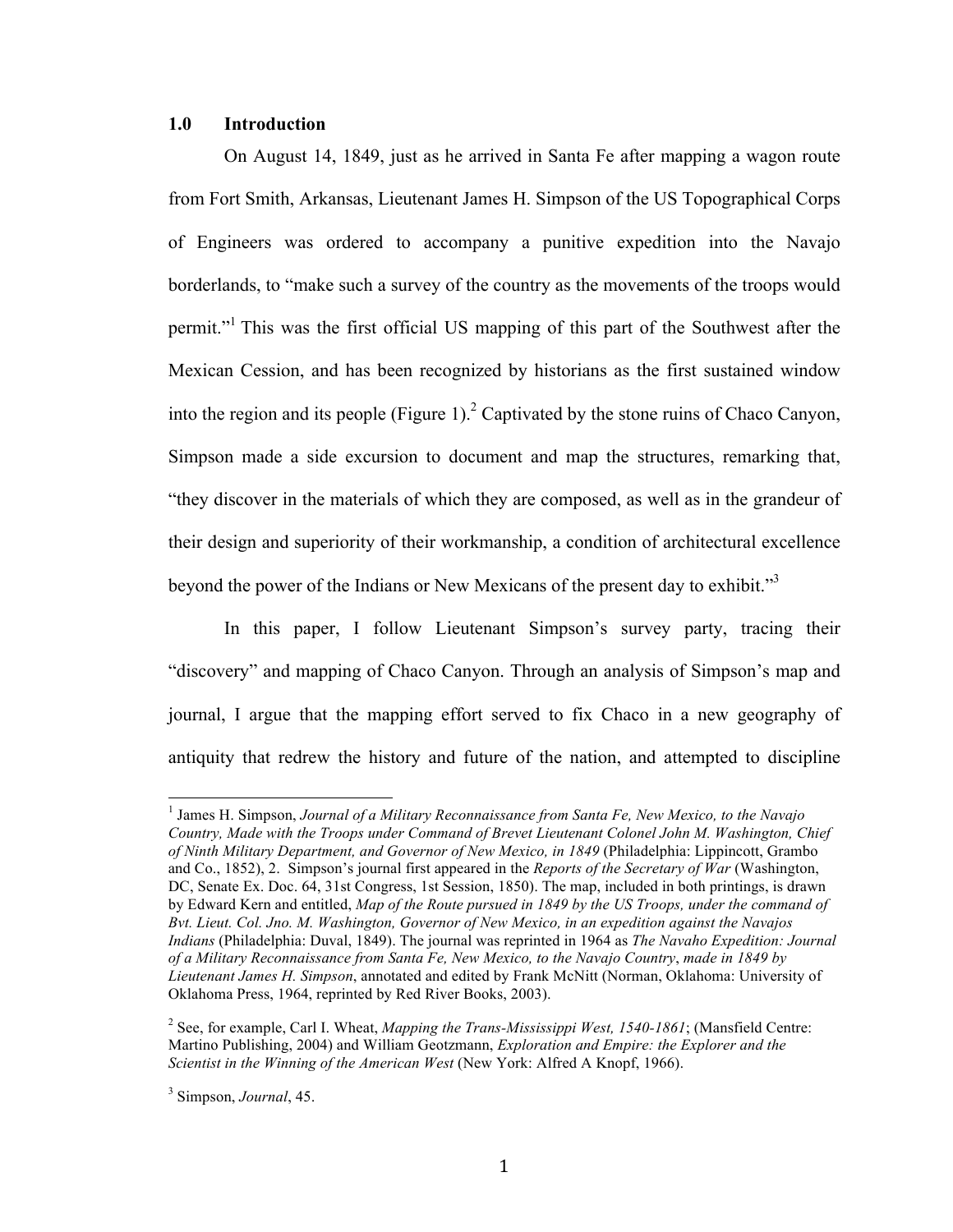unfamiliar peoples and landscapes into the national body. This mapping constructed Chaco as a national resource, fixing its significance in both prehistory and the moment of its discovery, and laid the foundation for ongoing forms of colonial knowledge production and bureaucratic protectionism that reinforce the logic of Native removal.

While numerous studies have examined the exploration and mapping of the US Southwest, few have considered how the mapping of antiquity worked in the project of Native dispossession and the development of the nation.<sup>4</sup> Through their implicit claims of representing an objective reality, colonial cartographies obscure the violence of colonial power relations that contribute to the production and deployment of cartographic knowledge. "Maps…tend to desocialize the territory they represent;" writes critical cartographer Brian Harley, "the abstract quality of the map, lessens the burden of conscience about people in the landscape."5 In Simpson's mapping of the Southwest, notions of antiquity were embedded in the logic of the map, and ideas of nation and civilization were worked through the interpretation of ruins. Tracing the particular ways this knowledge was produced through the discovery and mapping of Chaco shows how both colonial cartographies and notions of antiquity were foundational to the ongoing project of settler colonialism.

At its height about a thousand years ago, Chaco Canyon was the major center of ceremony and trade in a region that extended throughout the Southwest and northern

<sup>4</sup> For essays about the history of cartography in the Southwest, see *Mapping and Empire: Soldier-Engineers on the Southwestern Frontier*, edited by Dennis Reinhartz and Gerald D. Saxon (Austin, University of Texas Press, 2005). For an analysis of antiquity and empire in Napoleon's mapping of Egypt, see Anne Godlewska, "Map, Text, and Image: the Mentality of Enlightened Conquerors: A New Look at the Description de l'Egypte," *Transactions of the Institute of British Geographers* 20 (1995): 5–28.

<sup>5</sup> Brian Harley, "Maps, Knowledge, and Power," in *The New Nature of Maps: Essays in the History of Cartography*, edited by Paul Laxton (Baltimore: The Johns Hopkins University Press, 2001), 81.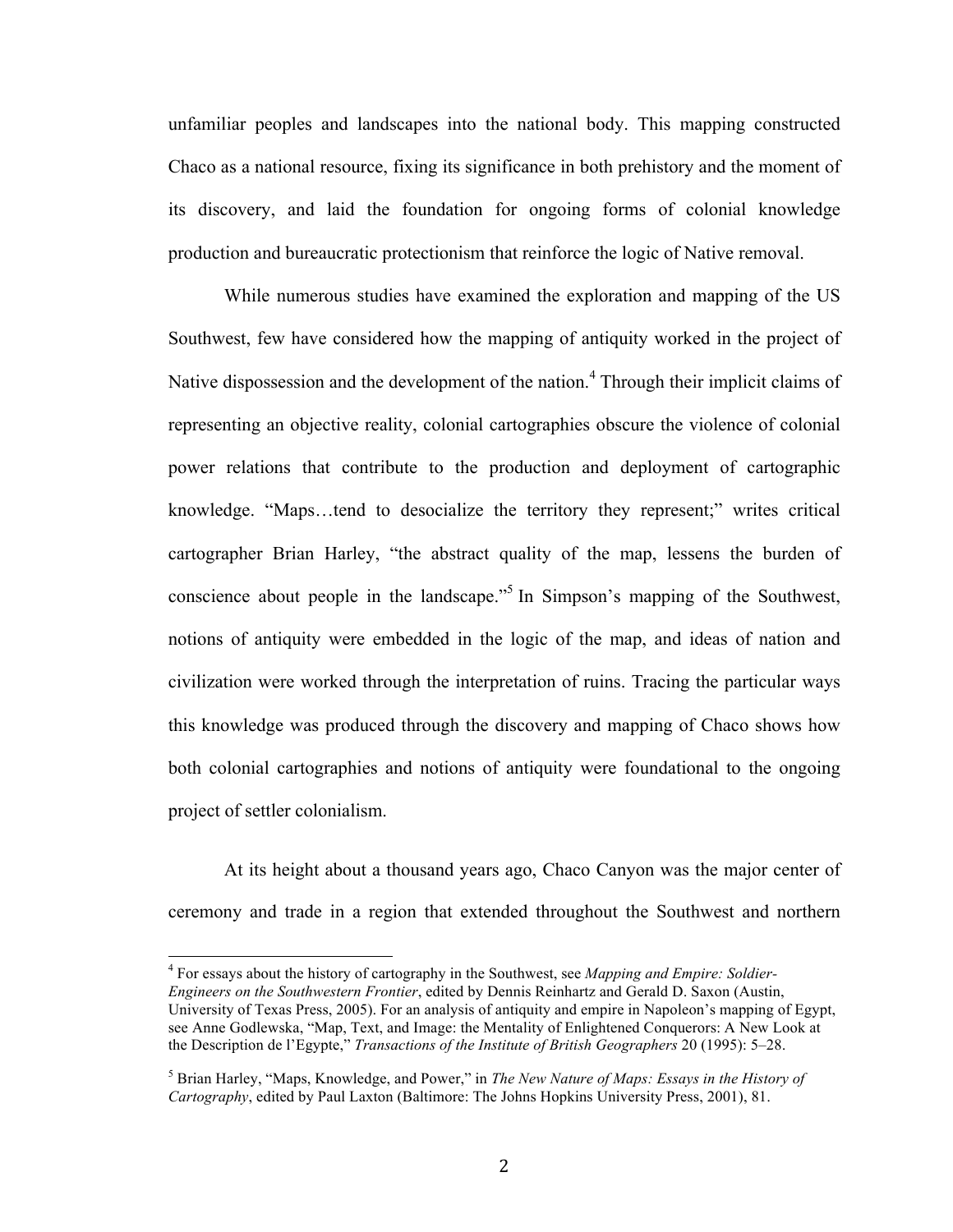Mexico (Figure 2). A cluster of massive, master-planned stone buildings formed a central complex in the canyon, with an extensive road network linking numerous outlying structures hundreds of miles away. Archaeologists and Native American descendent communities both tell of the diversity of Chaco's inhabitants, and describe it as confluence of cultures and power unparalleled in the prehistoric Southwest.<sup>6</sup> In the 1100s, due to a combination of environmental and social factors that remain the subject of much debate among Chaco scholars, the Chacoan world collapsed. People dispersed to form different communities and strategies of survival, and the monumental stone city in the canyon began its slow descent into ruin. Although it remained in cognitive geographies and mythical lore over the centuries, the 1849 discovery of the ruins reconfigured its meaning in ways that continue to be contested today. If "struggles over meaning are inevitably struggles over resources,"<sup>7</sup> then the contested mappings of Chaco can be seen as a battle over ownership of the past, a past made manifest as both knowledge and territory.

The ruins are currently within 34,000 acres of Chaco Culture National Historical Park, which manages multiple meanings of place as part of its mission (Figure 3). The aesthetics of maintaining the ruins to evoke a mythical moment of discovery serve as the dominant logic of a Chaco imaginary, one that is now being rearticulated through a current conflict over improving the main access road to the park. The park's Master Plan states, "the primary objective should be to maintain the area, as much as possible, in the

<sup>&</sup>lt;sup>6</sup> See, for example, Kendrick Frazier, *People of Chaco: A Canyon and its Culture* (New York: W.W. Norton & Company, 1999), and David Grant Noble, *New Light on Chaco Canyon* (Santa Fe: School of American Research, 1984).

 $<sup>7</sup>$  George Lipsitz, "Listening to Learn and Learning to Listen: Popular Culture, Cultural Theory, and</sup> American Studies," *American Quarterly*, 42 No. 4 (December 1990): 615.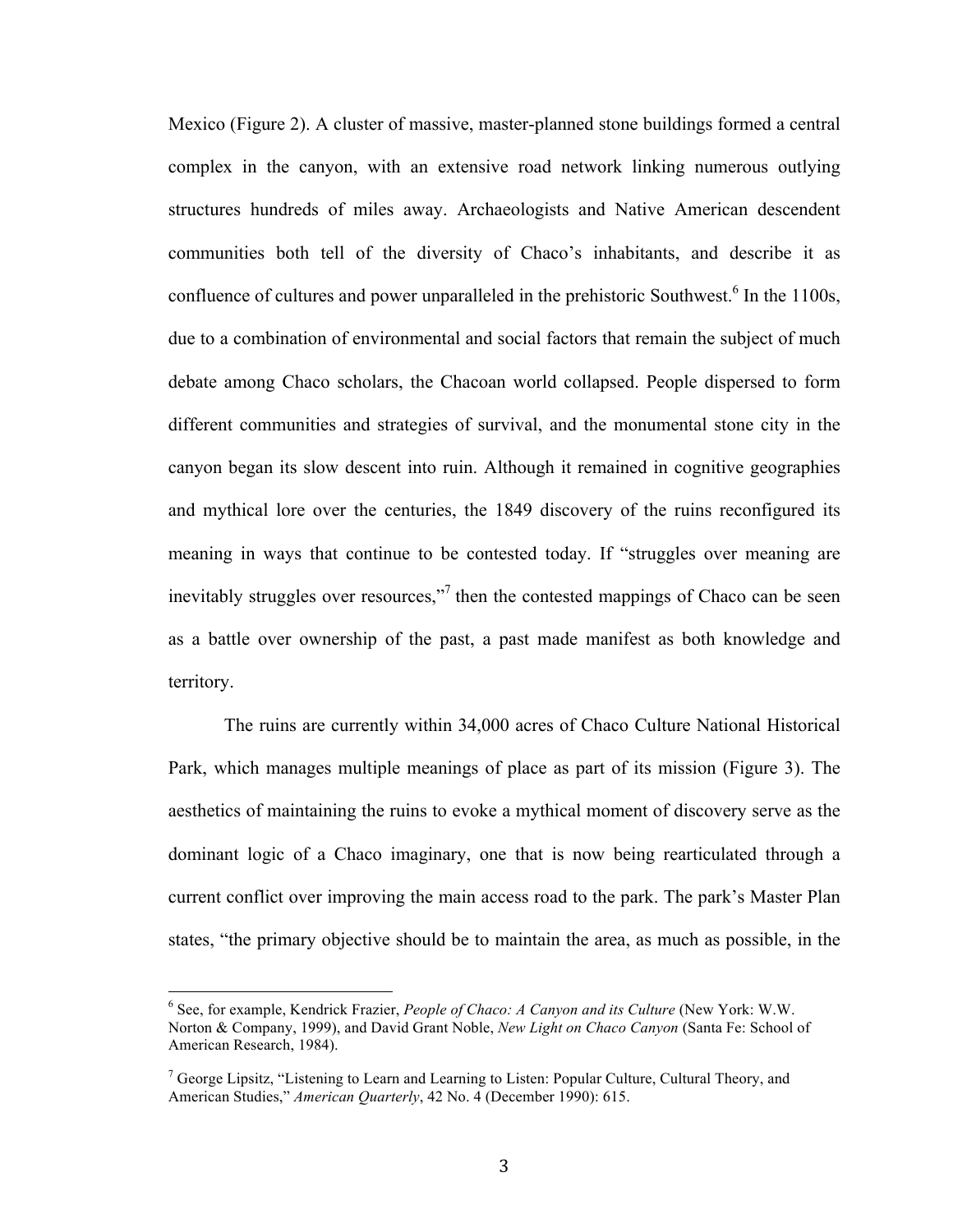condition which existed when first seen by the early explorers. Other signs of man's activities…should be hidden."8 In addition to hiding signs of modernity, however, this management objective elides the history, politics and cycles of Native removal that went into the making of Chaco. This commitment to timeless antiquity initiated the forced removal of Navajo families from the park boundaries in the 1930s under the logic of protecting the ruins, and also serves to silence competing claims to a Chacoan present by two dozen culturally affiliated Native communities.

By focusing on the initial mapping of Chaco, I show how this mythical moment of discovery is embedded in the history of colonial encounter, and I consider the ways mapping contributed to dominant meanings of the ruins that reinforce the logic of Native removal. I examine the role of mapping in the making of Chaco Canyon as a place—a cradle of Southwest archaeology, a national resource, and a contested site of cultural knowledge. As technical and cultural documents, the map and journal from the Navajo Expedition reflect rapidly transforming ideas about national territory and history. In this context, interpretations of antiquity were based on the deployment of spatial knowledge and the active colonization of the Southwest, and the US discovery of Chaco Canyon was worked through the settler-colonial logic of Native removal. As the transnational turn in American studies may serve to elide the persistent forms of colonialism within the US, particularly in relation to indigenous people, my focus on the ruinscapes of the Southwest positions places like Chaco as contested sites of knowledge production that shape social relations and identities in addition to notions of prehistory and a national past.

<sup>&</sup>lt;sup>8</sup> Chaco Culture National Historical Park Management Plan, National Park Service, 1968.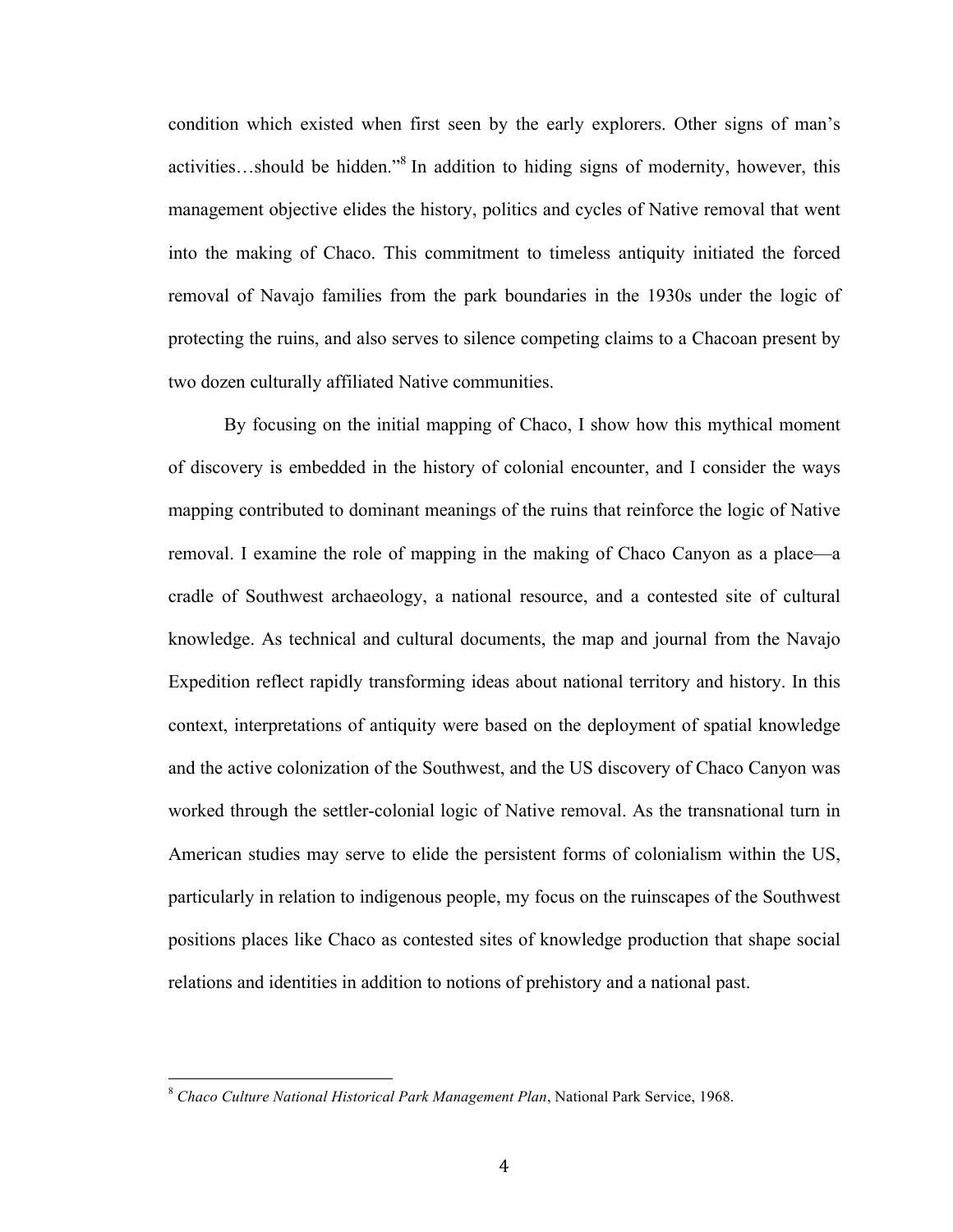In what follows, I introduce the Navajo Expedition and the journal and map it produced, as well as the theoretical contours of my inquiry, which I elaborate throughout my analysis. After the Introduction, the paper is divided into four main sections. In the first section, I consider the Navajo borderlands as it was translated on maps prior to the Navajo Expedition. The following three sections focus on an analysis of Simpson's map and journal, where I trace the fixing of the Chaco ruins through 1) the technology of the traverse map, 2) the construction of natural and nomadic landscapes, and 3) the discourse of ruins. Lastly, I conclude by considering how the mapping of ruins laid the foundation for cycles of Native removal from Chaco and propose areas for further research*.*

#### *1.1 The Navajo Expedition*

In 1848 the United States emerged victorious from the Mexican War and acquired vast regions in the American West, much of which had been within the imperial reach of Spain and the Mexican state in name only (See Figure 2). The military mapping conducted by the US Topographical Corps of Engineers was instrumental to the war effort and proved to be even more important in its aftermath.<sup>9</sup> After the US had secured the treaty with Mexico, its interests in the Southwest changed rhetorically from conquest to nation building. But its military tactics remained largely the same, with the target merely shifting from an external enemy to the autonomous or 'wild' Indians within its new borders. A cartographic imperative accompanied the feverish expression of Manifest Destiny into the uncharted terrain of the Southwest; in this context, mapping functioned

<sup>&</sup>lt;sup>9</sup> See, for example, Geotzmann, *Exploration and Empire.*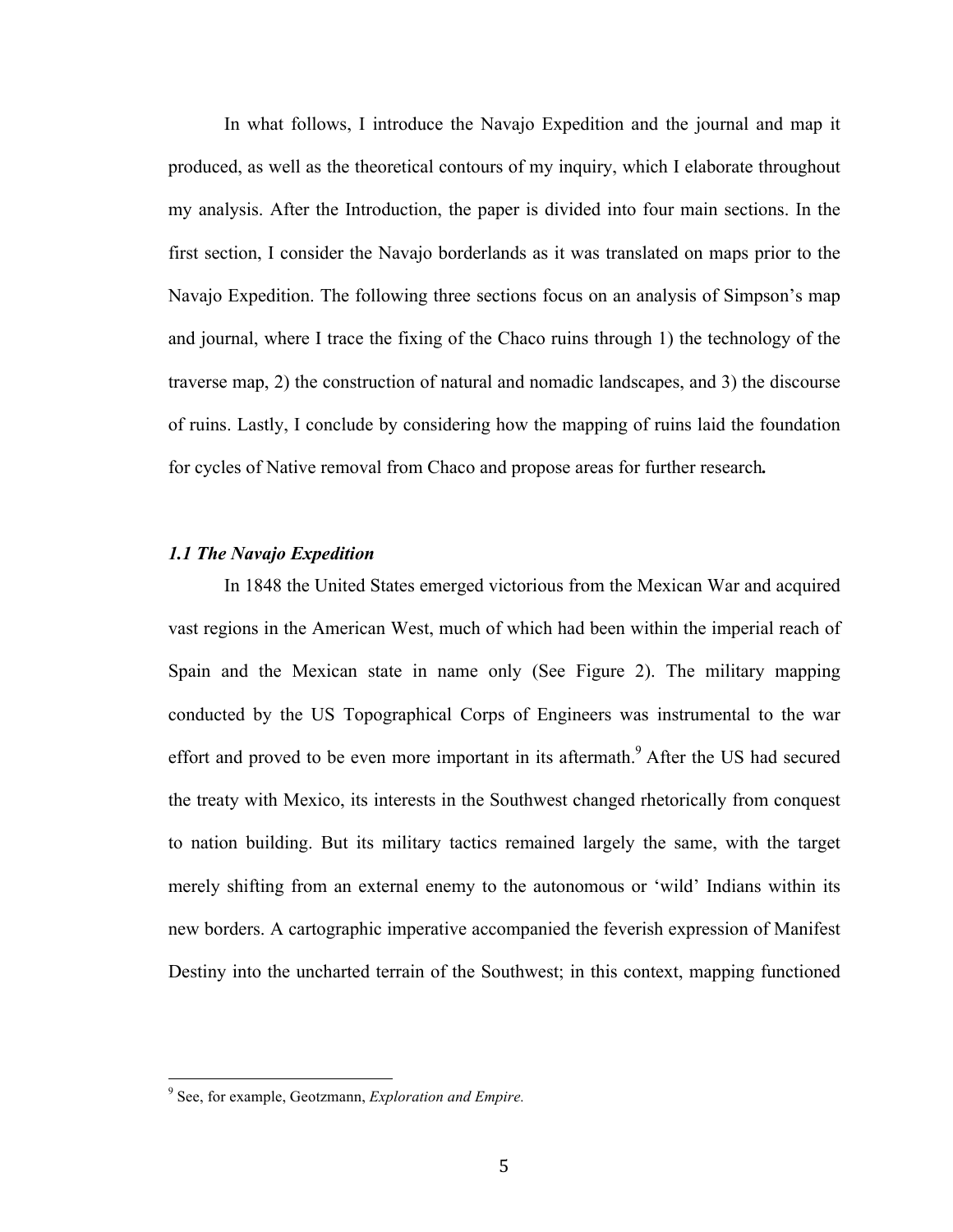as a process, tool and text of territorialization, helping to incorporate unfamiliar landscapes and peoples into the changing contours of the nation.

In August 1849, Lieutenant James H. Simpson of the US Corps of Topographical Engineers arrived in Santa Fe after mapping a wagon route there from Fort Smith, Arkansas. He was immediately ordered to accompany Colonel John M. Washington's month-long punitive expedition into the Navajo borderlands to document the route. Simpson enlisted the help of two notable illustrators, Edward and Richard Kern, who had just returned from Fremont's failed fourth expedition in search of a Western passage.<sup>10</sup> Simpson's interest in ancient ruins led him to take side excursions when feasible, twice detaching from the expedition altogether to focus on the objects of antiquity. Most captivating for Simpson was Chaco Canyon, where immense stone ruins of a distant age seemed to be none other than the mythical lost city of the Aztecs. His "discovery" and documentation of the ruins positioned Chaco as a cradle of Southwest archaeology, with Simpson as its first archaeologist.

The Navajo Expedition resulted in the production of a map and associated journal. It was one of the first surveys to be submitted following a new Senate resolution from June 8, 1850, which called for "copies of the journals of all reconnaissances returned to the Topographical Bureau by officers of the United States making such surveys within the last year…together with copies of the maps and sketches belonging to said reconnaissances."<sup>11</sup> Congress printed 3,000 copies of the journal in 1850 as part of the  $32<sup>nd</sup>$  Congressional Reports, 300 of which were to be reserved for the Corps of

<sup>&</sup>lt;sup>10</sup>David J. Weber, *Richard H. Kern: Expeditionary Artist in the Far Southwest, 1848-1853* (Albuquerque, UNM Press, 1985).

<sup>&</sup>lt;sup>11</sup> *Reports of the Secretary of War* (Washington, DC, Senate Ex. Doc. 64, 31st Congress, 1st Session, 1850).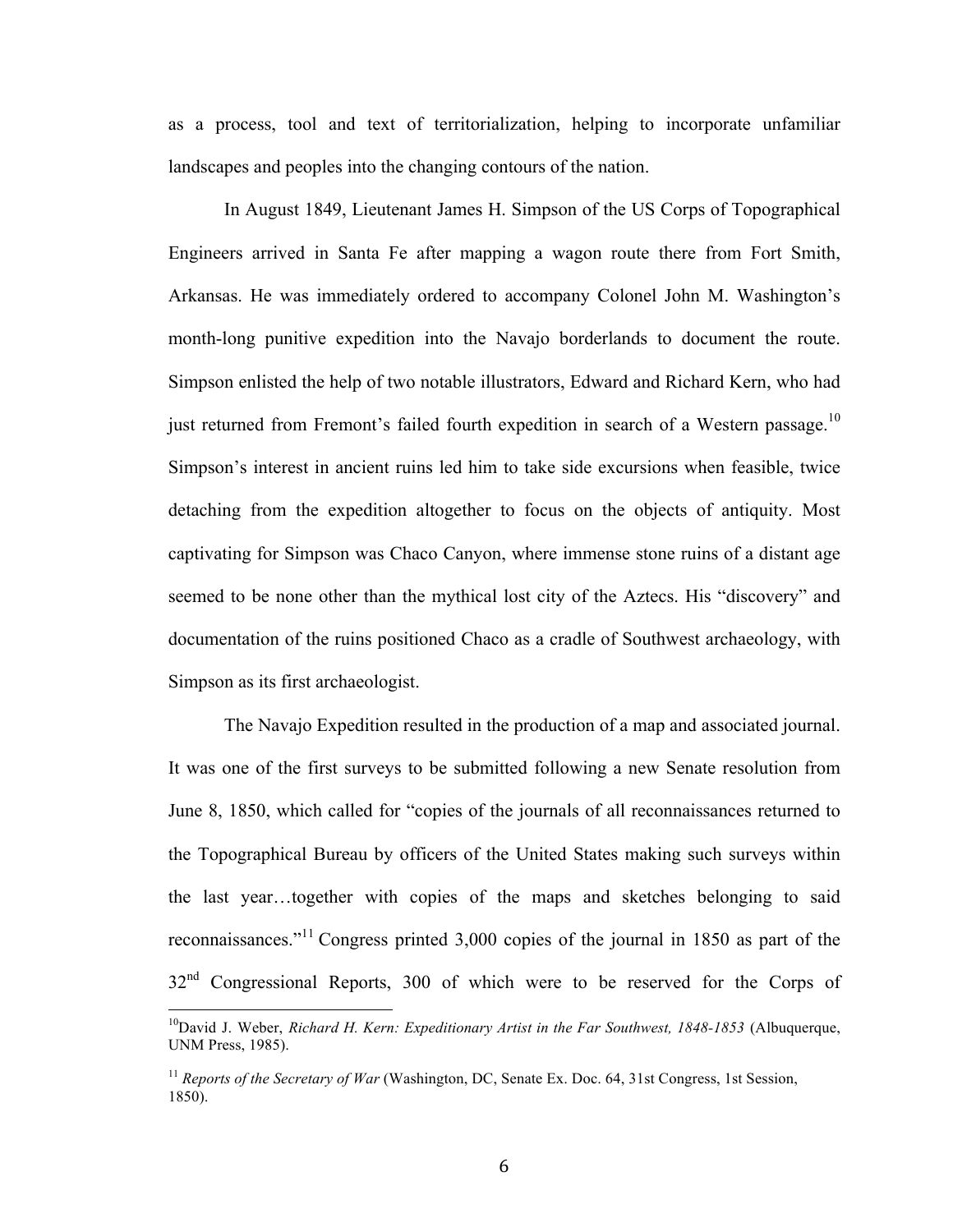Topographical Engineers. In 1852, Lippincott, Grambo and Company of Philadelphia reprinted the journal for a popular audience, which included 75 chromolithographs created by a new steam-press technology that enabled the mechanical mass production of color prints.<sup>12</sup> The journal was intended for a broad audience, including the government, scientists, armchair explorers, and "lovers of nature."<sup>13</sup> At the time, it was common for such military journals to be consumed alongside travel literature by east-coast publics.<sup>14</sup> Other contemporaneous publications advertised in the back of the 1852 edition, for example, included captivity narratives, etiquette manuals, military volunteer diaries, travel guides, and technical medical books.<sup>15</sup> Since that time, information from the journal has been sporadically rediscovered and recycled in commercial maps, encyclopedias, and popular and scientific literature. The combination of the journal's wide reach and its continued relative obscurity position it both at the center and periphery of discourses about the Southwest. This ambiguous discursive location enables assertions of Chaco's importance and protection, while creating the ongoing conditions for its mystery and perpetual rediscovery.

#### *1.2 On maps and ruins*

In his now-classic study of Southeast Asia, Benedict Anderson suggests that the colonial-state, and later the nation-state, attached itself to antiquity through cartographic discourse.<sup>16</sup> Initially, this served the purpose of legitimizing conquest through the

<sup>&</sup>lt;sup>12</sup> Simpson, *Journal of a Military Reconnaissance*.

<sup>13</sup> Simpson, *Journal of a Military Reconnaissance*, 67.

<sup>14</sup> Goetzmann, *Exploration and Empire*.

<sup>15</sup> Simpson, *Journal of a Military Reconnaissance*, back matter.

<sup>16</sup> Benedict Anderson, "Census, Map, Museum," in *Imagined Communities: Reflections on the Origins and Spread of Nationalism* (London: Verso, 2006): 163-187.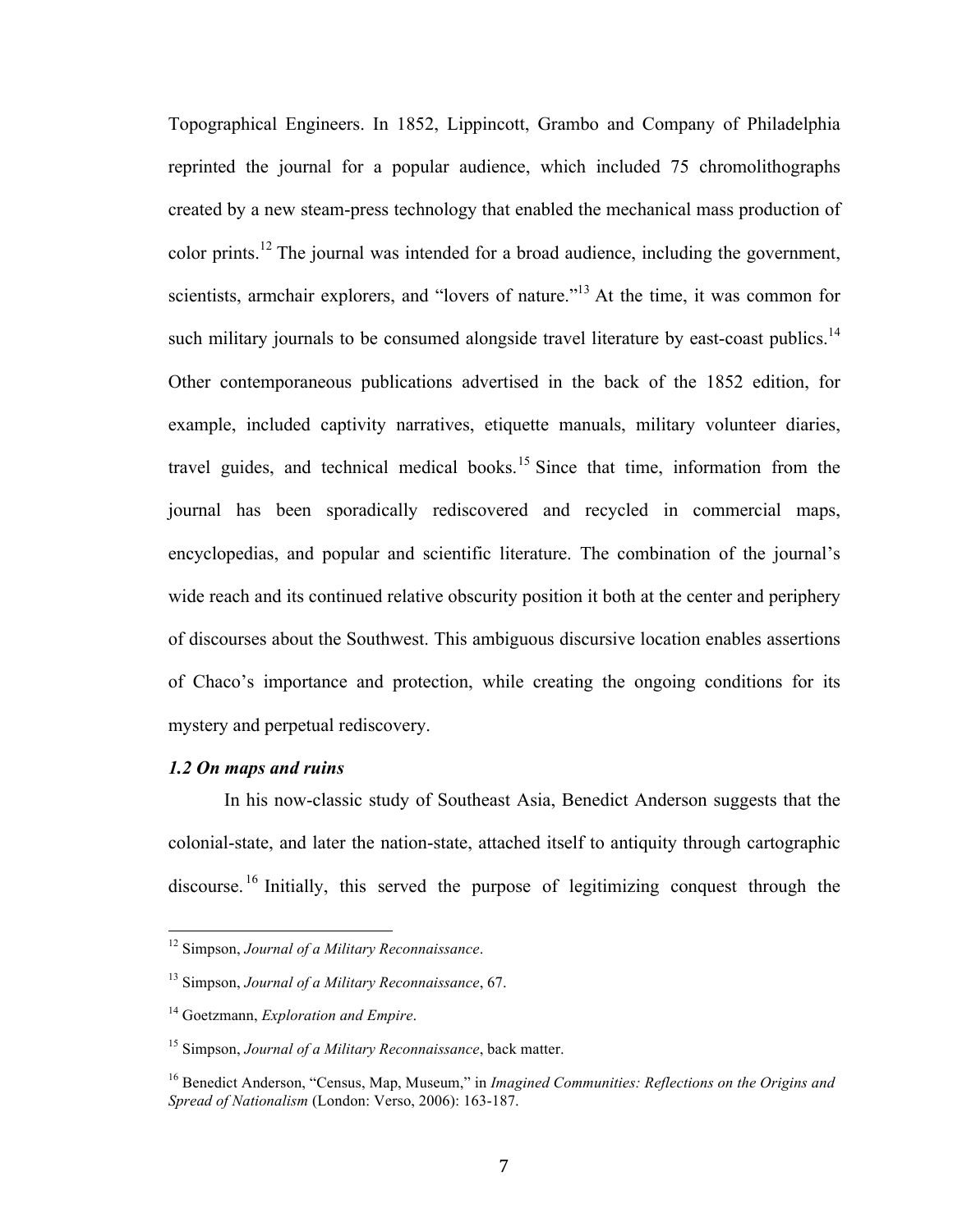production of "historical maps" that reconstructed a "property-history" of new colonial possessions.<sup>17</sup> As people began settling in the colonies, states began to position themselves as "guardians of a generalized, but also local, 'Tradition'" through their role in the production and protection of "Monumental archaeology."<sup>18</sup> Thus, ancient sacred sites were gathered up on the map, reconstructed as unpeopled monuments for tourism, and "repositioned as regalia for a secular colonial state."<sup>19</sup> This appropriation of antiquity freezes sacred sites into ancient ruins, which operate outside of history, in the realm of an eternal and static prehistory. In this sense, ruins are constructed as being under constant threat of collapse, perpetually vanishing treasures in need of ongoing state preservation.

While Benedict's concept of state protectionism is useful in understanding certain elaborations of state control over ruins, his tendency to generalize his analysis into abstracted notions of a colonial-to-national progression may obscure more than it reveals about colonial practices. In the US territorial Southwest, the colonial, settler-colonial, and national projects are not so easily separable, and are perhaps best viewed as occurring simultaneously. The mythology and imagined geography of ruins in this region traces a deeper genealogy than the nation, connecting imperial desires to national histories, and making it a productive site to explore the construction of prehistory in a context of a broader definition of settler colonialism.

The military mapping of Chaco combined colonial cartography and the discourse of ruins in ways that created the conditions for, and reinforced the logic of, settler colonialism. Historian Patrick Wolf describes settler colonialism as a particular colonial

<sup>&</sup>lt;sup>17</sup> Anderson, *Imagined Communities*, 174-175; 181.

<sup>18</sup> Anderson, *Imagined Communities*, 181.

<sup>19</sup> Anderson, *Imagined Communities*, 182.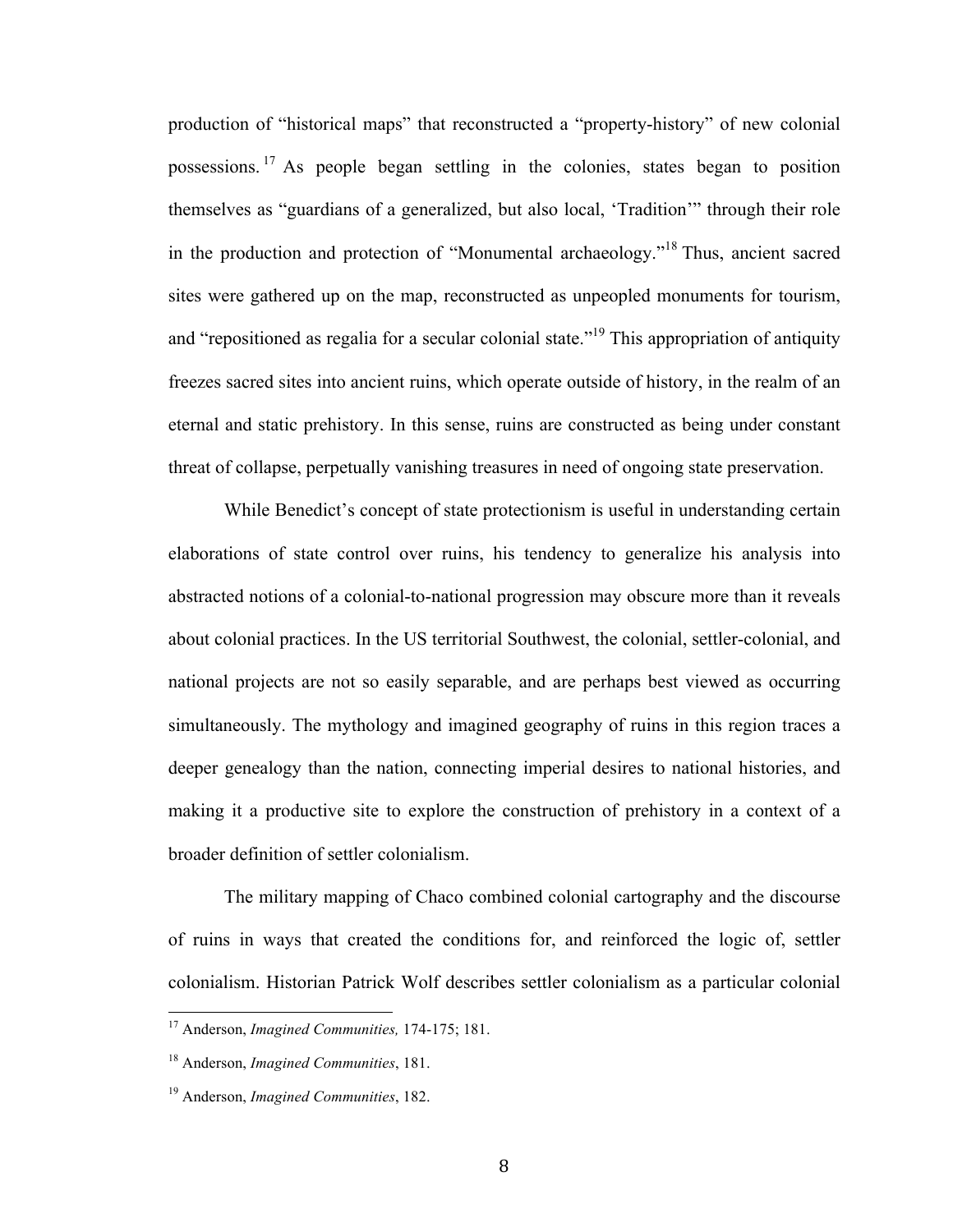formation wherein control of territory and reproduction of settler society structures an enduring ideology of "destroying to replace."<sup>20</sup> According to Wolfe, this logic of elimination of the Native extends to programs of assimilation, private property and individualism, and "statistical extermination" through the blood quantum regime. Thus, the logic of settler-colonialism extends to all aspects of the settler colonial project that seek to replace the colonized, not merely the areas that are subject to actual settlement. In the case of Chaco, the logic of elimination operates at the *territorial* level, through the spatial delineation of landscapes that require government protection, as well as the *epistemological* level, through scientific claims to the knowledge of the past. Both types of elimination require continual representational removal at various sites, such as cartographic practices and the preservation of ruins. The military mapping of the Southwest served to claim national spaces and separate nomadic peoples from the landscape through representational erasure. This privileging of settlements over nomadism anticipated government programs of removal such as the Navajo Long Walk of 1864.<sup>21</sup> It also shaped the ways the past was imagined, where monumental architecture was placed at the height of civilization, and nomadism as its regression. Through representational erasure, the map also worked to erase the violence of physical and discursive removal. $^{22}$ 

<sup>&</sup>lt;sup>20</sup> Patrick Wolfe, "Settler Colonialism and the Elimination of the Native," *Journal of Genocidal Research* 8(4) (2006): 387-409.

 $21$  The Navajo Long Walk of 1864 refers to the capture and forced relocation of the majority of Navajo via an 18-day march to Fort Sumner on the Pecos River. They were interred there for four years prior to their eventual return to their homeland.

<sup>&</sup>lt;sup>22</sup> Ned Blackhawk, *Violence over the Land: Indians and Empires in the Early American West* (Cambridge: Harvard University Press, 2008); see also Scott Kirsch, "John Wesley Powell and the Mapping of the Colorado Plateau, 1869-1879: Survey Science, Geographical solutions, and the Economy of Environmental Values," *Annals of the Association of American Geographers* 92 (2002): 548-572.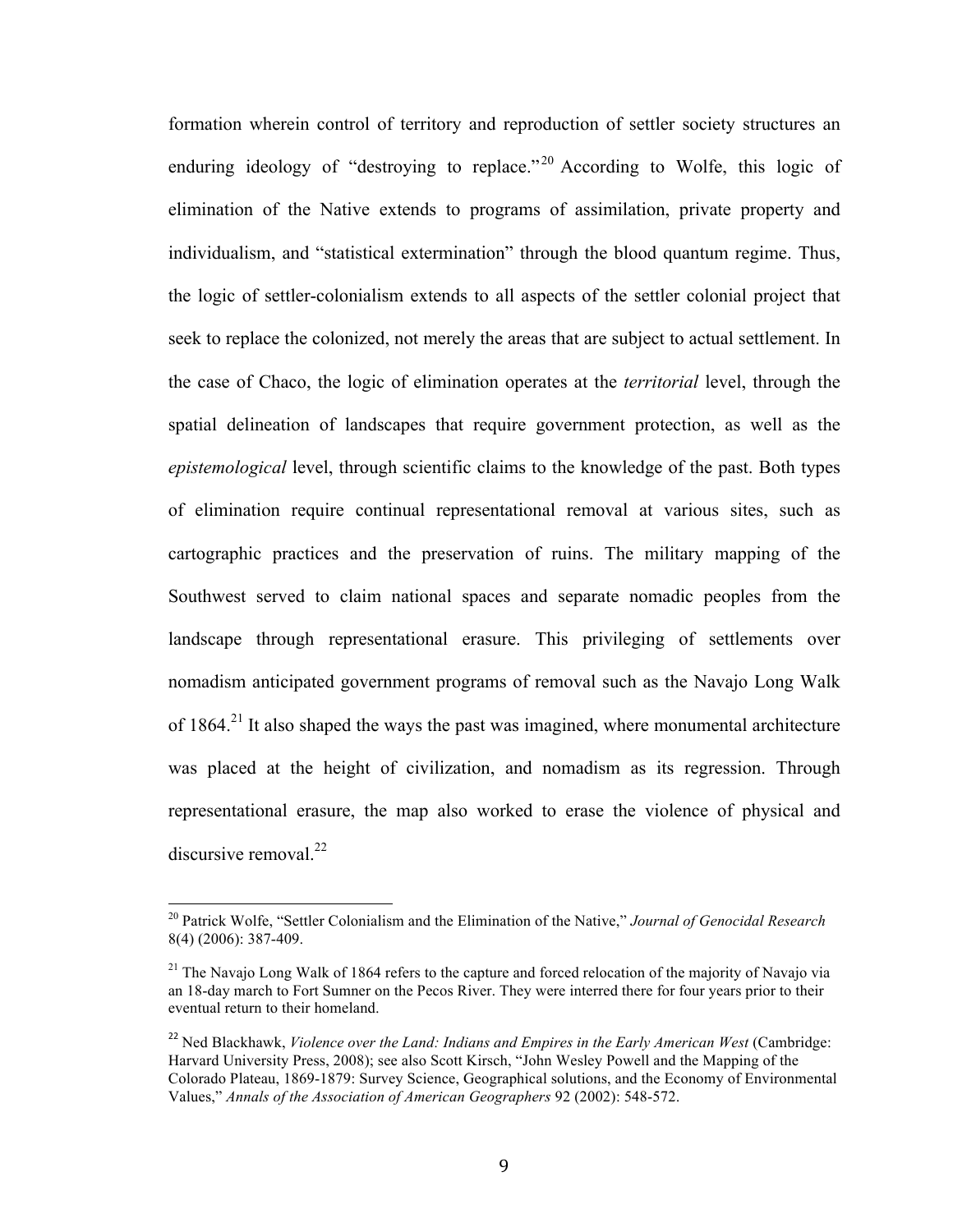As a technology of settler colonialism, cartographic practice materialized ideas of Chaco in the national landscape, and constructed it as a space in which to pour multiple desires and impulses of the colonial cultural imagination. Dominant narratives of Chaco reveal the ways in which the practice and performance of heritage is part of an ongoing territorialisation of indigenous spaces and histories. Mapped as both center and periphery to the national story, Chaco could be rediscovered and revisited in the footsteps of the first explorers. Preservation practices are thus rationalized, while obscuring their political content as part of a logic of Indian removal that mapped Native knowledge outside the scientific discourses of antiquity. In her study of Israeli settler-colonialism, anthropologist Nadja El-Hag argues that ruins became historical "facts on the ground" that legitimized colonial attachments to territory, and shows how the interpretation of ruins through archaeology was foundational to the settler nation-state.<sup>23</sup>

My methodological approach draws from current scholarship in critical cartography that rethinks the way we view and understand maps and mapping practice.<sup>24</sup> In addition to being historical objects of inquiry, maps can be analyzed for the practices, epistemologies, and discourses in which they operate and help construct. Rather than increasingly accurate representations of an objective reality, maps are better viewed as constructions of reality that are constituted of, and in turn constitute, a historically specific and contingent constellation of ideas and power relations.<sup>25</sup> Put another way,

<sup>&</sup>lt;sup>23</sup> Nadia Abu El-Haj, *Facts on the Ground: Archaeological Practice and Territorial Self-Fashioning in Israeli Society* (Chicago: University of Chicago Press, 2001).

<sup>24</sup> See for example: Harley, *The New Nature of Maps*; Denis Wood, *The Power of Maps* (New York City: The Guilford Press, 1992); John Pickles, A History of Spaces: Cartographic Reason, Mapping and the Geocoded World (London: Routledge, 2004).

<sup>25</sup> See Christian Jacob, "Toward a Cultural History of Cartography," *Imago Mundi* 48 (1996): 191-98, for Jacob's discussion of the "translucent" map versus the "opaque map."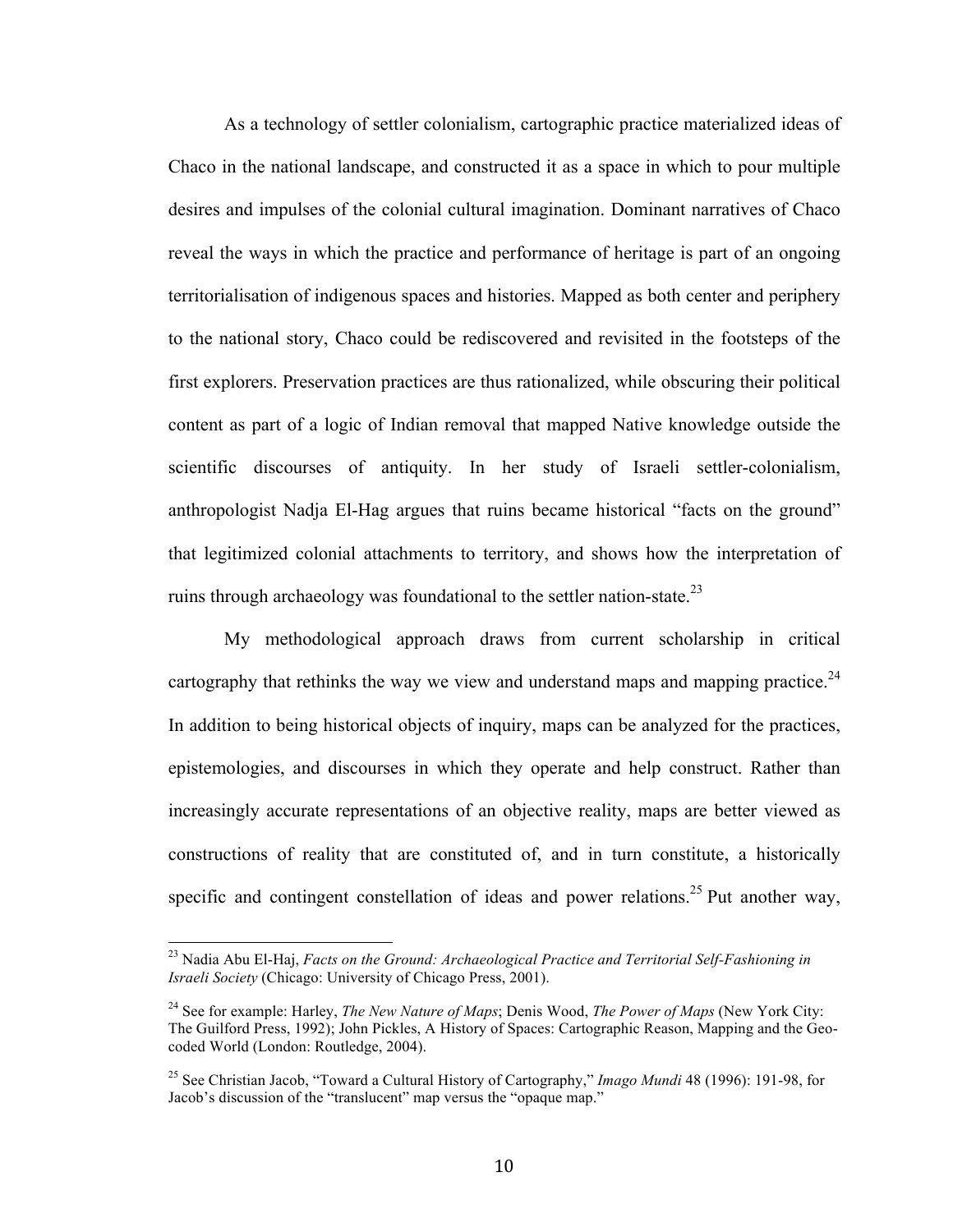maps are products of decisions about what to depict and what to leave out; thus, they serve particular social and political interests.<sup>26</sup> In the case of Chaco, just as the map worked to construct a particular version of the material and social landscape, the interpretation of ruins materialized certain ideas about civilization and drew boundaries between notions of history and prehistory, relegating the latter to observational field science as the best way to understand the distant past. In this context, the meaning of the ruins was constituted out of the logic of the map, which geographer Nicholas Blomley describes as a technology of dispossession that both depoliticizes the world into a series of a priori objects, and also "conceals the process through which it works as an ordering device." <sup>27</sup> A critical cartography approach shows how meanings of Chaco were constituted out of the survey and mapping effort. Through the survey, representations of the ruins were affixed to the map through *process* of government-sponsored field-based practice, the *tool* of technological science, and the *text* of representational discourse. This multi-dimensionality of cartographic production allows access to different, albeit interrelated, registers of the settler colonial project, where ruins become a place to form attachments that reproduce the logic of elimination.

The *process* of mapping the Southwest was an important strategy to incorporate recently annexed lands and peoples into the Manifest Destiny of the nation. On an instrumental level, it collected and catalogued Native knowledge for strategic military purposes. The techniques of mapping were worked through local knowledge in local contexts, while at the same time served to discipline new national subjects and separate

<sup>&</sup>lt;sup>26</sup> Wood, The Power of Maps.

<sup>&</sup>lt;sup>27</sup> Nicholas Blomley, "Law, Property, and the Geography of Violence: The Frontier, the Survey, and the Grid," *Annals, Association of American Geographers* 93(1) (2003): 127.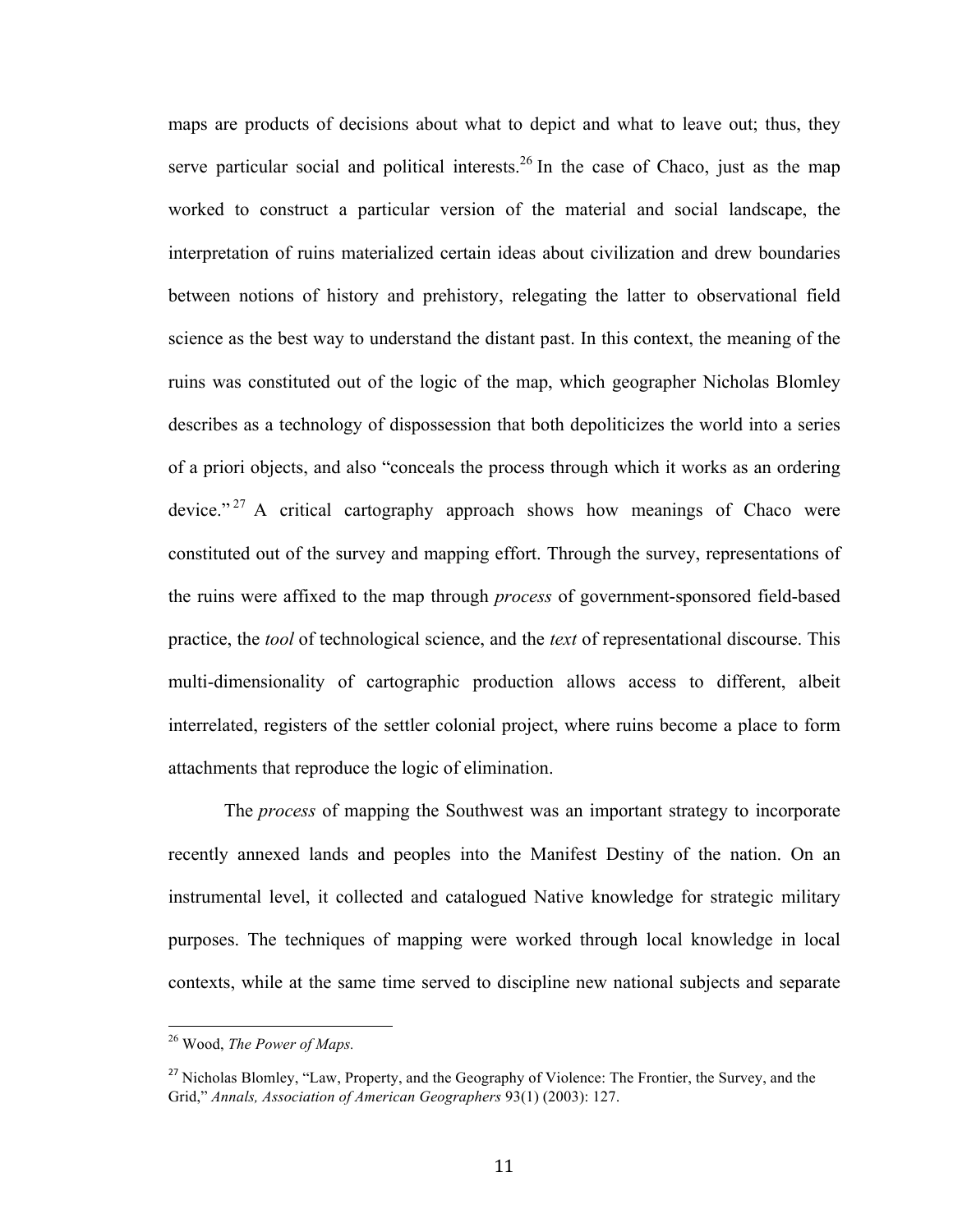people from their land through various forms of representational erasure. Viewing the map as a *tool* highlights the logic of the map that structured particular relationships with the land and its inhabitants, and created spatial representations that acquired the status of scientific truth. Investigating these cartographic representations, including the productive absences inherent in maps, as a result of historically contingent social processes serves to denaturalize the ontological status of the map (and ruins), and refocuses on the cognitive strategies through which colonial relationships of power are negotiated. And lastly, as *text*, early US maps of the Southwest and their accompanying journals were printed and reprinted in centers of governmental and commercial power outside the region, and circulated widely within diverse colonial discourses. The interpretation of Southwestern landscapes and peoples was worked through discourses of exploration, science, art, and civilization in ways that remade the region into a laboratory of anthropology, and ruins into monuments of a colonial prehistory.

Rather than untangling these functions of mapping into artificially bounded categories, I show how they are inextricably bound up together and co-construct each other just as they co-constitute meanings of nation, ruins, and Indians through the mapping of the Southwest. Through a visual and discursive analysis of the Navajo Expedition's map and accompanying journal, I suggest that national identity was articulated through contestations at the intersection of cartographic practices and interpretations of antiquity. As Doreen Massey has persuasively argued, "it is not that the interrelations between objects occur in space and time; it is these relationships themselves which create/define space and time."<sup>28</sup>

<sup>&</sup>lt;sup>28</sup> Doreen Massey, *Space, Place and Gender* (Minneapolis: University of Minnesota Press, 1994), 36.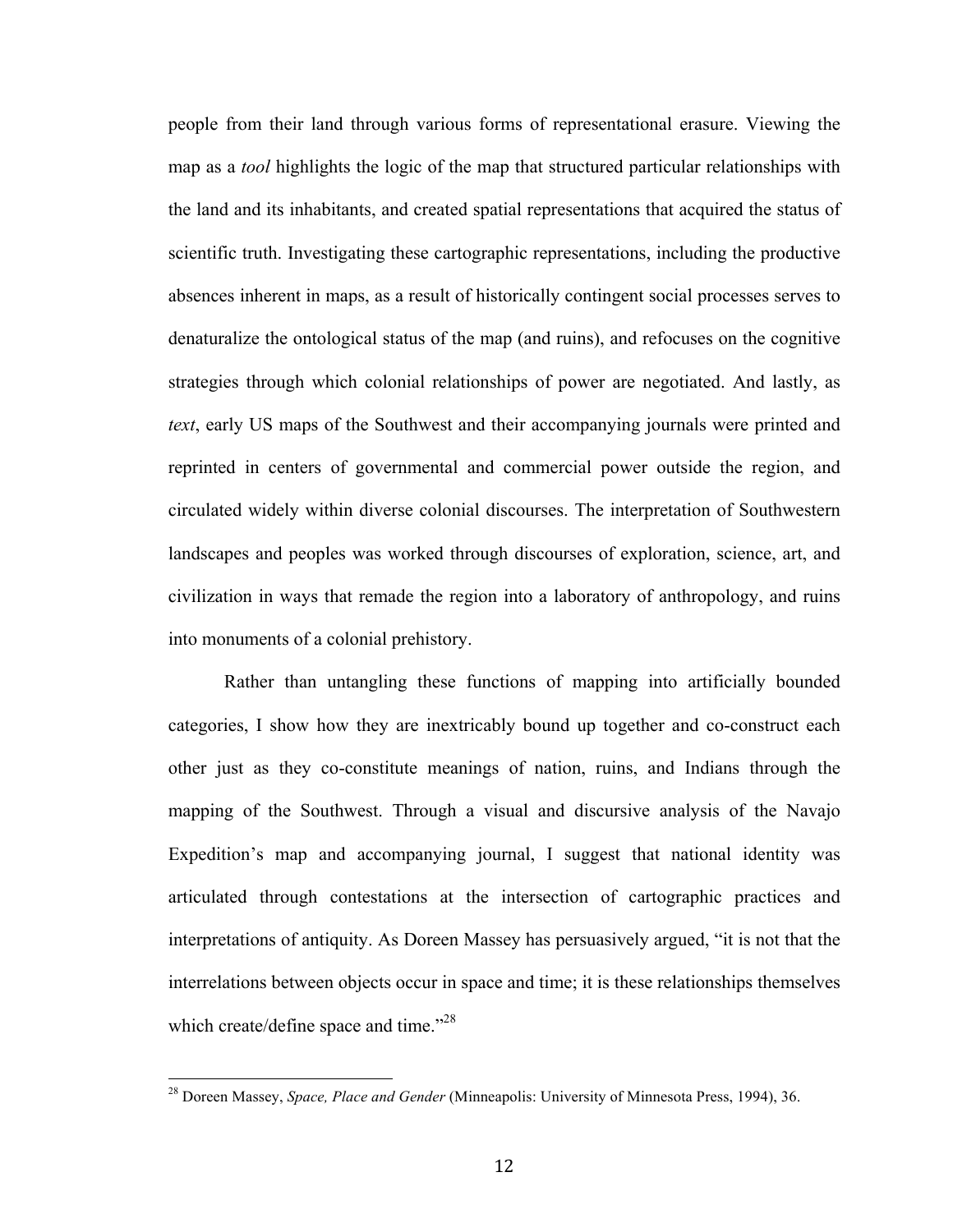This co-construction of space/time is most readily apparent through the spatialization of antiquity, which fixes particular notions of time within the material space of observable facts. Ruins became a particularly productive arena in which to fix the territory of the nation to the origin story of national time.<sup>29</sup> As physical markers of a vanished past, ruins become frozen in both a particular prehistory, and at the moment of their "discovery," thus continuing to assert themselves as monuments to a persistent colonialism. Highlighting the tensions between the map and the practice of mapping, and between cartographic logic and other knowledges, not only challenges the ontological status of the map (and ruins), but brings us closer to an understanding of the coconstruction of space and time through colonial relations of power. And, perhaps most importantly, it re-politicizes the Southwestern landscape as a socially created space, and an ongoing site of struggle over meaning and material realities.

#### **2.0 Mapping the Borderlands**

#### *2.1 Navajoland*

The Navajo Expedition penetrated and mapped the region referred to by historian James Brooks as the "Navajo Borderlands."<sup>30</sup> While the 1848 Treaty of Guadalupe Hidalgo transferred control of this region from the Mexican government to the US, this imperial borderland had never been conquered and incorporated into the fold of the Spanish Empire or Mexican State. Situated northwest of the Pueblo and Spanish-colonial

<sup>&</sup>lt;sup>29</sup> See Antonis Liakos, "The Construction of National Time: The Making of the Modern Greek Historical Imagination," *Mediterranean Historical Review*, 16, No. 1 (June 2001): 27-42. "The national narrative restructures the experience of time, presenting the nation as an active historical agent that, through the narrative, acquires a new historical identity."

<sup>30</sup> James Brooks, *Captives and Cousins: Slavery, Kinship, and Community in the Southwest Borderlands*  (Durham: University of North Carolina Press, 2001)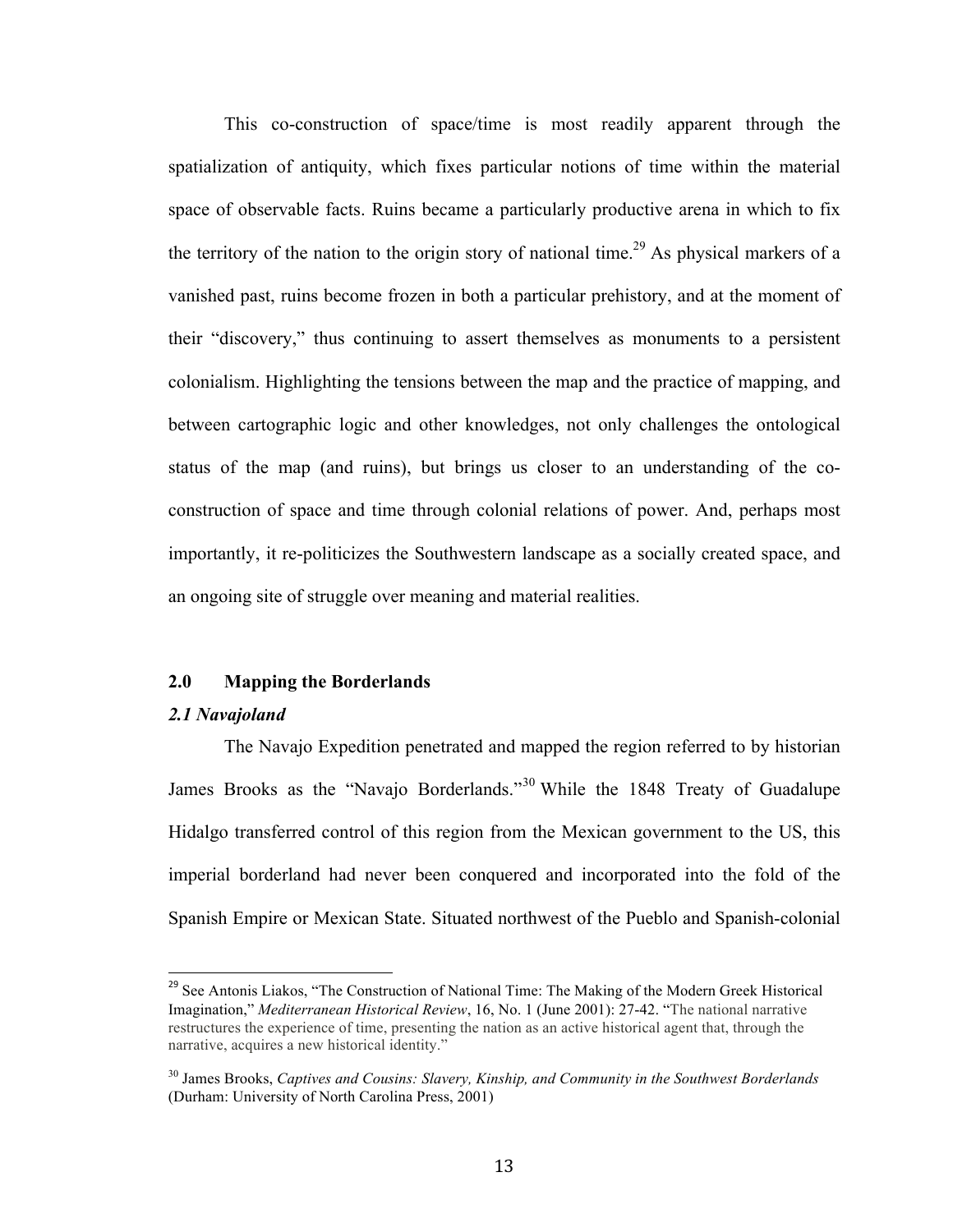settlements along the Rio Grande, the Navajo homeland was physically separated from this northern fringe of the Spanish colony by vast stretches of arid plateaus and tablelands, but intimately connected to it through the political economy of the region and episodic warfare. Longstanding relationships of trading and raiding between Navajos and their Spanish/Mexican and Pueblo neighbors structured a complex and shifting geography of settlements and interests in the borderlands.<sup>31</sup> These economic ties and conflicts intensified in the eighteenth century as the elaboration of sheep pastoralism by both Navajos and Spanish colonists made access to land and livestock in the region increasingly contentious. In addition to trading and raiding, an economy of captive exchange complicated the neat cultural distinctions implied by the colonial project of attaching names and places to various peoples in the region.<sup>32</sup>

While it is useful to view this area as a borderland of empire in order to highlight its position at the edge of colonial power, it is also potentially misleading. First of all, the area was differently mapped by various indigenous peoples, who invested the landscape with far-ranging and overlapping sacred, economic, and historical geographies. Second, being geographically "outside" of empire does not necessary equate to being outside the violence of colonialism, as historian Ned Blackhawk has shown in his analysis of the initially indirect, but nonetheless transformative, impact of colonial violence on Great Basin Ute and Shoshone peoples.<sup>33</sup> Lastly, the borderlands concept—whether conceived of as a physical locale or a more indirect sphere of influence—often assumes a contact zone, or middle ground, of a colonial core and indigenous periphery. In his recent history

<sup>&</sup>lt;sup>31</sup> Including the Rio Grande Pueblos, but also Acoma, Zuni, and Laguna to the south, and Hopi to the west.

<sup>32</sup> Brooks, *Captives and Cousins.*

<sup>33</sup> Blackhawk, *Violence Over the Land.*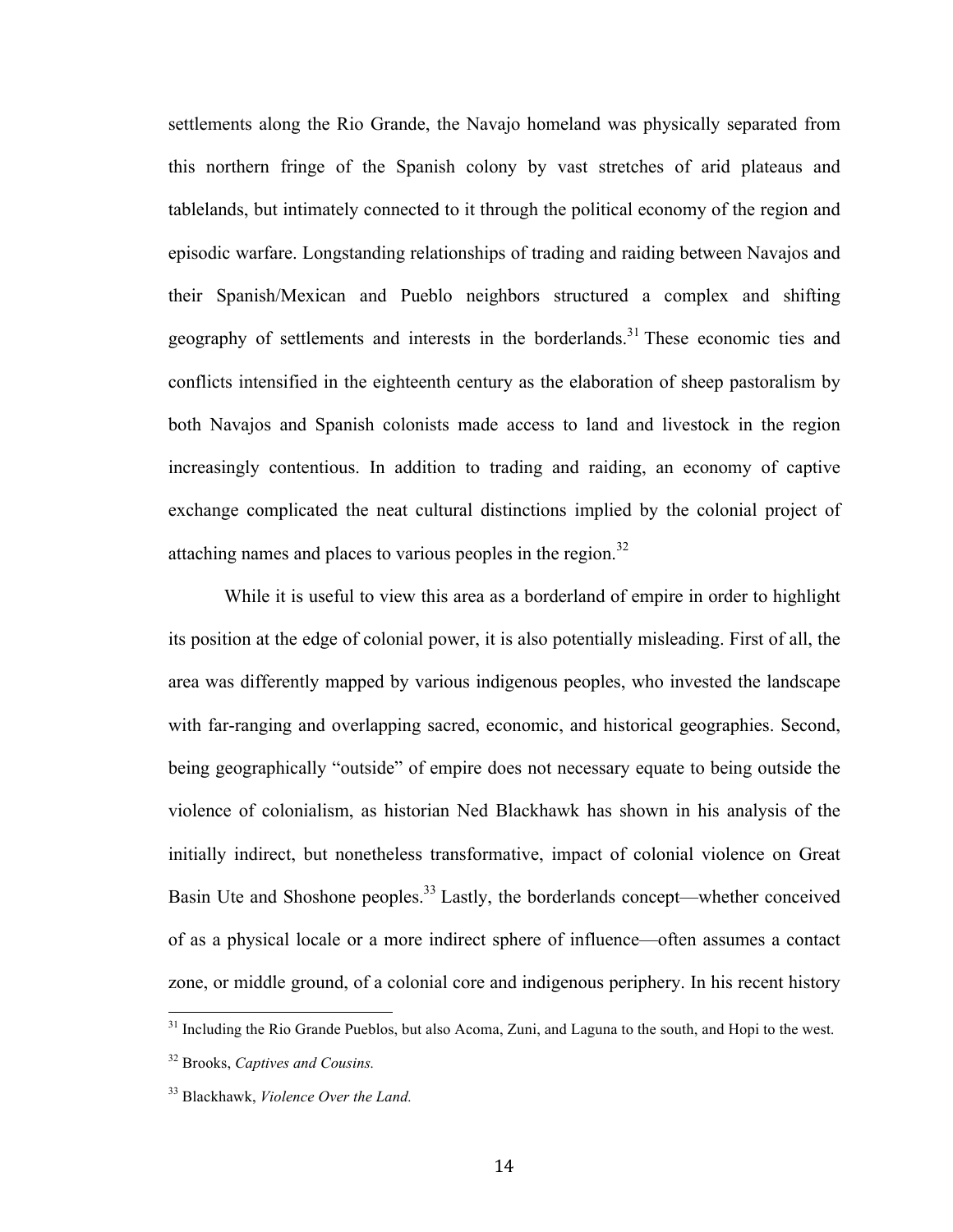of the Comanches, Pekka Hämäläinen inverts this relationship to position the Comanches as an empire that controlled and exploited the Spanish presence at the edges of its domain.<sup>34</sup> The Navajo borderlands could be similarly reoriented to emphasize the extent of Navajo autonomy and power over the colonists and regional economy in the late Spanish and Mexican periods. If careful not to diminish the violent and destabilizing role of Spanish and US colonialisms, such a move may provide a good vantage point from which to challenge the marginality inherent in constructions of Navajos as peripheral tribes merely reacting to imperial powers.

Thus, it may be more useful to refer to the borderlands as Navajoland or Navajo Country.35 Through creation stories and traditional histories attached to the land, Navajos center their homeland squarely between four sacred mountains—Sis Naajini (Blanca Peak) in the east, Tsoodzil (Mt. Taylor) in the south, Dook'o'oosliid (San Francisco Peaks) in the west, and Dibe Nitsaa (Hesperus Peak) in the north. In addition, two important internal features—Dzil Na'oodilii (Huerfano Mountain) and Ch'ool'i'i (Gobernador Knob)—shape the Dinetah, or ancestral homeland (Figure 4). This region is ecologically diverse—spanning the high deserts of the Colorado plateau, the Continental Divide, the badlands of the San Juan basin, west-trending river valleys, and the pine forests of the Nacimiento Mountains. Navajo cartographies trace migration and trade routes through the time and space of the Southwest and beyond. Traditional histories, creation stories, and ceremonialism map connections to a sacred landscape that includes the Anasazi ruins in Chaco Canyon and multiple outlying sites. These connections are not

<sup>&</sup>lt;sup>34</sup> Pekka Hämäläinen, *The Comanche Empire* (New Haven: Yale University Press, 2008), 3. "Ultimately, the rise of the Comanche empire helps explain why Mexico's Far North is today the American Southwest."

<sup>35</sup> Jennifer Denetdale uses these terms in *Reclaiming Dine History: The Legacies of Navajo Chief Manuelito and Juanita* (Tuscon: University of Arizona Press, 2007).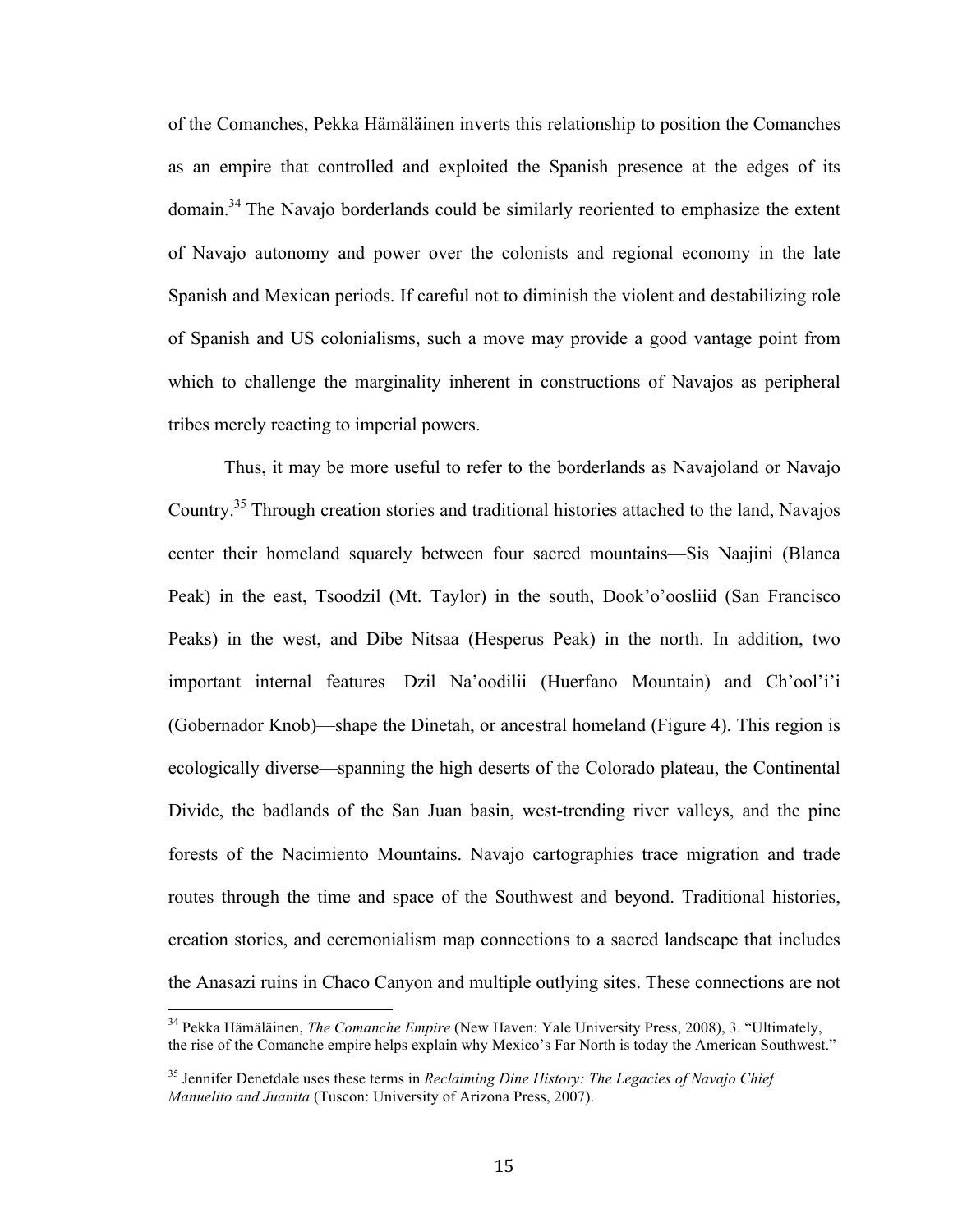timeless and static conceptions, relegated to an eternal prehistory, but changing relationships to the land and peoples of the regions. An analysis of the Navajo Expedition through its cultural production can only provide fleeting and refracted glimpses of Navajoland and Navajo culture in 1849. It is more useful for the ways interactions with, and representations of, Indians and ruins work to create notions of self and nation.

By carving out a particular view of the little known Navajoland, Simpson's Navajo Expedition map and journal also helped create and define notions of nation and the Southwest. It is useful to think of the "nation," the Southwest, and even the Navajo Borderlands, as "imagined communities," after Benedict Anderson.<sup>36</sup> In this sense, these entities become concepts that are created through contingent historical processes and inhere in social landscapes as opposed to merely physiographic ones. However, as discursive constructs attached to geographical regions, distinctions exist between these entities in the spatialized ways these communities are constituted. While Anderson posited the nation as a horizontal community of belonging forged through print capitalism and government institutions, the Southwest at this time was imagined as a peripheral appendage to the body of the nation, stitched to the national body through traverse surveys and wagon roads that linked the area to predominantly east-coast audiences. The small population of US newcomers in Santa Fe at the time of the 1849 Expedition was predominantly military and overwhelmingly male. This made the process of imagining the Southwest through print media a distinctly outsider affair, at least until more significant numbers of people started settling in the region after the coming of the railroad in 1880. The same area that lies "southwest" of US centers of power was

<sup>&</sup>lt;sup>36</sup> Anderson, *Imagined Communities*.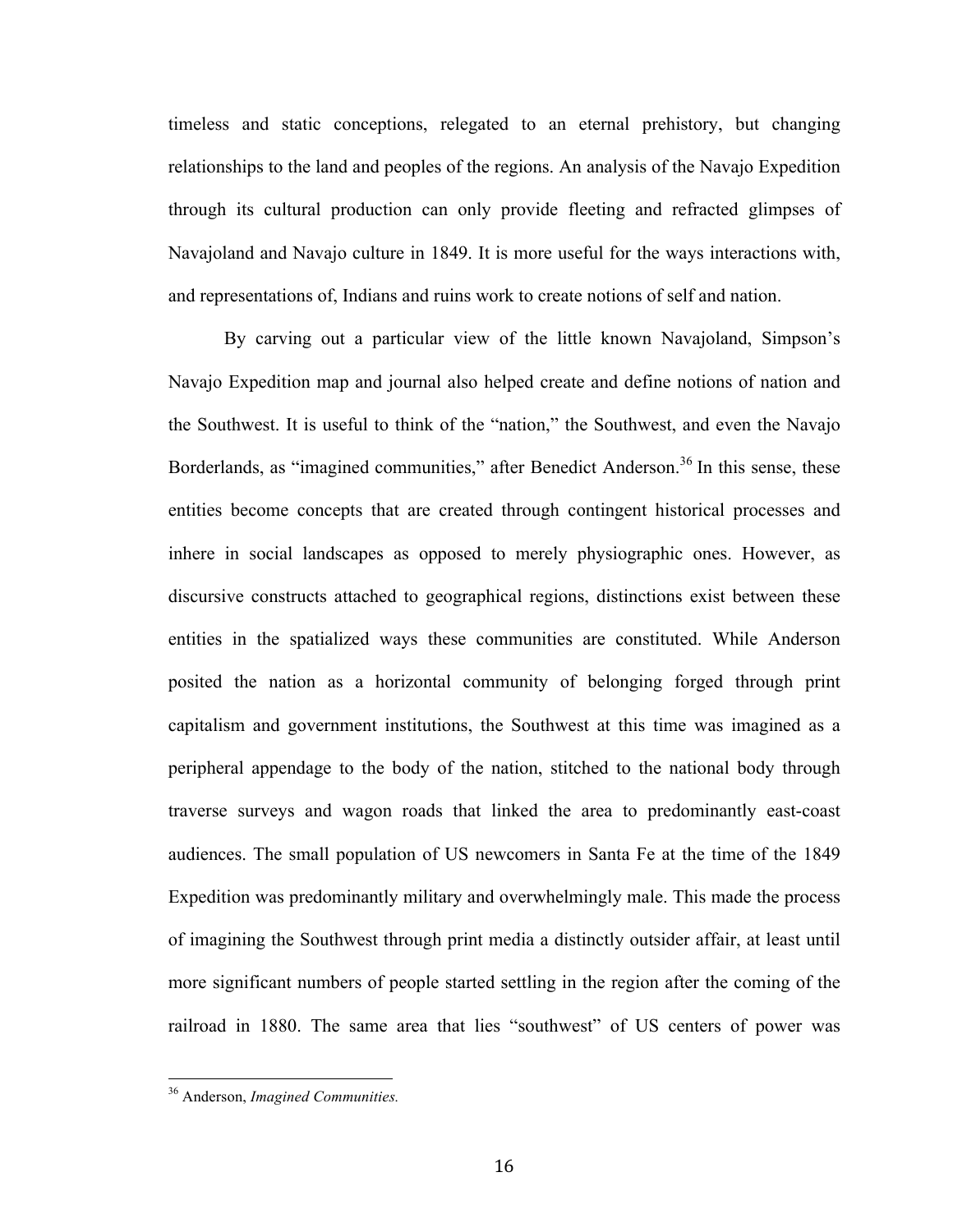previously conceived of as "the Northern Frontier" by Spanish/Mexican geographies, and concurrently as the "center" to many indigenous groups, who possessed varying spatial and temporal boundaries of belonging within and beyond the traditional notions of the Southwest. Through the work and authority of the military surveys, Navajoland was refashioned from an imperial borderland to a part of the national landscape of the Southwest, and the Navajo people as a nation within a nation. These conflicting geographies underscore the blurred boundaries of discursive constructions of nation, empire, and region, as well as the concept of mapping itself.

#### *2.2 Borderland cartographies*

Although the borderlands concept may serve to obscure the particular dynamics of Navajoland, as argued previously, it remains a useful framework from which to challenge national narratives that reinforce colonial histories. Historians Pekka Hämäläinen and Samuel Truett conceive of borderlands history as a "study of entanglements" that works to "destabilize frontier trajectories."<sup>37</sup> Focusing on the messy and contingent relations in the space of the borderlands, they argue, resists the teleology and closure of epic narratives. This shift is important for the ways it refocuses historical inquiry on the complicated and ambiguous terrain of contested spaces, where relations of power were in constant renegotiation, "and the futures of empires and nations were anything but certain."<sup>38</sup> Thus, the peripheral spaces of the borderlands become the very places from which to investigate the center of colonial power.

<sup>&</sup>lt;sup>37</sup> Pekka Hämäläinen and Samuel Truett, "On Borderlands," *The Journal of American History*, 98, No. 2 (September 2011): 358, 360.

<sup>38</sup> Hämäläinen and Truett, "On Borderlands," 338.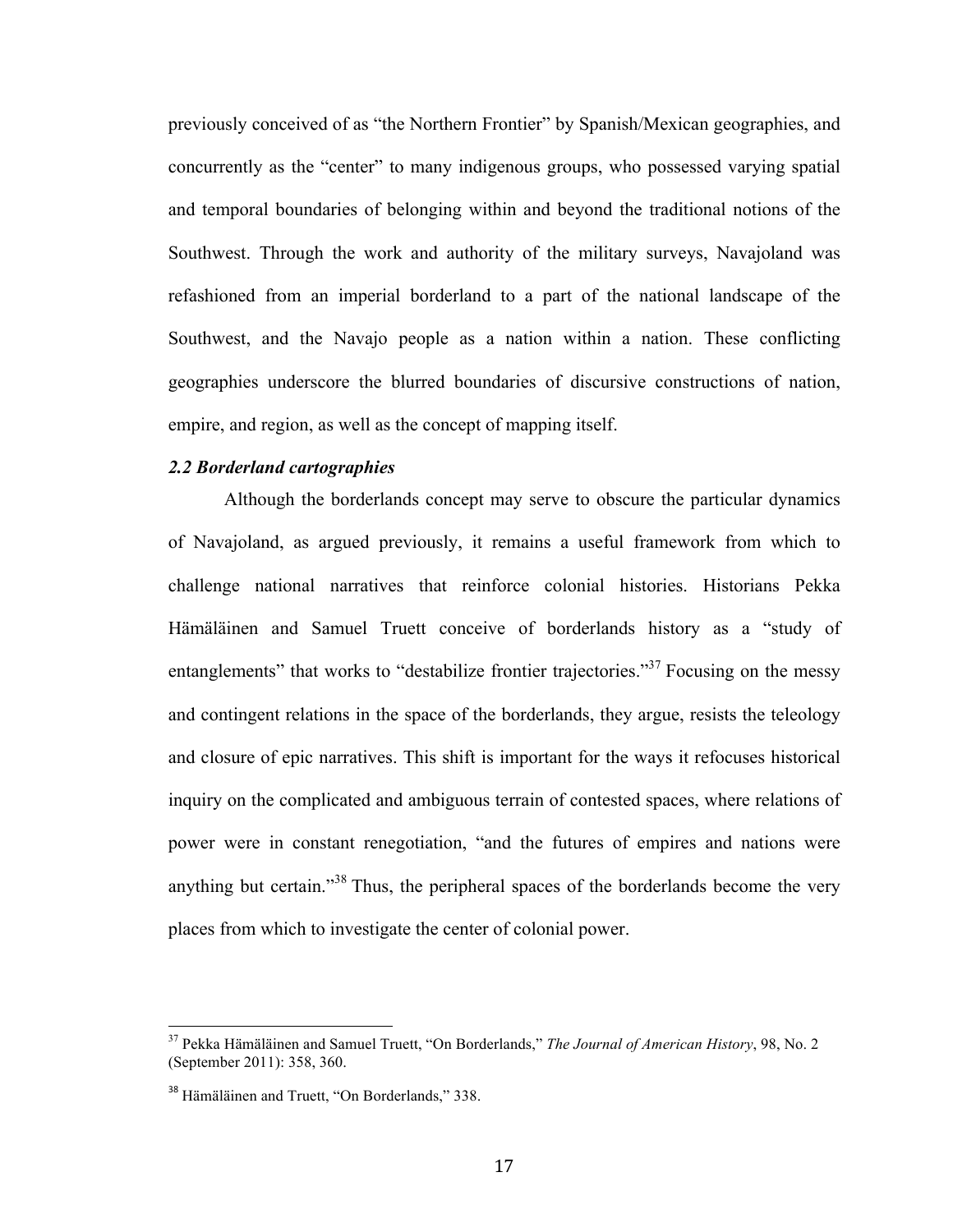Simpson's survey party entered such ambiguous terrain in 1849. Rather than a "blank spot" on the map, the world that they "discovered" had been variously mapped by Spanish conquistadors and missionaries, naturalists, and international cartographers. Simpson's interpretations of the Chaco ruins were filtered through his reading of both cartographic and historical knowledge of the region and the mythology of ruins and lost cities. Thus, Simpson's mapping effort can be seen within a larger cartographic history of mapping ruins. A review of Navajoland depicted on early maps reveals an unstable knowledge of the area and of the location of Chaco: place-names, topography, settlements and whole regions shifted and morphed, disappeared and reappeared between maps, not unlike the semi-nomadic people the map makers were trying to convey. These maps also reveal that myths, legends, and ruins were already important sites to place on a map, even if their whereabouts were completely unknown.

Early Spanish maps of the region are full of imaginary geographic features, some of which—such as the belief that California was an island—persisted for centuries. Others included an inland sea source of western rivers, a height of land sometimes called Sierra Nevada, and various mythical cities including Tiguex, Cibola, Quivera, and Atzlán. These images all furthered the idea of the "Northern Mystery," a place vigorously sought after by many survey parties from the 1540s to the 1840s. The search for lost tribes or Spanish exploring parties also propelled and legitimated the Spanish colonial interests in their northern periphery. Maps from this period record a great diversity of representation and the wide-ranging circuits (in both space and time) of very limited, anecdotal, and second-hand indigenous knowledge.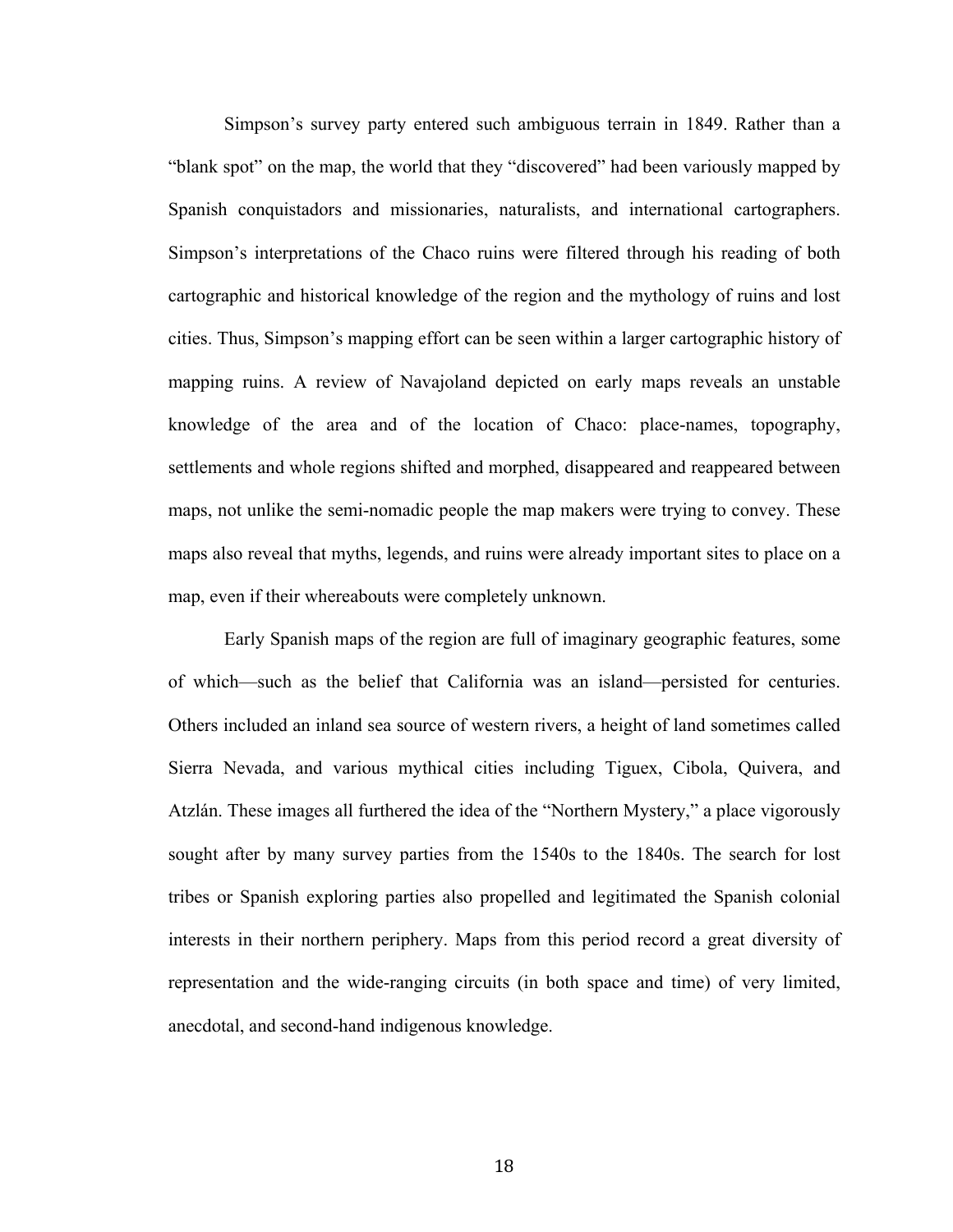In this context of myth-making, it is fitting that the first known map born of Spanish reconnaissance of *la frontera* is also shrouded in mystery. Coronado's 1540 push north in pursuit of the fabled "seven cities of Cibola," references a drawing of the location of these fabled cities which has not survived to this day, in original or reproduction The search for mythical cities was a search for gold, and early maps were like treasure maps pock-marked with strange place-names, both Spanish and indigenous, and illustrated with natural and mythical features. Groups of people or boundaries between them were rarely depicted.

According to map scholar Carl Wheat, it was French cartographer Nicolas Sanson's 1650 map of North America that "broke the monotony of these representations of imaginary geography."<sup>39</sup> Sanson's map is described an important map because it incorporated both mythical places and "real" place-names such as Santa Fe and "Apaches de Nabajo," which were all plotted on a curvilinear global grid of latitude and longitude (Figure 5). A French translation of Spanish and indigenous knowledge, the map appeared in a well-known world atlas that was reprinted numerous times around the world. The Navajo domain is positioned at the known edge of empire, beyond which stretches a vast expanse of blankness that is wrested free from earlier mythical iconography. The most striking aspect of Sanson's map, in light of its distinctive soberness, is the word "Cibola" that still floats in the white space outside the edge of empire (Figure 6). The retention of one mythical city beyond the limits of the known world entices the viewer to continue the metaphorical quest into the unknown.

<sup>&</sup>lt;sup>39</sup> Wheat, *Mapping the Trans-Mississippi West*, 39.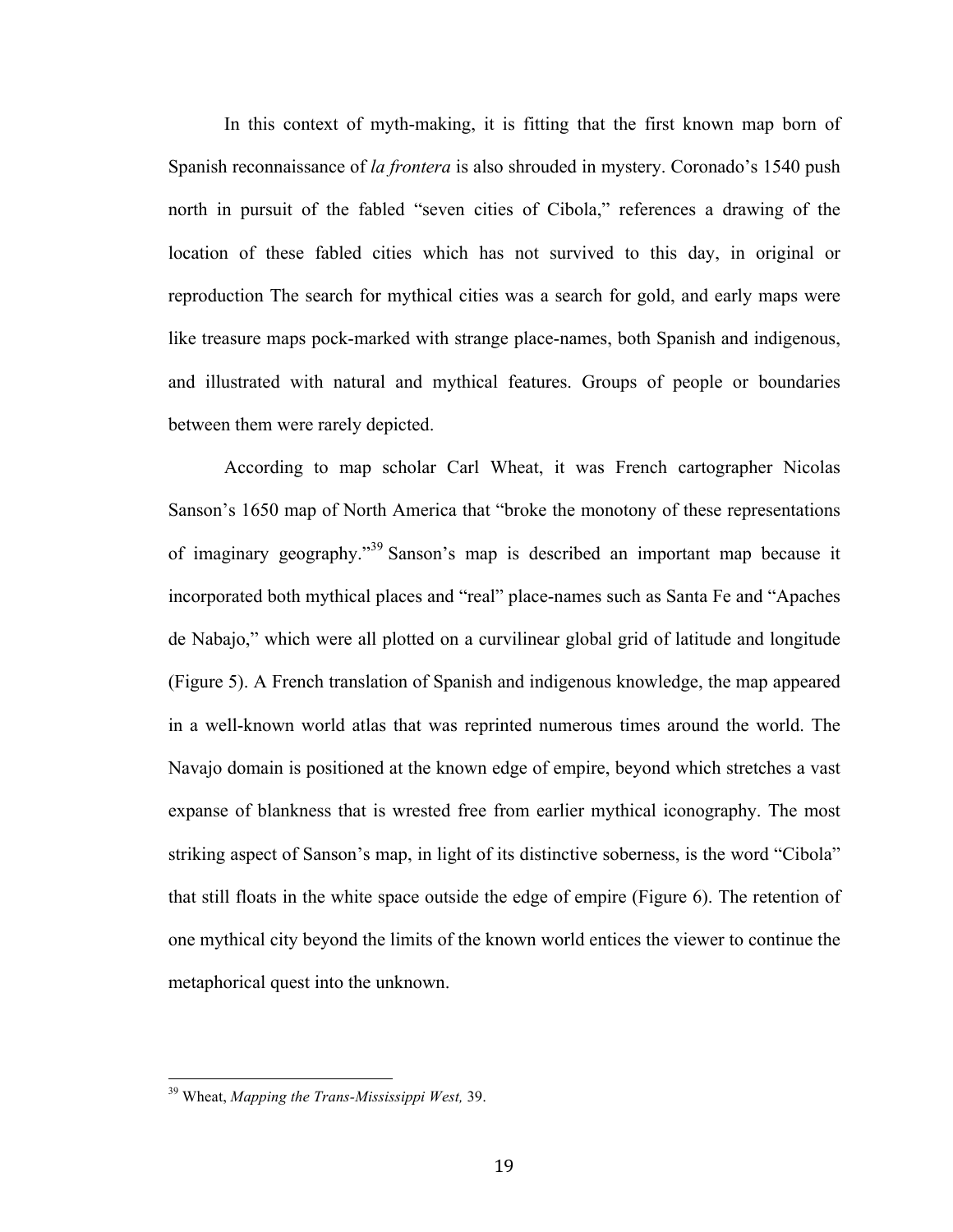Perhaps the most captivating and enduring of mythical cities is the fabled city of Atzlán, the lost city of the Aztecs. Located somewhere north of Mexico, Atzlán was said to be the original Nahuatl homeland before the Aztecs migrated south to the Valley of Mexico. After the Spanish conquest of Mexico, this mythical place gained much purchase in Spanish, and later US, cartographic imaginations. Wheat credits Barreiro's 1727 map as possibly the first depiction of Atzlán. Initial Spanish interest resided in the riches this fabled city was purported to contain, and propelled their northern explorations. Later, historians sought knowledge of the New World to place national histories in the continuum of the rise and fall of empires. Prescott's famous *History of the Conquest of Mexico* recounted the Spanish raid of the Halls of Montezuma, and speculated on the location of Atzlán, drawing heavily from the synthetic research of international naturalist and cartographer Alexander von Humboldt. In Humboldt's important 1811 map of the New World, he includes the approximate location of Atzlán, which he deduced from his extensive archival research on the topic. The general location is depicted by a long description in French that he places at approximately 36 degrees latitude and between 111 and 113 degrees longitude (See Figure 6). As this location was in the vicinity of Chaco Canyon, Humboldt's location of Atzlán proved to be very important for Simpson's later interpretation of the Chaco ruins.

Spanish cartographers increasingly mapped Indian populations and towns as they continued to push north and west in small exploratory parties. Navajoland, which had long been positioned at the edge of the map, was now variously depicted as the *Provincia de Nabajo*. Bernardo Miera y Pacheco, the famous cartographer of northern New Spain in the mid- to late-eighteenth century, often included a place called *Chacat* in Navajo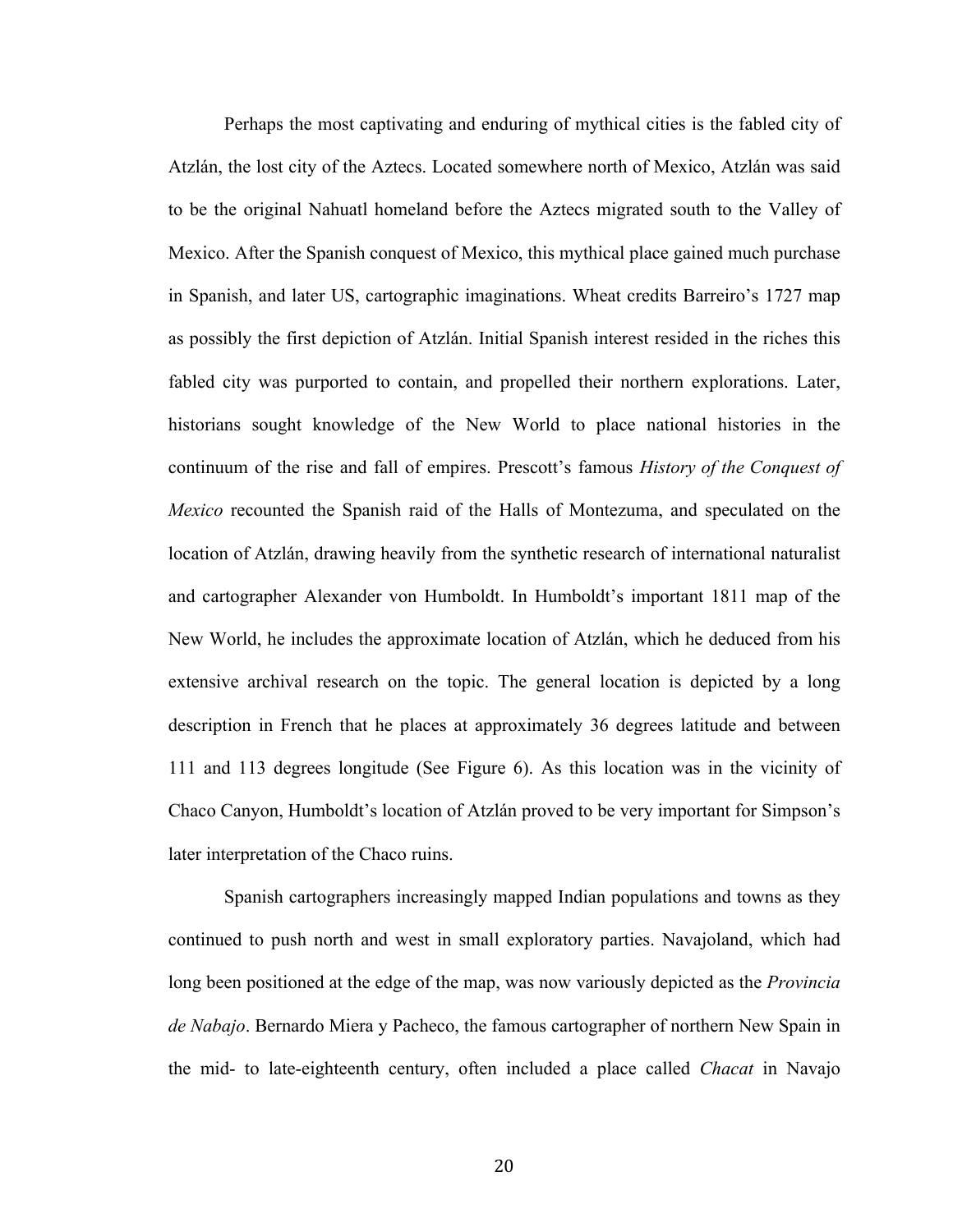territory, marked with a symbol that denoted nomadic Indian villages. Josiah Gregg, credited with the first mention of Chaco in English in his 1844 *Commerce of the Prairies*, places the Navajo region outside the margins of his map, mirroring its location beyond the reach of US cartography, while carrying over the notion that there were Indian villages in this area (Figure 7).

In the era of US western expansion, commercial cartography focused on massproducing an array of territorial atlases and national maps whose multiple printings reflected the rapidly changing national landscape. J.H. Colton, one of the leading commercial publishers at the time of the Navajo Expedition, produced a popular map in 1849 that incorporated the undefined location of Humboldt's mythical city, perhaps because there was nothing else to put in its place (See Figure 6). The salience of ruins as part of the geographical imaginary is also evident in the cartouche that decorates Colton's map. The cartouche is suffused with the timeless quality of nature and antiquity, where settlers and Indians gaze out over a placid lake from which emerges a huge rock in the shape of an Egyptian pyramid (Figure 8). This image, at once utopian and nostalgic, reinforces the logic of Manifest Destiny where the natural and cultural Other blend together. These representations of antiquity underscore the ways geographical knowledge floated between maps and across empires, and suggest that myths and ruins were always already a part of the spatial discourse of empire and nation.

Colton's map was widely distributed and printed twice in 1849—the second one after the Gold Rush to highlight the gold regions and routes to get there. It is the earlier version of this 1849 map that Simpson refers to in his journal and likely carried with him on the Navajo Expedition. Instead of marking Indian settlements or ruins, later versions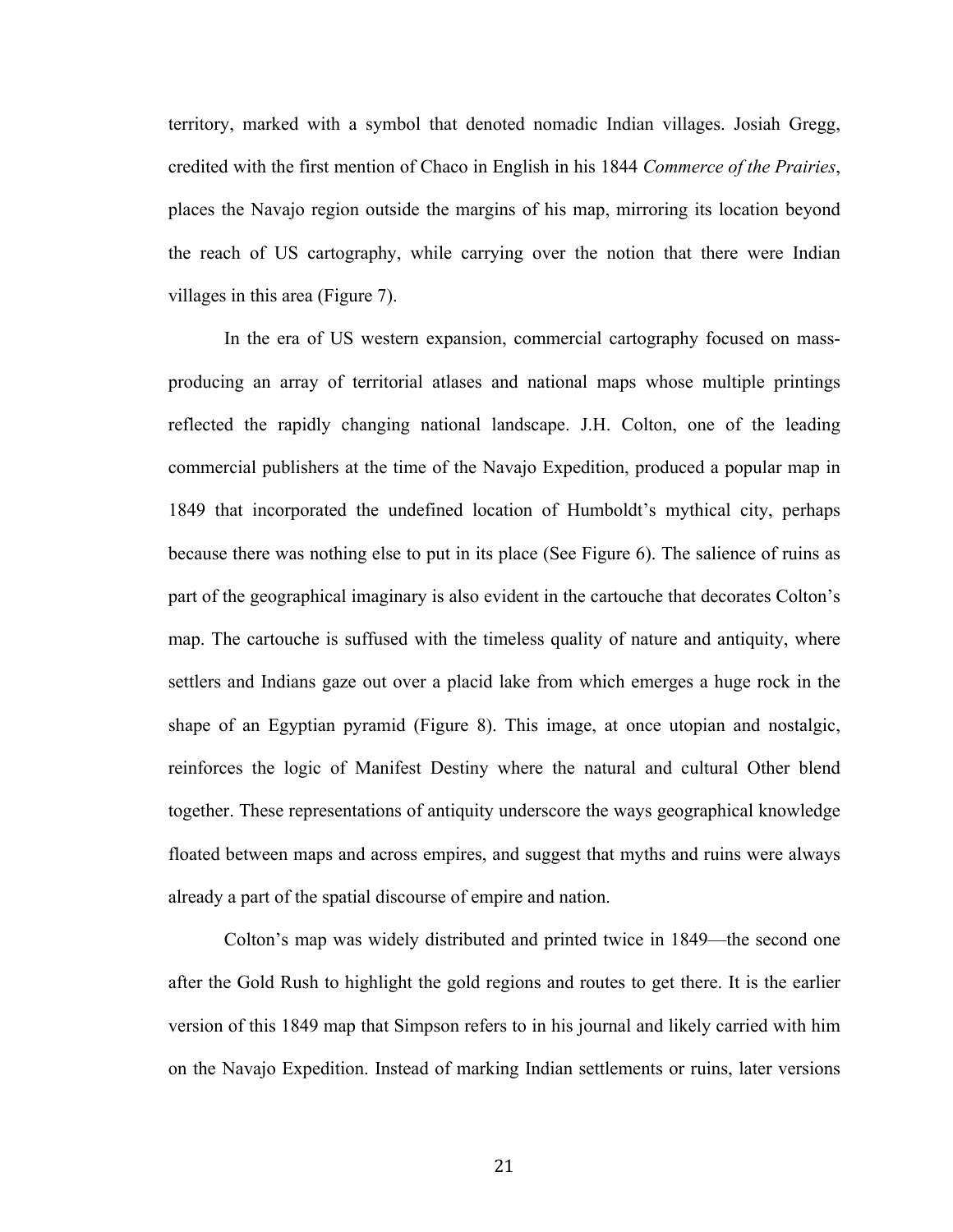of this map variously incorporated the route of the Expedition, newly named geographical features such as Washington Pass, and an icon of Richard Kern's drawing of the Jemez Pueblo's green corn dance. The latter image was often used on maps to stand in for Pueblo Indians and mask the remaining blank spots on the map. Reproduced myriad times and in various formats, the green corn dance image served to reduce the Southwest to an easily identifiable icon. At the national scale, the newly fixed location of Chaco was still too obscure to find its way onto commercial maps, which became another way that its discursive construction enabled a continual rediscovery of the ruins.

#### *2.3 Silences, heteroglossia, and indigenous mapping*

Many scholars have considered the hidden indigenous knowledge inherent in colonial maps.<sup>40</sup> More often than not, indigenous mapping gets subsumed within the dominant framework of Western map production. In colonial contexts, indigenous knowledge gets incorporated and "smoothed out" in maps, while indigenous presence and the representational and real violence of removal gets erased from the record.<sup>41</sup> In her analysis of Humboldt's scientific mapping of the Americas, Mary-Louise Pratt shows how Humboldt's maps and abstracted geographies of the New World replaced Native people with a primordial nature. She shows how the discourse of nature remapped the Americas, producing a particular identity of the New World that was experienced both in the "contact zone" and in the heart of Europe. But, despite Native erasure, Pratt

<sup>&</sup>lt;sup>40</sup> See for example, Mary-Louise Pratt, *Imperial Eyes, Travel Writing and Transculturation* (London: Routledge, 1992); and John Pickles, *A History of Spaces.*

<sup>&</sup>lt;sup>41</sup> The concept of maps "smoothing out" the complexity of mapping practice and its representation comes from Matthew Edney, *Mapping an Empire: The Geographical Construction of British India, 1765-1843* (Chicago: University of Chicago Press, 1999), Edney argues that the impulse of increasing accuracy in the map came from a desire to close the inevitable gap between the object and its representation, which works to "smooth out" or obscure the inherent distance between these phenomena; for representational violence of colonial cartographies, see Blackhawk, *Violence over the Land*.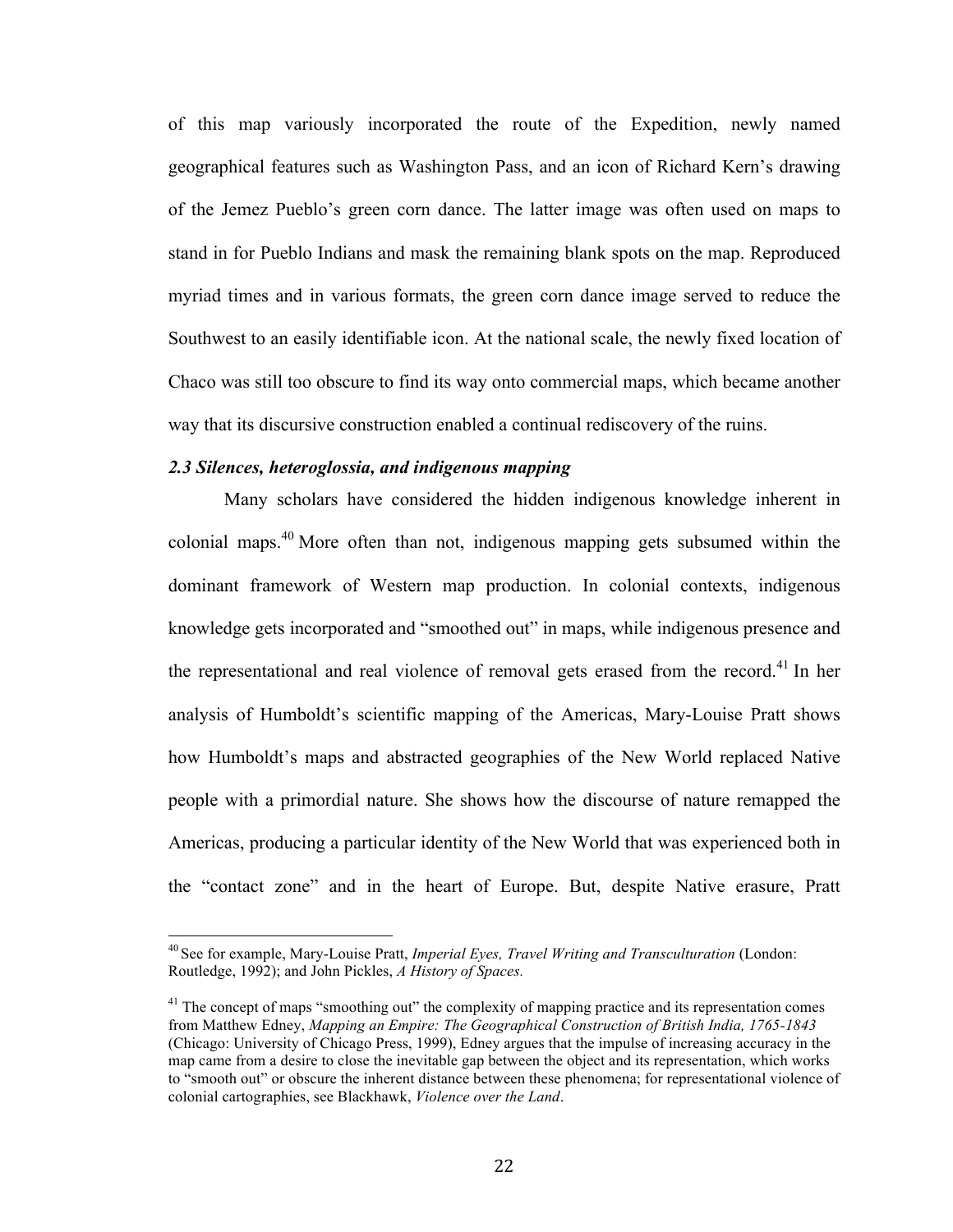emphasizes that mapping the "contact zone" produced "transculturated images" infused with Native presence. Drawing on Pratt's work, cultural geographer John Pickles has elaborated on this concept to think about the "hetereglossic" nature of all mapping, where the spaces of transcultural mappings are "derived from and saturated with local knowledges and imagery, reflecting the heteroglossic not monolithic structure of colonial space."<sup>42</sup> This emphasizes the ways maps work to produce realities in the uneven terrain of colonial relations through historically contingent dialogues of histories, cultures and places.

However, Native peoples of the Southwest engaged in various ways of mapping the landscape that reveal potential incommensurabilities with the conceptual form of the colonial map. While knowledge of the terrain, historical routes, and place-names may be translated through the heteroglossic spaces of the map, the overlapping dimensions of multiple sacred geographies exist beyond the logic and practices of the colonial map. For example, many Native groups trace various connections to landscapes and ruins in the Chaco region—including Utes and Navajos, and Pueblos such as Hopi, Acoma, Zuni, Laguna, Jemez, and others. Expressed through migration stories, ceremonialism, and pilgrimage, Native sacred geographies rarely emerge in the heteroglossic spaces of colonial cartographic practices.

In Simpson's journal, there is a hint of the overlapping knowledges of Chaco in the multiple names he recounts for one of the ruins (considered in greater detail in the following section). Chaco Canyon itself is claimed as an ancestral site by two-dozen tribes and Pueblos. This multi-cultural affiliation to Chaco is mirrored by archaeologists'

<sup>&</sup>lt;sup>42</sup> Pickles, *A History of Spaces*, 119.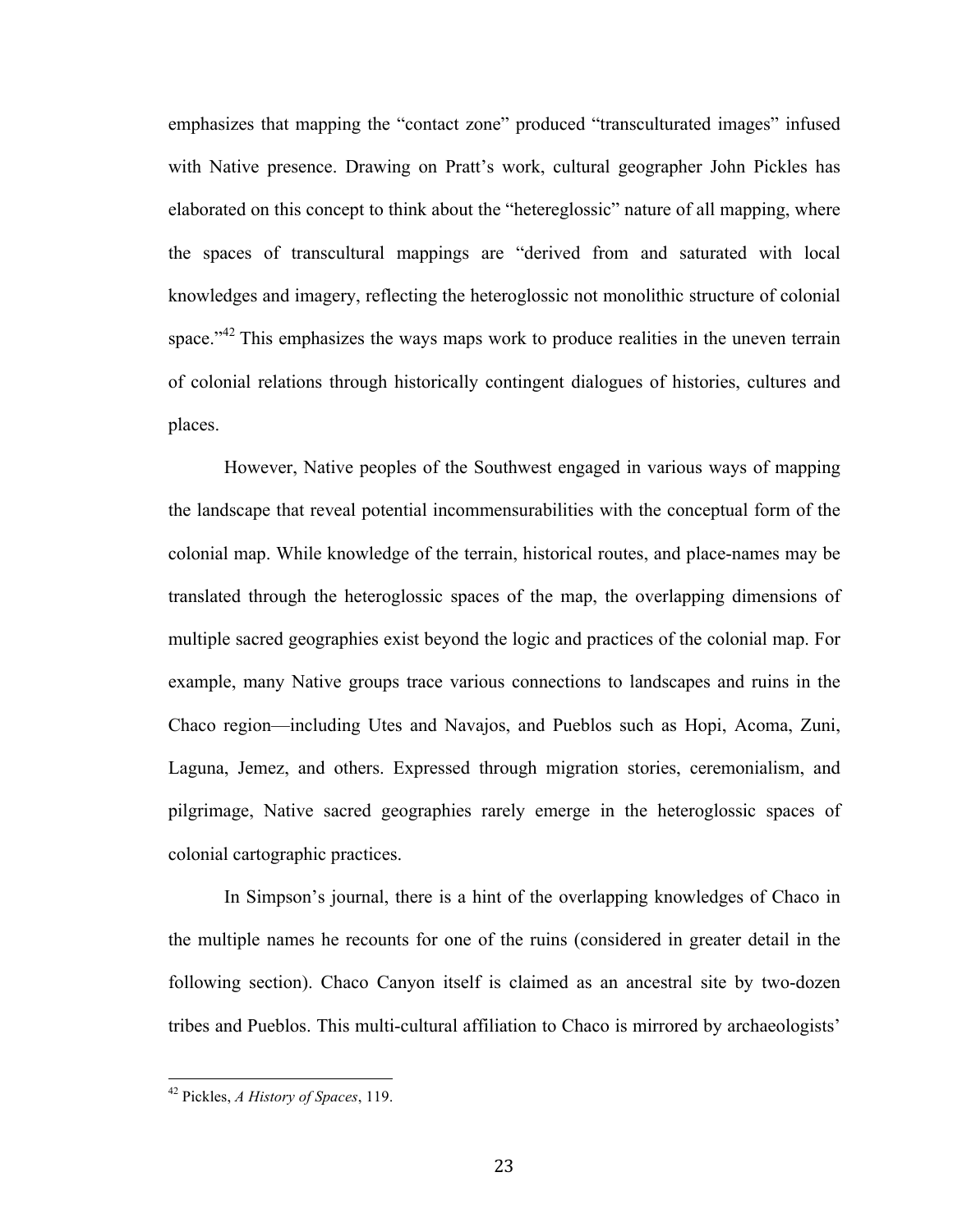interpretations of thousand-year-old bodies found in Chacoan great houses. The diversity of people comprising historical and contemporary connections to Chaco has not been paralleled at any other ancestral site in the Southwest. But the map requires a filtering of this complexity to produce one label that again "smooths out" multiple attachments to place.

Viewing indigenous mapping on its own terms, as cognitive spatial practices, challenges the very definition of what constitutes a map. As scholars have pointed out, indigenous mapping emphasizes the process, movement, and moment of mapping, while Western cartographies privilege the map product. $43$ 

#### **3.0 Fixing Chaco through the Traverse Map**

Simpson's survey picked up where other imperial projects had left off, engaging in the conversation of antiquity and native races through the new techniques and demands of US military mapping (see Figure 1). The particular technologies and field practices of the "cartographic gaze" (and the eastern-establishment origins of the US Topographical Corps of Engineers) structured the discovery and interpretation of Chaco, making national history manifest through the creation of "facts on the ground." The survey party's journey of discovery was captured and performed through the map product. In these ways, Simpson's traverse map helped to fix certain meanings of Chaco and silenced alternate attachments to place.

The traverse survey linked astronomical observations to points along the route, and the movements of the troops were plotted in a red line on an otherwise colorless map,

<sup>&</sup>lt;sup>43</sup> Pickles, *A History of Spaces*; Robert A. Rundstrom, "Mapping, Postmodernism, Indigenous People, and the Changing Direction of North American Cartography," *Cartographica* 28(2) (1991): 1-12; Wood, *The Power of Maps*.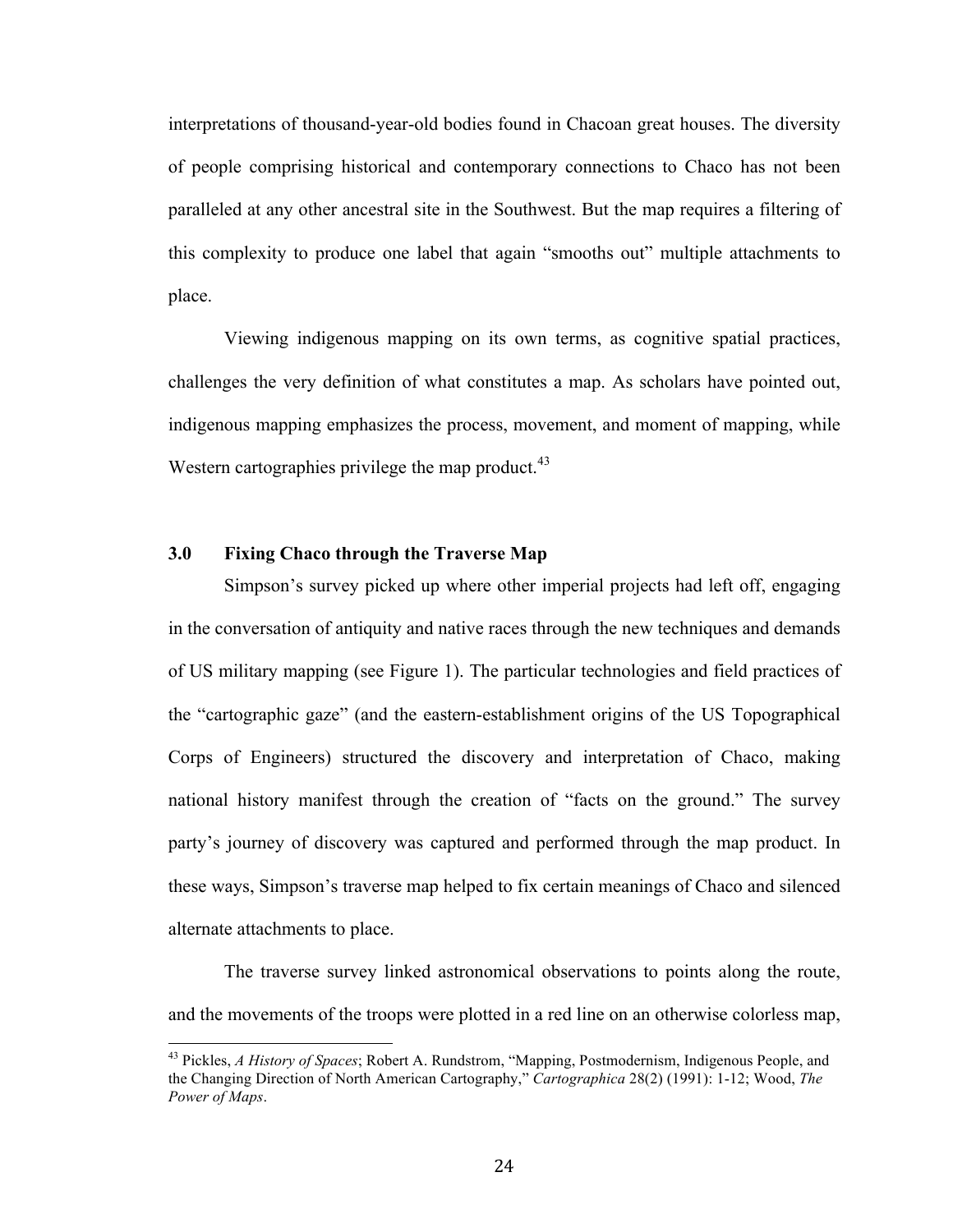underscoring the objective of the expedition as a penetration into enemy lands. Although the US had mounted three expeditions against the Navajo since the start of the Mexican War in 1846, these were small campaigns designed to gain loyalty and submission of the Navajos through partial treaties prior to official claims of sovereignty over Navajo lands. In general, the US government misinterpreted the failure of the treaties—signed with a few Navajo headmen so that regional raiding and warfare would be curbed—as evidence of insincerity that required increased military force, rather than recognizing that Navajo social organization consisted of autonomous bands and not a centralized authority that could be coerced into controlling the whole population.

Thus, in the aftermath of victory in the Mexican War, the US mounted what equated to a shock-and-awe campaign to assert its newfound sovereignty over the region, amassing about 400 men, including Pueblo and Mexican militias. The map and associated journal produced during the Navajo Expedition are not silent about the reasons for entering Navajo country; the map charts a bold red line through new terrain, identifies potential resources, and claims the landscape. The expedition circled the Navajo stronghold of Cañon de Chelly—referred to as the *ultima thule<sup>44</sup>* of the expedition—with the goal of signing a comprehensive treaty with the tribe. One of the stipulations of the treaty claimed the right of the US to have their "boundaries fixed and marked, so as to prevent any misunderstanding on this point between them and their neighbors."45 Thus the map, like the treaty, can be seen as laying the groundwork for future boundary making. Unlike other traverse maps that marked east-west passages, the Navajo

<sup>&</sup>lt;sup>44</sup> The term *ultima thule* denotes any distant place located beyond the "borders of the known world," and was often employed in medieval geographies.

<sup>45</sup> Simpson, *Journal of a Military Reconnaissance,* 55.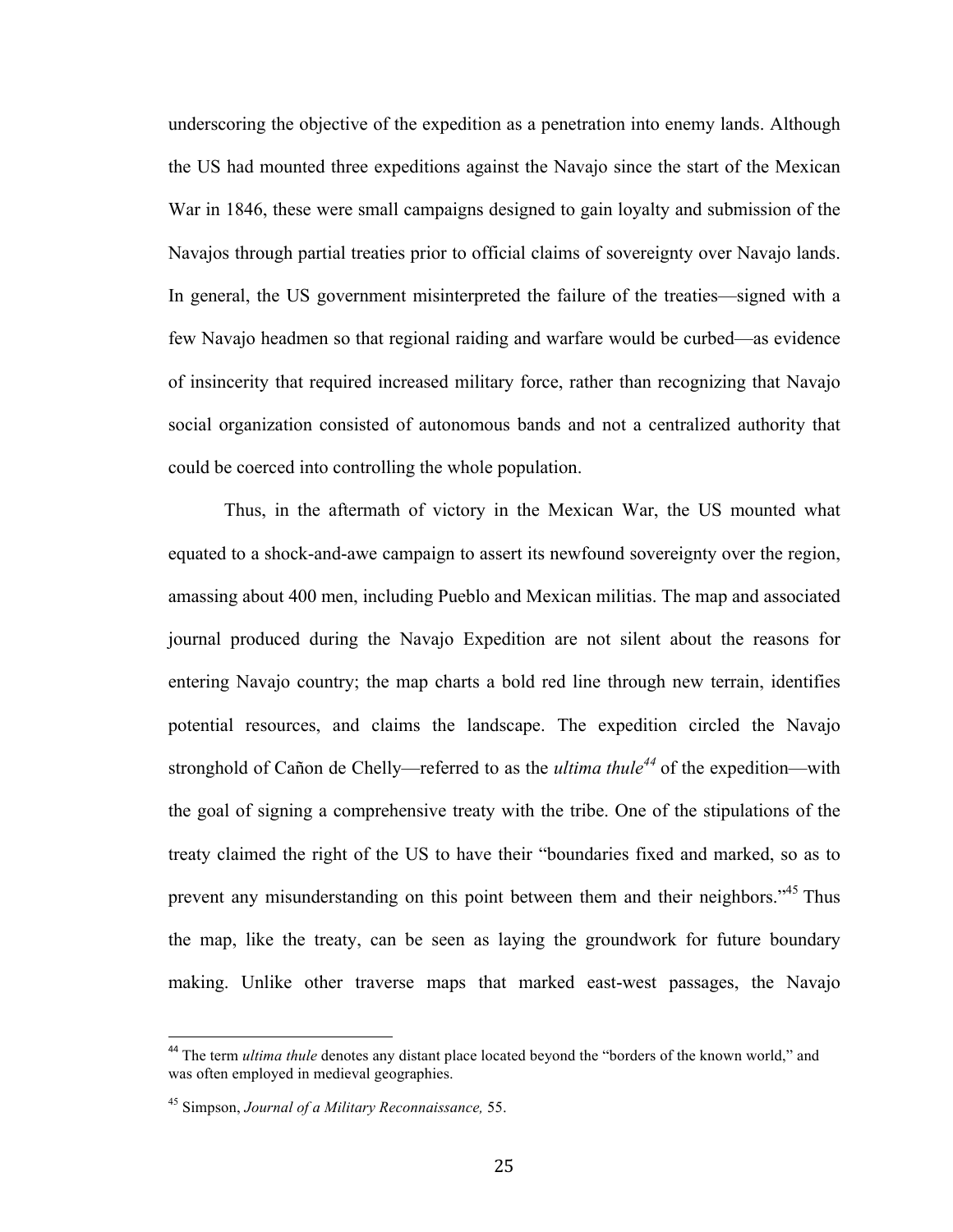Expedition illuminated the movement of troops to and from Santa Fe in a large circle. This representation on the map created a virtual boundary that defined the reach of US knowledge and also delineated the unruly extent of their new enemy.

#### *3.1 "By means of which the world was to be enlightened"*

Unlike Humboldt's comprehensive composite or Colton's totalizing view of the nation, Simpson's map is partial and incomplete, leaving large spaces on the map blank. This representation emerges from the techniques of traverse mapping and is similar to other soldier-engineer surveys of the Southwest under the direction of the US Corps of Topographical Engineers.46 These linear, west-trending surveys sliced up the "empty spaces" of the Southwest, producing what some historians have referred to as the first "windows" into the Southwest. The partial view traced by the traverse survey implied the need of future surveys to add to the growing body of knowledge of the Southwest.

Simpson's map, more so than those from the expeditions of Abert and Emory, resisted the inclusion of data from other sources. Thus, all that appeared on the map was the extent of the cartographer's vision, as aided by an array of scientific instruments. While this partial view revealed the limits of geographical knowledge, it also underscored the increased truth and accuracy of the observational approach. Simpson is explicit about the importance of first-hand knowledge, and is careful to point out when he was not the primary observer or was presenting uncertain data. For example, he labels an uncertain wagon route as being "said to exist, having a general direction like this, but of its

<sup>&</sup>lt;sup>46</sup> See Emory's map (William Hemsley Emory / United States GPO: *Military Reconnaissance of the Arkansas Rio Del Norte and Rio Gila By W.H. Emory, Lieut. Top. Engrs.* . . . 1847) for a similar traverse map, and Abert's map (James W. Abert and William G. Peck. *Map of the Territory of New Mexico . . . 1846–7*. Washington, D. C.: Senate Executive Document No. 23, 1848) for a contrasting example that fills in the spaces around the survey.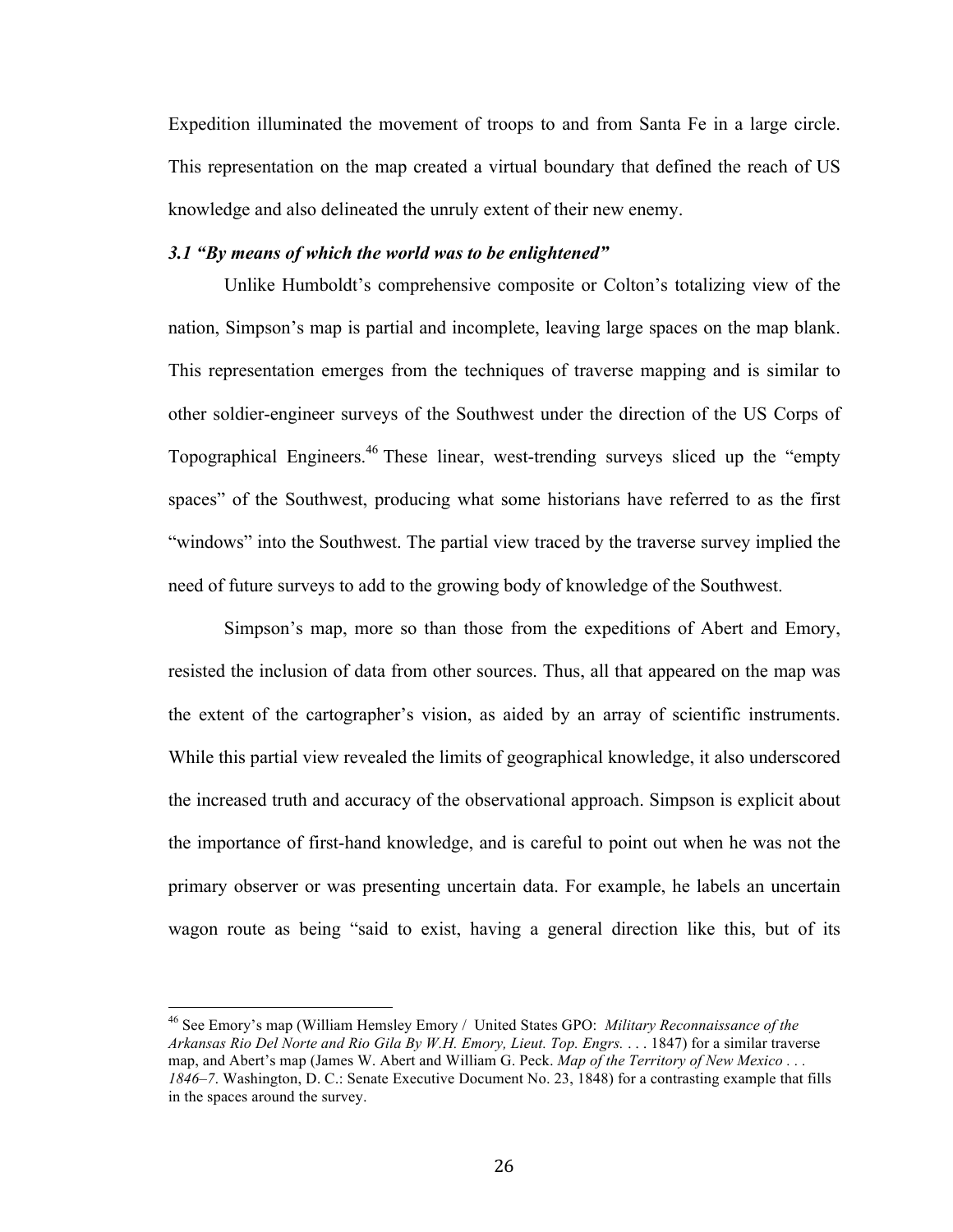particular location and character [the] US knows nothing," (Figure 9).<sup>47</sup> He places his astronomical observations systematically at the end of his journal entries and in an appendix. On the map, he distinguishes between camps determined by astronomical observation, and those for which he was unable to secure measurements. This distinguishing of second-hand knowledge works to increase the validity of truth claims of his observational knowledge and narrative.

This quest for knowledge, for "filling in the blank spaces of the map," can be traced to the development of Enlightenment Reason so well captured by Sanson's 1640 *Septenrionalle* (See Figure 5). John Pickles calls this impulse the "cartographic gaze," which he defines as "a particular constellation of ways of seeing with its particular practices and institutions of mapping that emerged in the modern era. It assumes what Adorno called 'peephole' metaphysics, an observer epistemology, and a Cartesian commitment to vision as the privileged source of 'direct' information about the world."<sup>48</sup> Drawing on Foucault's notions of governmentality,  $49$  he argues that it was the prioritization of these observer epistemologies that gave rise to the politics of surveillance. In his analysis of the cultures of exploration and empire, Felix Driver contends that geographical knowledge is constituted from a "range of embodied practices" that far exceeded cartography alone to include travelling, seeing, collecting,

<sup>&</sup>lt;sup>47</sup> Map of the Route pursued in 1849, drawn by Edward Kern.

<sup>48</sup> Pickles, *A History of Spaces*, 80.

 $49$  Michel Foucault's notion of governmentality is a "governmental rationality" that disciplines subjects through organized practices, mentalities, discourses, and techniques. He developed this concept most extensively in his lectures at the Collège de France between 1982 and 1984.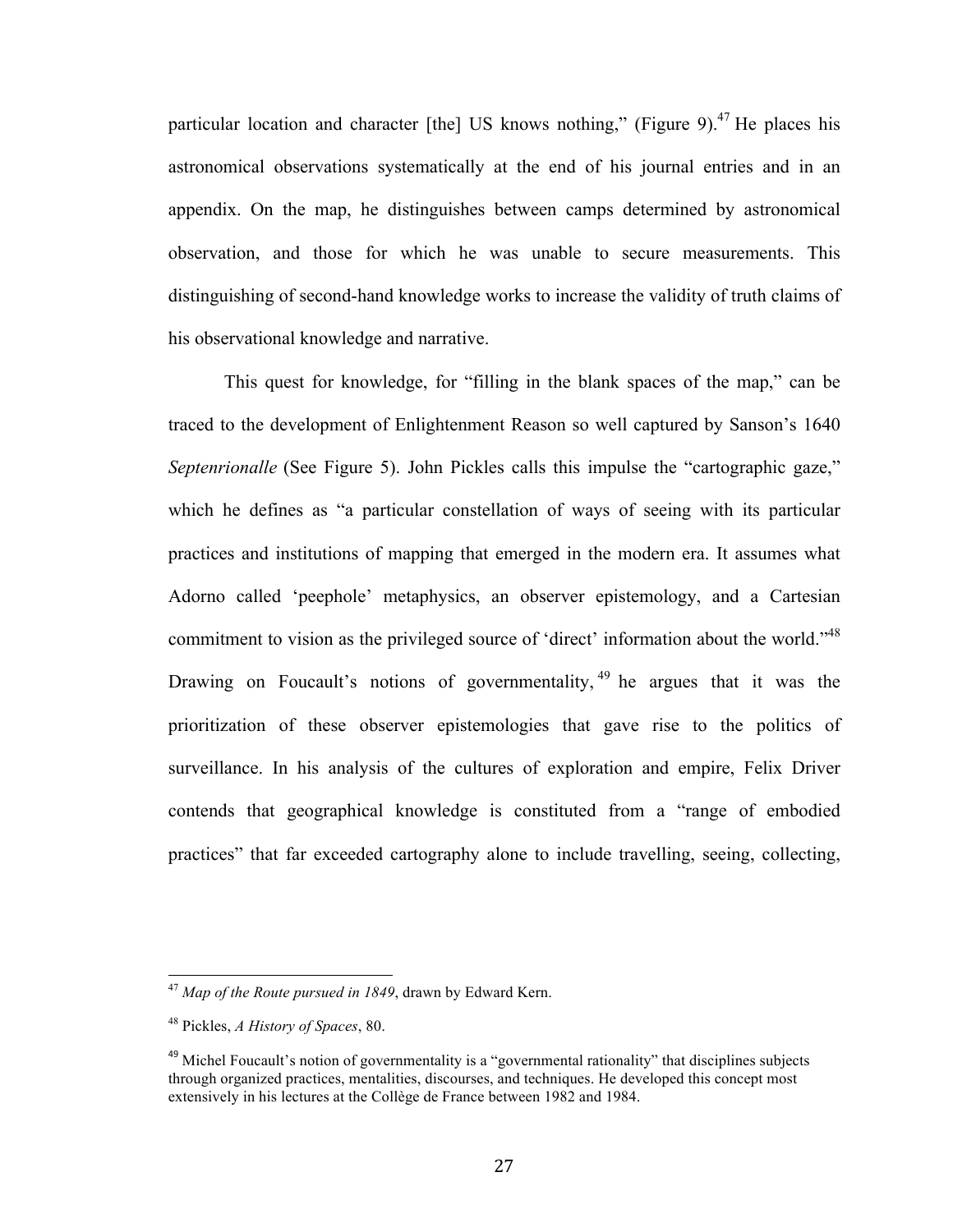recording, mapping, and narrating.<sup>50</sup> The technologies of seeing that enabled the geocoding of the globe extended from Cartesian logic through the practices and instruments of data gathering in the field. While the scientific instruments helped translate the natural world into textual knowledge, they also served as material markers of difference in the field in ways that separated the colonizer from the colonized on the basis of a privileged access to knowledge about the world. $51$ 

On most military surveys into the Southwest a covered wagon contained all the instruments and scientific apparatus required for triangulated map-making, including sextants, binoculars or "horizon-glasses," telescopes, thermometers, barometers, and chronometers. It also became the storehouse of field notes and collections. One cartographer emphasized the importance of the instrument wagon by describing it as "the Focus—the Magnet—the sun by day and the moon by night to our caravan, and ever foremost on the march, it was continually the object of our most jealous care, as the repository of the wonderful mechanism by means of which the world was to be enlightened for ages to come."<sup>52</sup> In most cases, the wagon itself also served as an instrument, with the odometer strapped to one of its wheels to measure distance. On the Navajo Expedition, however, all of the wagons were abandoned at Jemez Pueblo due to rough terrain of the San Juan Basin ahead. But the Colonel retained some large cannons mounted on wheels, including three mountain howitzers and one six-pounder gun that continually slowed down the movement of the artillery unit. Simpson put the six-pounder

<sup>&</sup>lt;sup>50</sup> Felix Driver, *Geography Militant: Cultures of Exploration and Empire* (Hoboken: Wiley-Blackwell, 2000), 12.

<sup>51</sup> Edney, *Mapping an Empire*.

<sup>52</sup> Isaac Cooper during Fremont's fourth expedition, quoted in Robert V. Hine, *Edward Kern and American Expansion* (New Haven: Yale University Press, 1962), 17.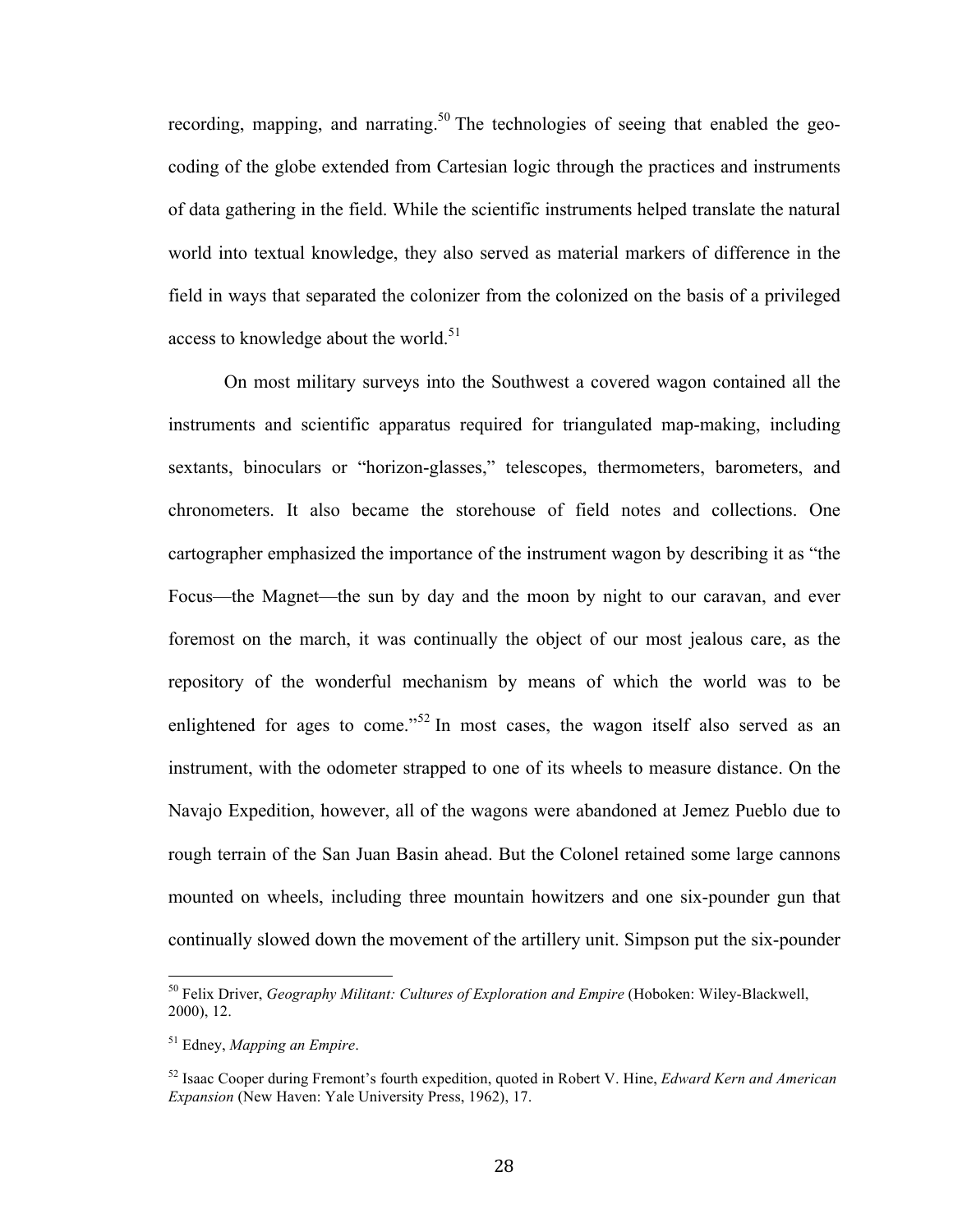to use by attaching the odometer to one of its wheels, and he was sure to mention when it had to be removed in technical sections such as the pass through the Tune-cha (Nacimiento) Mountains.<sup>53</sup> Other instruments and implements necessary to the mapping effort, such as drawing boards, paper, rulers, painting materials, were packed onto the survey party's horses. Simpson lamented not having a barometer to extrapolate altitude, but recognized that this was usually the first instrument to break on the road. A consideration of the day-to-day work of data collection reveals that the ideals of accuracy were very much dependent on, and often undermined by, the physical conditions of the field: terrain that was too rough to measure, changing weather patterns that obscured readings and fogged up lenses, or clouds that masked the stars at night. This extended to accidents of the road, such as a broken instrument, stolen pack animal, or the chaos of military action. Rather than creating a mirror of the route, the struggle for accuracy in the map worked to underscore the logic of the cartographic gaze, while at the same time revealed it to be an unattainable ideal.

#### *3.2 Finding "facts on the ground"*

The mapping effort began a story of Chaco based on the quest for observable truths—a lost city whose treasure was knowledge and not gold. Although the map did not claim a comprehensive view of landscape, the accompanying journal integrates many forms of knowledge that suggested an exhaustive reconnaissance of the route. In the time prior to specialist surveys, Simpson also functioned as the expedition's geologist, hydrologist, botanist, and ethnographer, while the Kern brothers created illustrations of landscapes and Indians, and made collections for east-coast patrons. In her analysis of

<sup>&</sup>lt;sup>53</sup> Simpson, *Journal of a Military Reconnaissance*, 62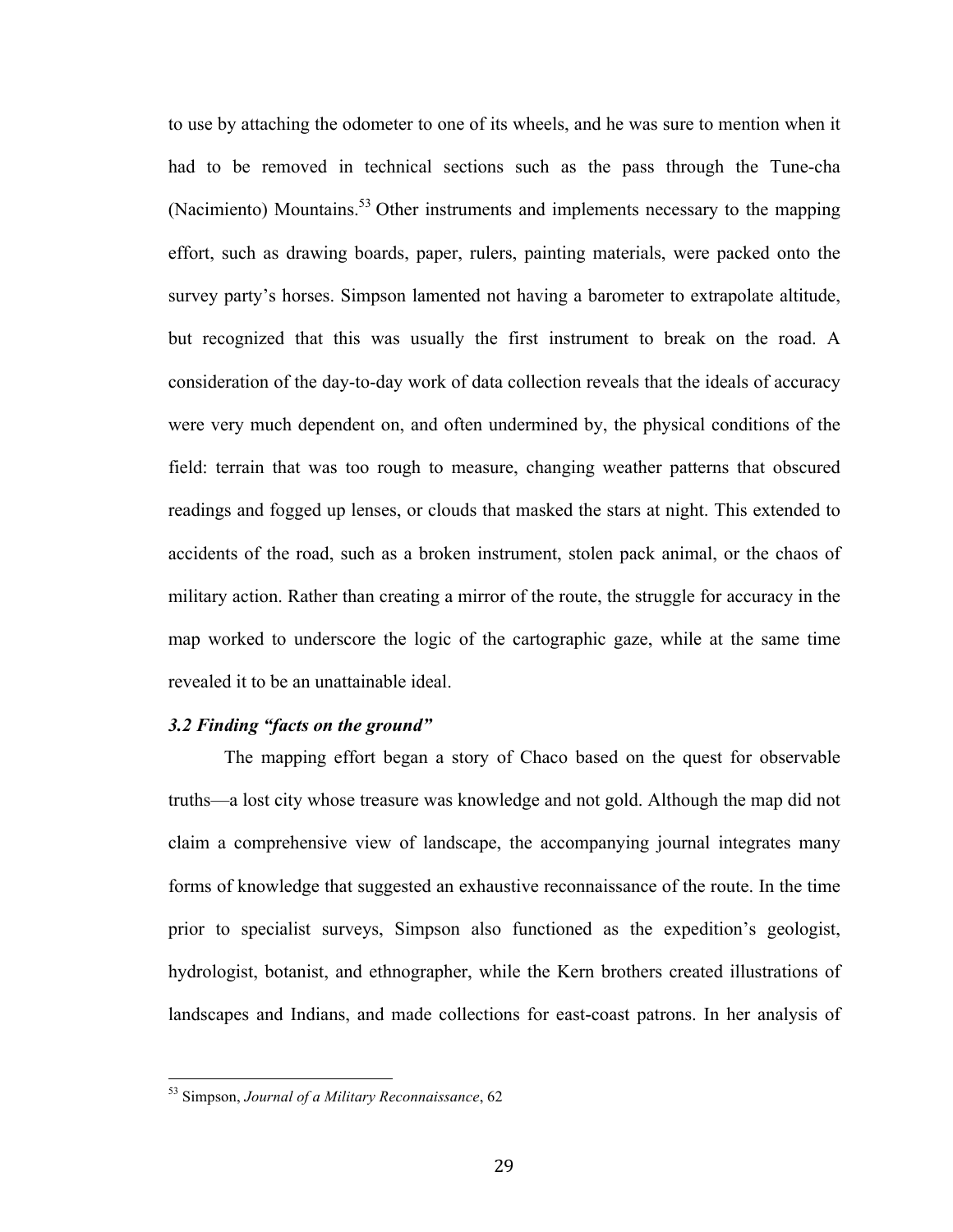Napoleon's *Description de l'Egypt*, produced after the French survey of their territorial conquests in Egypt, Anna Godlewska emphasizes that maps, images, and texts worked together ideologically to reconstruct an "eternal and immutable" ancient Egypt that replaced Egypt itself.<sup>54</sup> In Simpson's mapping, similar representational practices carved out a window on the Southwest that was framed by a type of settler-colonial rationality. Along the way, Simpson marked resources important to this logic: settlements, minerals, water holes, and *ruins*. In this context, ruins became a particularly potent resource, an arena in which to create and recreate attachments to nation and region.

Marking ruins alongside other material resources, the mapping effort brought scientific logic to the romance of ruins. The measurements, descriptions and drawings of the survey materialized the myth of a lost city in the abandoned stacked stone buildings and their representation. In her study of archaeological practice and settler-colonial state formation in Israel, Anthropologist Nadia Abu El Haj conceives of archaeology as a "historical field science" which attaches history to "facts on the ground" in ways that are then used to legitimate national claims to territory.<sup>55</sup> In a similar way, the US mapping of Chaco created new facts on the ground that linked prehistory to the national story. Discovering, naming, and documenting ruins defined them as resources and areas of scientific and historical interest. The incompleteness of the documentation marked them as a valuable place to which to return and apply the rigors of historical field science. This construction fashioned territorial claims to particular sites on the ground and contributed to the idea of the Southwest as a laboratory of prehistory.

 $<sup>54</sup>$  Godlewska, "Map, Text, and Image."</sup>

<sup>55</sup> Abu El-Haj, *Facts on the Ground*.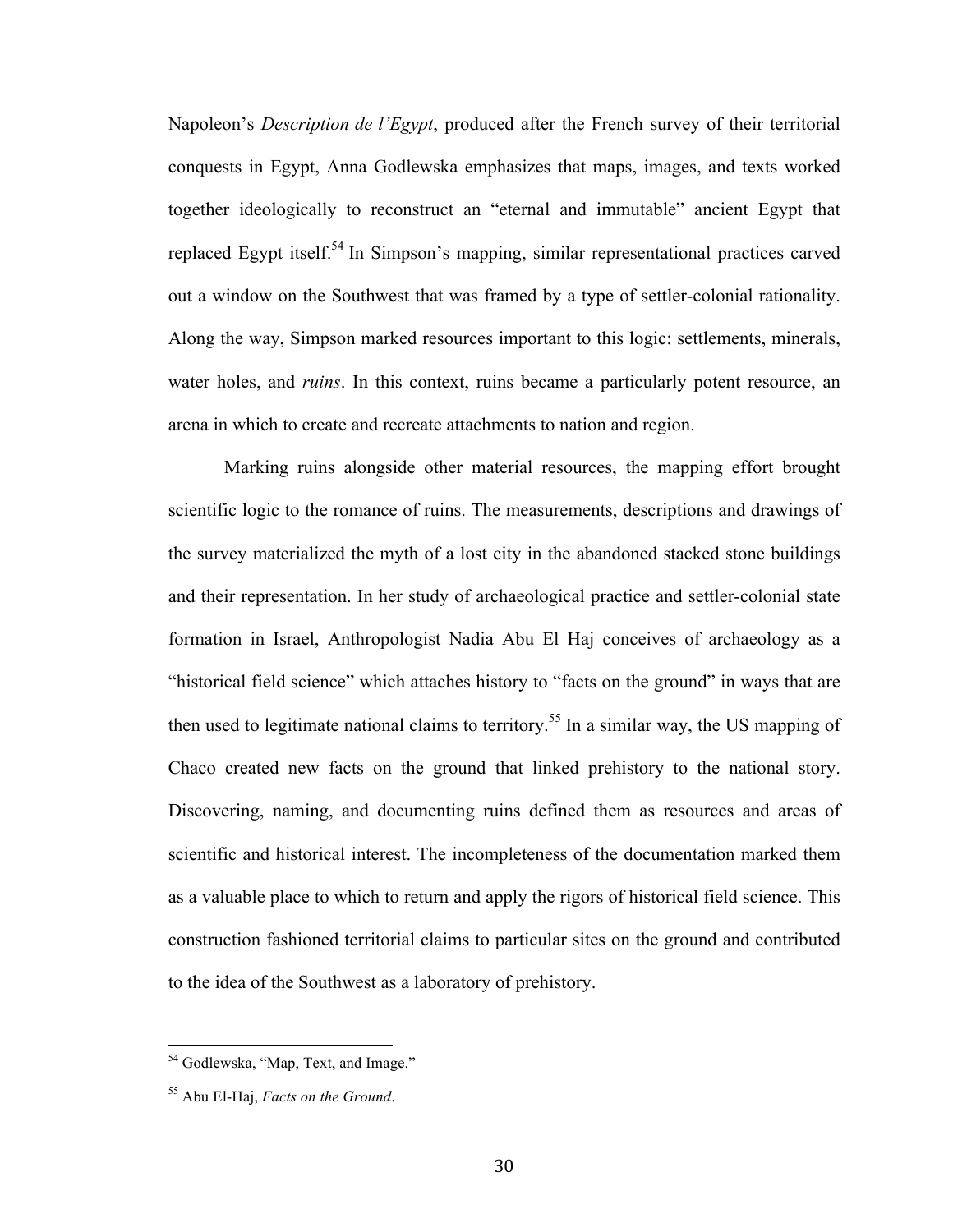#### *3.3 The traverse map as journey*

The traverse map embodies not only the accumulation of observational knowledge, but also the journey of the exploration, and movement over new terrain. Notes on available fodder, campsites, alternate routes, and productive lands are linked to spots on the map through the journal, and assume a repeatability of the route by both future military engagements and potential settlers. The table included on the map emphasizes this movement by listing the progression of camps with distances from each other and from Santa Fe, including remarks about the availability of water. It is in this context of journey and repeatability that Simpson relates the discovery of Chaco. The small exploratory party's movement through the canyon is clearly captured on the map (Figure 10). Their detachment from the main column of troops is depicted as a faint dashed line that makes it way through the canyon, ruin by ruin. The major ruins are individually marked and numbered on the map in the order they were discovered: (1) Pueblo Pintado, (2) Pueblo Wejiji, (3) Una Vida, (4) Hungo Pavi, (5) Chetro Kettle, (6) Pueblo Bonito, (7) Pueblo del Arroyo, (8) unnamed, (9) unnamed, and (10) Peñasco Blanco. This representational device guides the map-reader to visually follow the campaign westward. This detail, and the fact that the camps are similarly numbered in progression, suggests a deliberate presentation of movement through the ruins, attaching the ruins to their process of discovery and fixing them in the moment of encounter. In addition, this approach marks Chaco as a region, as opposed to a mere point on a map, defined by named topographic features including Cañon de Chaco, Rio de Chaco, and Mesa Fechada (Fajada Butte).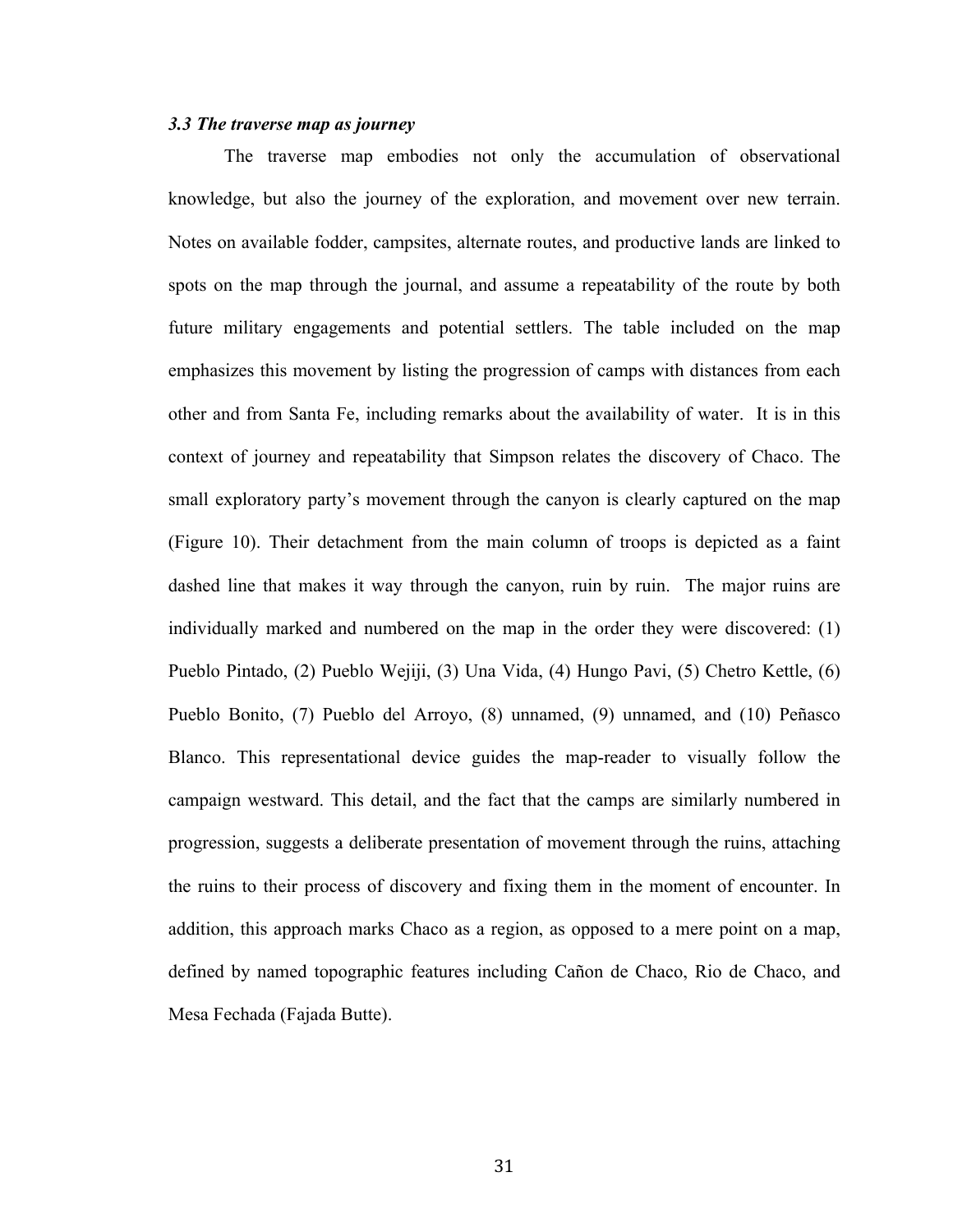# *3.4 Naming ruins*

While the numbered progression of ruins emphasized the journey and abundance of discovery, the individual marking and naming of each distinguished them as unique and significant structures within a larger ruinscape. The first major ruin the survey party encountered was approximately 15 miles east of the main entrance to the canyon (Figure 11). Simpson describes seeing the "conspicuous ruin" from afar, shortly after crossing the continental divide and upon reaching the Rio Chaco. He reveals in his journal the process of naming the ruin by choosing from amongst the names offered by various Indians and Mexicans in their charge: "[The ruin was] called, according to some of the Pueblo Indians with us, *Pueblo de Montezuma*; according to the Mexicans, *Pueblo Colorado*. Hosta calls it *Pueblo de Ratones*; Sandoval, the friendly Navajo chief with us, *Pueblo Grande*; and Carravahal, our Mexican guide, who probably knows more about it than anyone else, *Pueblo Pintado*." <sup>56</sup> Exactly why Carravahal is given more legitimacy than the others is not clear; however, he accompanies Simpson on the extended excursion through the canyon the following day, and provides names for most of the major ruins all of which are still used today. Interestingly, 27 years later an aging and nearly blind Carravahal guided the next major mapping of the canyon—William Jackson's topographical survey for the USGS—taking his nephew along to serve as his eyes.<sup>57</sup> In contrast to Carravahal, who did not necessarily need his eyes to see, Simpson's naming of

<sup>&</sup>lt;sup>56</sup> Simpson, *Journal of a Military Reconnaissance*, 33.

<sup>57</sup> William H., Jackson, "Report on the ancient ruins examined in 1875 and 1877," in *Tenth Annual Report of the united States Geological and Geographical Survey of the Territories, embracing Colorado and parts of adjacent Territories, being a Report of Progress of the Exploration for the Year 1876*, by F.V. Hayden, 409-450. (Washington: Government Printing Office, 1878).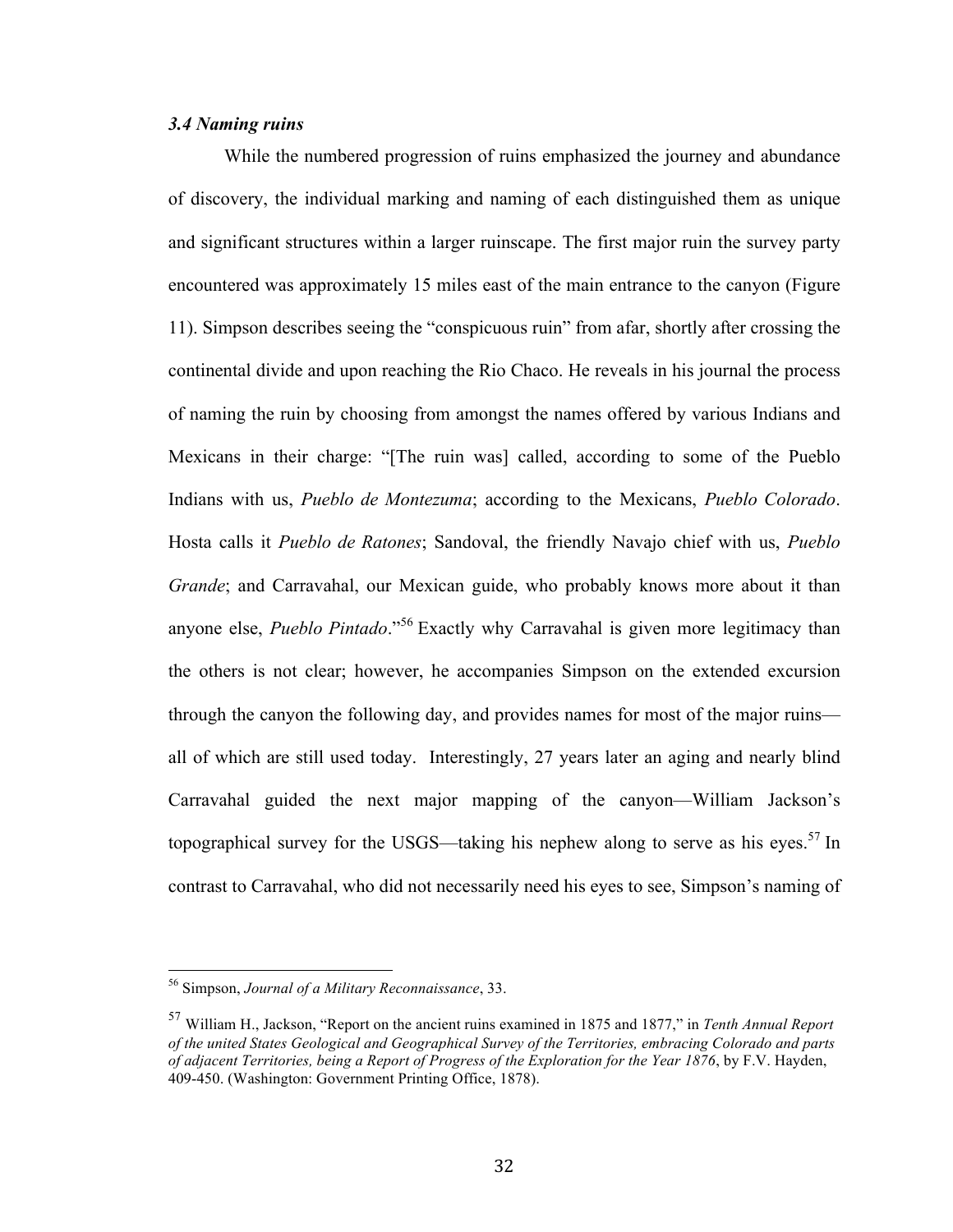Pueblo Pintado is linked to the moment of initial observation, even though he was still many miles from the ruin.

In typical military fashion, Simpson named the highest peak in the region—a mountain integral to the sacred geographies of multiple Native groups including the Navajo—after President Zachary Taylor. The most technically difficult portion of the route through the Tune-cha (Nacimiento) Mountains Simpson named "Pass Washington" after the Bvt. Lieutenant Colonel in charge of the expedition. "Colonel Washington informs me," recounts Simpson, "that it is the most formidable defile he has ever seen."<sup>58</sup> However, in 1992, the Navajo Nation successfully renamed Pass Washington as Narbona Pass on topographic maps, in honor of the Navajo chief that Washington's troops killed near this location.59 This renaming reveals the tenuousness of the perceived stability of place-names. It also suggests that maps work in a continual process of territorialization that often silences alternate attachments to places.

#### *3.5 Making the nation through the Topographical Corps, 1838-1863*

The ability to affix most of these names so securely to the map—in contrast to previous mapping of the area—resides only partly in a better technology of mapping. This stability is also a result of the government's increasing control over mapping and the centralization of knowledge production from Washington DC through the Topographical Corps. In his study of John Wesley Powell's mapping of the Colorado Plateau between 1869 and 1879, geographer Scott Kirsch asserts that a "traffic of knowledge" between cartographic surveys and the government created and controlled both the idea and the

<sup>&</sup>lt;sup>58</sup> Simpson, *Journal of a Military Reconnaissance*, 61.

<sup>59</sup> Robert Hixson Julyan, *Place Names of New Mexico* (Albuquerque: UNM Press, 1998), 239.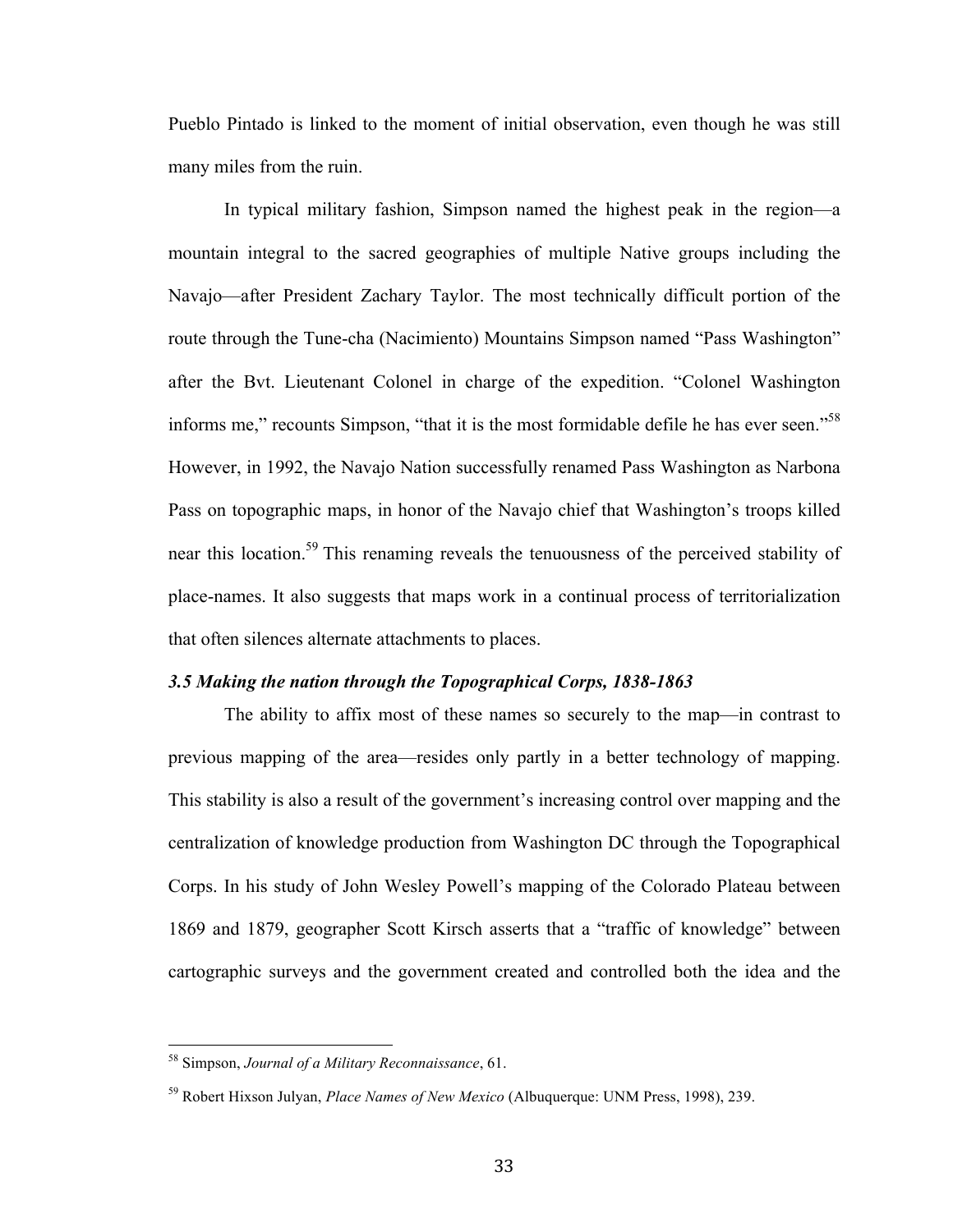space of the West. $60$  Kirsch argues that the frontier had "an explicitly geographic character" and that the American map became "affixed to the territory itself" through the work and authority of the surveys. <sup>61</sup> Kirsch's observation that the Colorado Plateau was still considered a blank spot on the map at the time of Powell's survey reveals the longevity of the cartographic project in the Southwest, where the limited reach of observational knowledge struggled to define and contain a vast territory and its Native inhabitants.

The US Army Corps of Engineers institutionalized cartographic practice and production in the US, and was reshaped through various wartime reorganizations. The War Department incorporated civilian and commercial mapping and publishing until the War of 1812 prompted an increased reliance on a small group of military topographic engineers as opposed to civilian mappers for strategic and tactical purposes. By 1818, a separate Topographical Bureau was created, which included a Map Depot to publish and disseminate maps. Their first project, under the direction of French Huguenot Isaac Roberdeau, was a large-format map of the US, identifying extensive gaps in the knowledge of the West (particularly the Southwest) and topographic surveys of the northern frontier. In 1838, in response to the Seminole War in Florida and a renewed interest in western expansion, the Bureau was elevated to Corps status and increased it officers from 10 to 36. Contrary to its early use of commercial cartographers, the Corps now promoted and instructed commercial map-making by disseminating geographic knowledge through free access to cartographical data and materials. Thus commercial

<sup>&</sup>lt;sup>60</sup> Kirsch, "John Wesley Powell."

<sup>&</sup>lt;sup>61</sup> Kirsch, "John Wesley Powell," 552-53.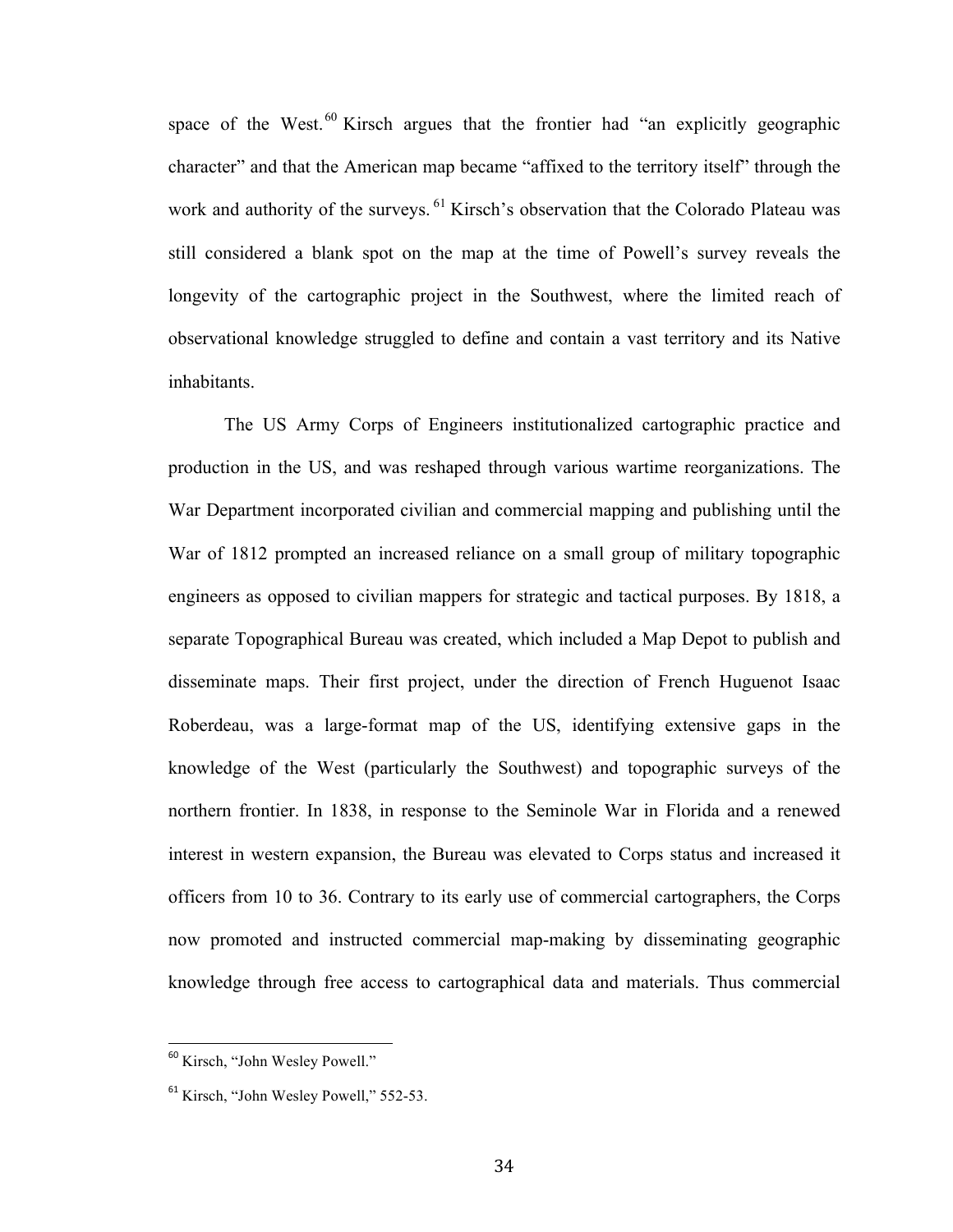maps, like Colton's map of North America, represented the most current government data, and were used widely by topographic engineers in the field.<sup>62</sup>

Almost all the topographic officers were trained at the West Point Military Academy in New York. The instructors in the school were well-known European cartographers and artists, and the curriculum attempted to assimilate English, Austrian, German, and French traditions, which grew out of European colonial and nation-building projects. Early in the nineteenth century, students were mainly trained in the French military tradition. After the defeat of Napoleon, General Bernard and some of his military engineers were hired by the Corps to prepare US fort plans and teach in the academy. Also, the British tradition of landscape painting was added to the curriculum and taught by professional artists. As production centralized and increased, there was an increasing need to consolidate the varieties of global cartographic styles into a national vocabulary. Techniques of interpreting astronomical observations, and standardized iconography and representational styles were catalogued in a seminal publication, the first work of its kind, the 1837 *Treatise on Topographical Drawing.* This text codified certain styles and procedures in an attempt to standardize knowledge production.<sup>63</sup>

Initially focusing on siting of fortifications and lighthouses and the mapping of navigable waterways, the role of the Corps shifted to internal civil improvements in the 1840s. In the Southwest at this time, projects consisted of exploration and military surveys, westward roads, boundary surveys, and railroad surveys. As late as 1856, Lt.

<sup>&</sup>lt;sup>62</sup> Ralph E. Ehrenberg, "U.S. Army Military Mapping of the American Southwest during the Nineteenth Century," in *Mapping and Empire: Soldier-Engineers on the Southwestern Frontier*, edited by Dennis Reinhartz and Gerald D. Saxon, Austin: University of Texas Press, 80-129.

<sup>63</sup> Ehrenberg, "U.S. Army Military Mapping"; Frank N. Shubert, *The Nation Builders: A Sesquicentennial History of the Corps of Topographical Engineers, 1838-1863* (Fort Belvoir, Virginia: Office of History, United States Army Corps of Engineers, 1988).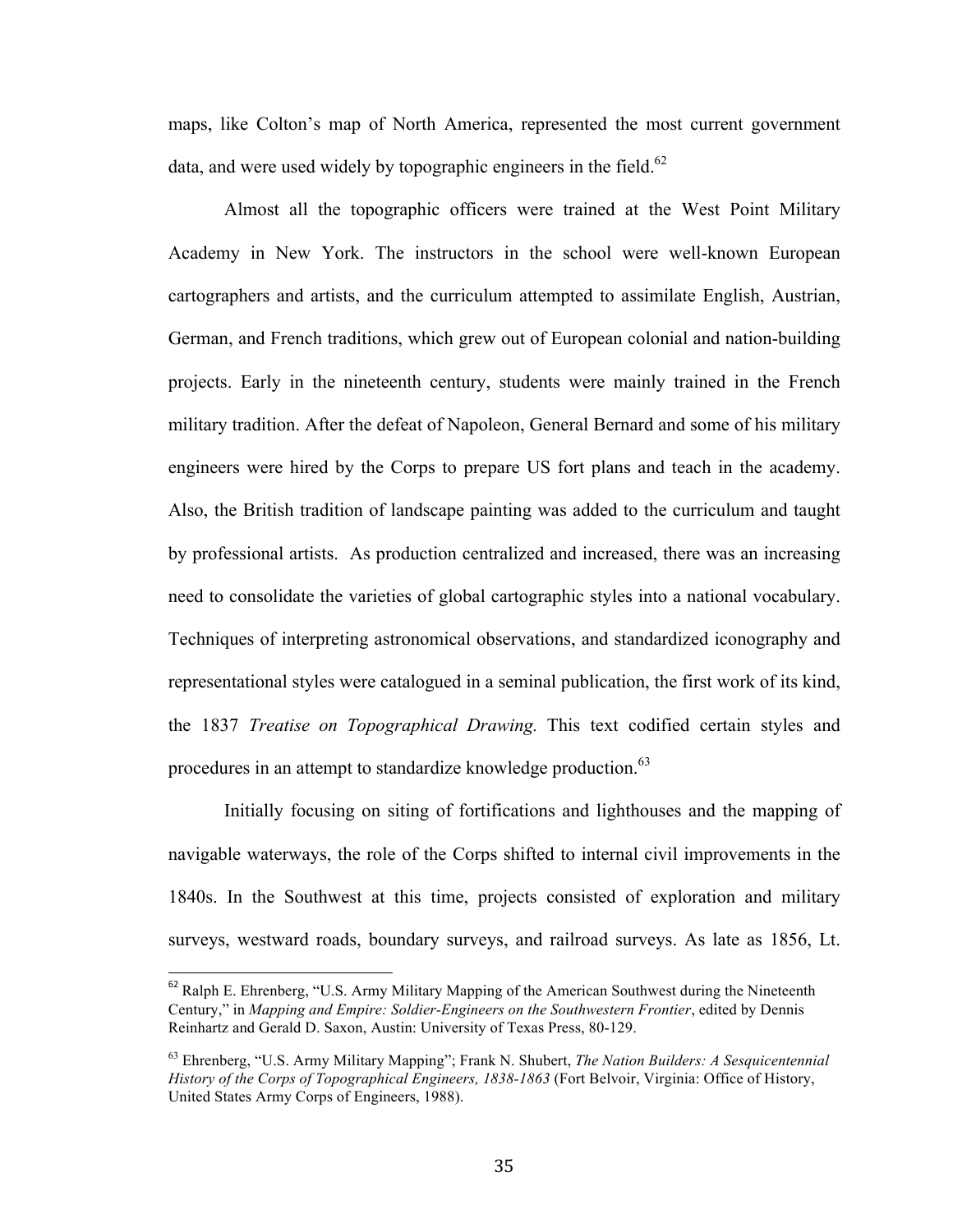James Abert, the head of the Topographical Corps for most of its existence, referred to portions of the Southwest as "absolutely as unexplored as is the interior of Africa." Anticipating the USGS "Great Surveys" of the 1870s, Abert advocated covering the interior west with "a network of explorations and surveys, accompanied by a series of carefully conducted observations of every kind that will fix its geographical, mineral, vegetable, and climatic peculiarities. Thus would every stream and mountain become known, and every nook, valley and plain be open for settlement and enterprise of our population."<sup>64</sup>

The course of Southwestern cartography linked the new scientific methods of mapping with the impetus of Manifest Destiny. While the Corps was working to consolidate its geographic knowledge, the vast terrain of the West was nonetheless open to independent and international cartographers, whose work was often subsumed into the larger national project. An important contribution came from Joseph N. Nicollet, a French government astronomer who immigrated to the US in 1832 to contribute to the "progressive increase of knowledge in the physical geography of North America" and set about conducting a major hydrological mapping of the Mississippi Basin.<sup>65</sup> His "scientific method" consisted of using barometric positions for elevations that corresponded to a system of hachures that was thought to more accurately depict surface relief. He was also committed to relying solely on self-obtained astronomical position points and differentiating indigenous knowledge in hatched lines (as opposed to discriminately borrowing data from previous maps, which had been the standard

<sup>&</sup>lt;sup>64</sup> Ouoted in Shubert, *The Nation Builders*, 74.

<sup>65</sup> Quoted in Ehrenberg, "U.S. Army Military Mapping," 91.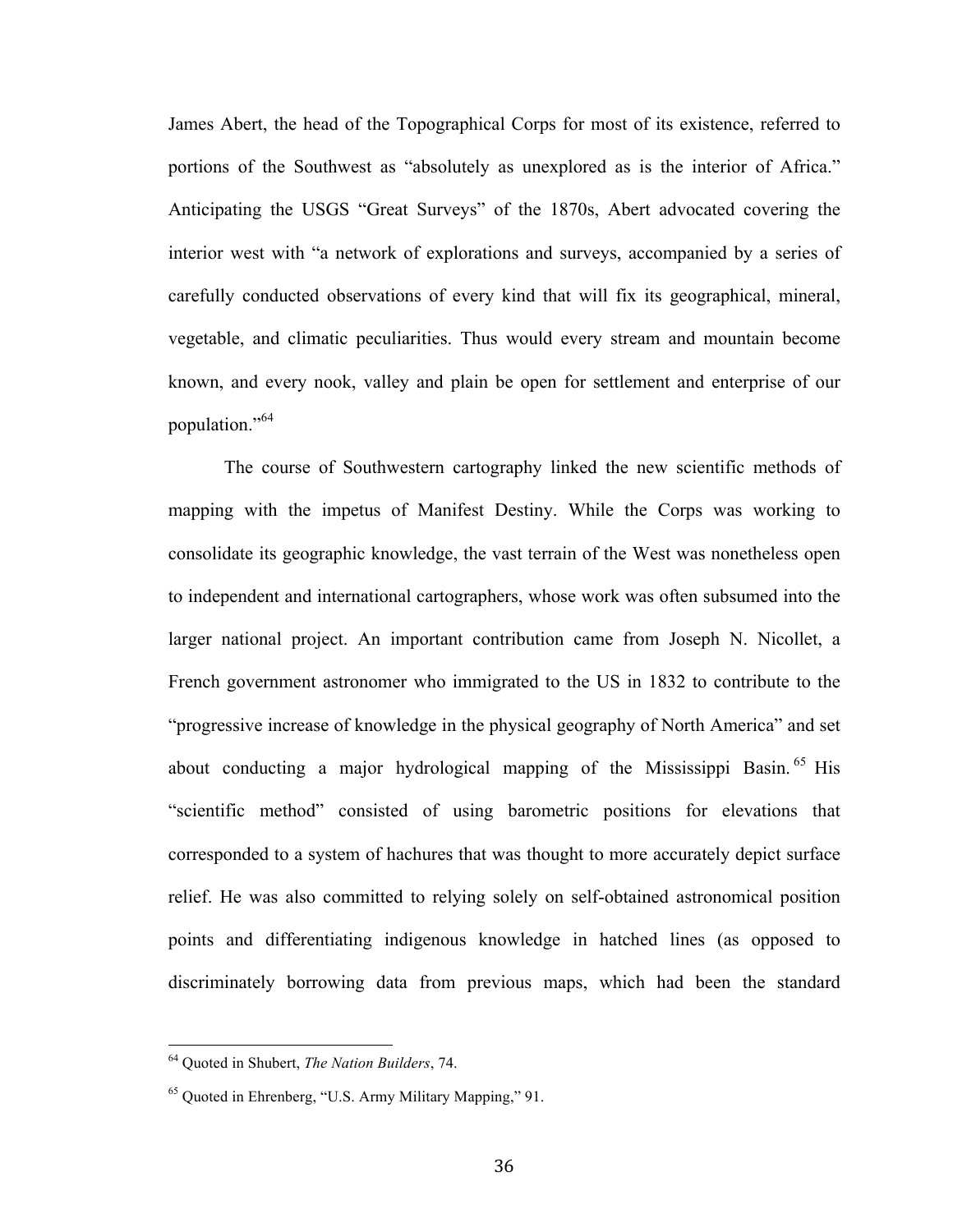practice). Additionally, Nicollet employed a new type of systematic analysis of placenames using local Indian and French place-names that populated his maps with a level of detail unique among maps of his day. Recognizing the value of Nicollet's approach, Abert, head of the Topographical Corps, and Poinsett, the Secretary of War, promptly purchased this map and other "geographical and topographical matter" for \$2,000. These funds were diverted from military defense funding that had been set aside for the creation of a system of frontier forts stretching from the Canadian border to the Gulf of Mexico. The map was published in three versions between 1842 and 1845 through the Government Printing Office. The new mapping technologies, like the military forts, served a similar purpose of enabling the "orderly exploration and settlement of the West." 66

Abert and Poinsett then asked Nicollet to lead an expedition to the Dakota Territory. He proved to be a major influence on the course of Southwest cartography, as his two assistants, Fremont and Emory, took his techniques directly to the mapping of the Southwest. Fremont took the scientific method approach to fill in the blank spot on the map between Mississippi valley surveys and Charles Wilkes survey of the Columbia River. "This map may have a meager [sic] and skeleton appearance to the general eye," Fremont noted, "but [it] is expected to be more valuable to science on that account, being wholly founded upon positive data and actual operations in the field."<sup>67</sup> Fremont would also make expeditions into the northern Southwest, including circling the vast desert of the Great Basin, and the Kern brothers joined him on a number of his surveys.

<sup>&</sup>lt;sup>66</sup> Ehrenberg, "U.S. Army Military Mapping," 90; Martha Coleman Bray, *Joseph Nicollet and his Map* (Philadelphia: American Philosophical Society, 1980).

<sup>67</sup> Quoted in Ehrenberg, "U.S. Army Military Mapping," 91-92.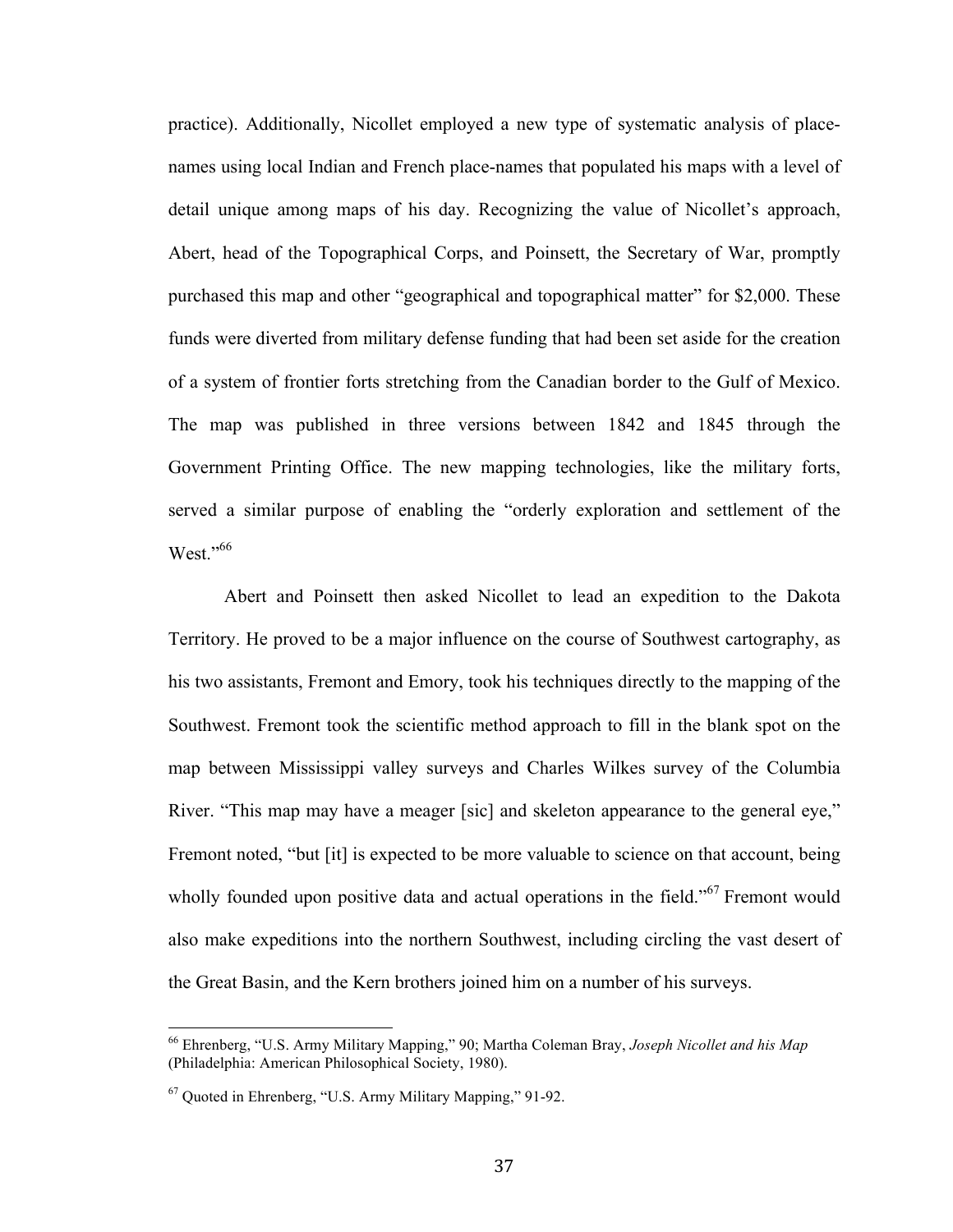Graduating from West Point as somewhat of a prodigy, Simpson began his career by determining locations for lighthouses at the nation's eastern edge, and fortifications in its contested interior. His deployment to the Southwest was initially to map settler roads westward from fort to fort; an imperative that increased after gold was discovered in California in 1849. Upon arriving in Santa Fe, he was deployed to accompany the Navajo Expedition while remaining on the lookout for suitable fort locations and a western passage through the New Mexico territory. Well regarded for the brevity and authority of his prose, Simpson wrote of the "barren wastes" of the Southwest as God's punishment for the immorality of its inhabitants. Unlike other cartographers who were swept up in the romance of the frontier, Simpson looked forward to his eventual return to more familiar landscapes of the Northeast. His career eventually culminated in being chief engineer of the Interior Department, where he oversaw the construction of the Transcontinental Railroad. Simpson's map of the Navajo Expedition may appear to be a unique representation of the region; however, it highlights his attachment to scientific accuracy more so than any substantive departure from the mapping techniques of his day.

Simpson guided the survey party, but it was the Kern brothers who carried out many of the daily cartographic tasks. Under Simpson's direction, Edward Kern was responsible for collecting field observations and drew the final map once they returned to Santa Fe, while Richard produced most of the journal's illustrations. Edward and Richard Kern received their professional training in the Drawing School of the Franklin Institute in Philadelphia.<sup>68</sup> This was the premier technological organization in the US, devoted to the extension and dissemination of applied scientific knowledge. Richard Kern also

<sup>&</sup>lt;sup>68</sup> Weber, Richard H. Kern.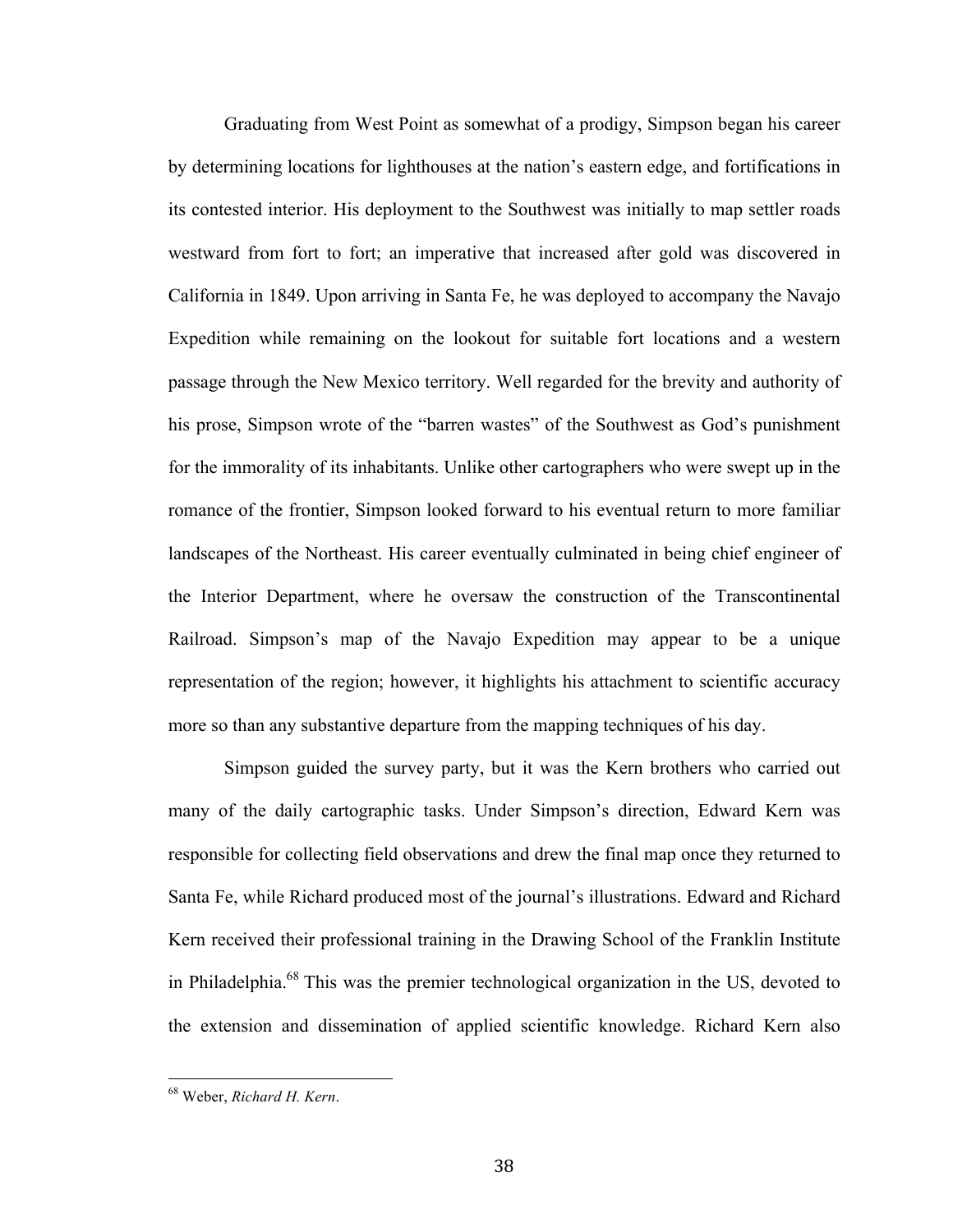taught drawing before heading west to become an artist-explorer with Fremont and Simpson. Fascinated with the burgeoning field of human science, Richard produced drawings of crania and artifacts for the popular Egyptologist George Gliddon, and developed a lasting friendship and patronage relationship with Dr. Samuel George Morton, the renowned craniologist.<sup>69</sup> Morton's influential *Crania Americana* catalogued North American races into distinct species on the basis of skull size, which earned him the reputation as the forerunner of scientific racism.<sup>70</sup> His research was intimately linked to western explorers like Richard Kern, who procured for him hundreds of indigenous skulls during their travels. Based on their dedication to the advancement of science, first Richard, and then two of his brothers, physician Ben and illustrator/cartographer Edward (already with Fremont's third expedition in the West) were invited to be members of the prestigious Philadelphia Academy of Natural Sciences.<sup>71</sup> These institutional and professional relationships among the nation's elites expanded the reach of cartographic practice to fuel a wide-ranging pursuit of scientific humanism (and racism) that developed hand-in-hand with the settler-colonial project in the Southwest.

## *3.6 Unsettling the traverse map*

Cartographic technologies aimed to decrease the gap between material reality and its representation.<sup>72</sup> But while the technologies of mapping claimed to enlighten the blank spaces of the globe, their grasp on reality was constantly threatened by the contingencies of mapping practice. As mentioned previously, factors such as the weather, instrument

<sup>&</sup>lt;sup>69</sup> Weber, Richard H. Kern.

<sup>70</sup> Ann Fabian, *The Skull Collectors: Race, Science, and America's Unburied Dead* (Chicago: University of Chicago Press, 2010).

<sup>71</sup> Weber, *Richard H. Kern*, 21-24.

<sup>72</sup> Edney, *Mapping an Empire*.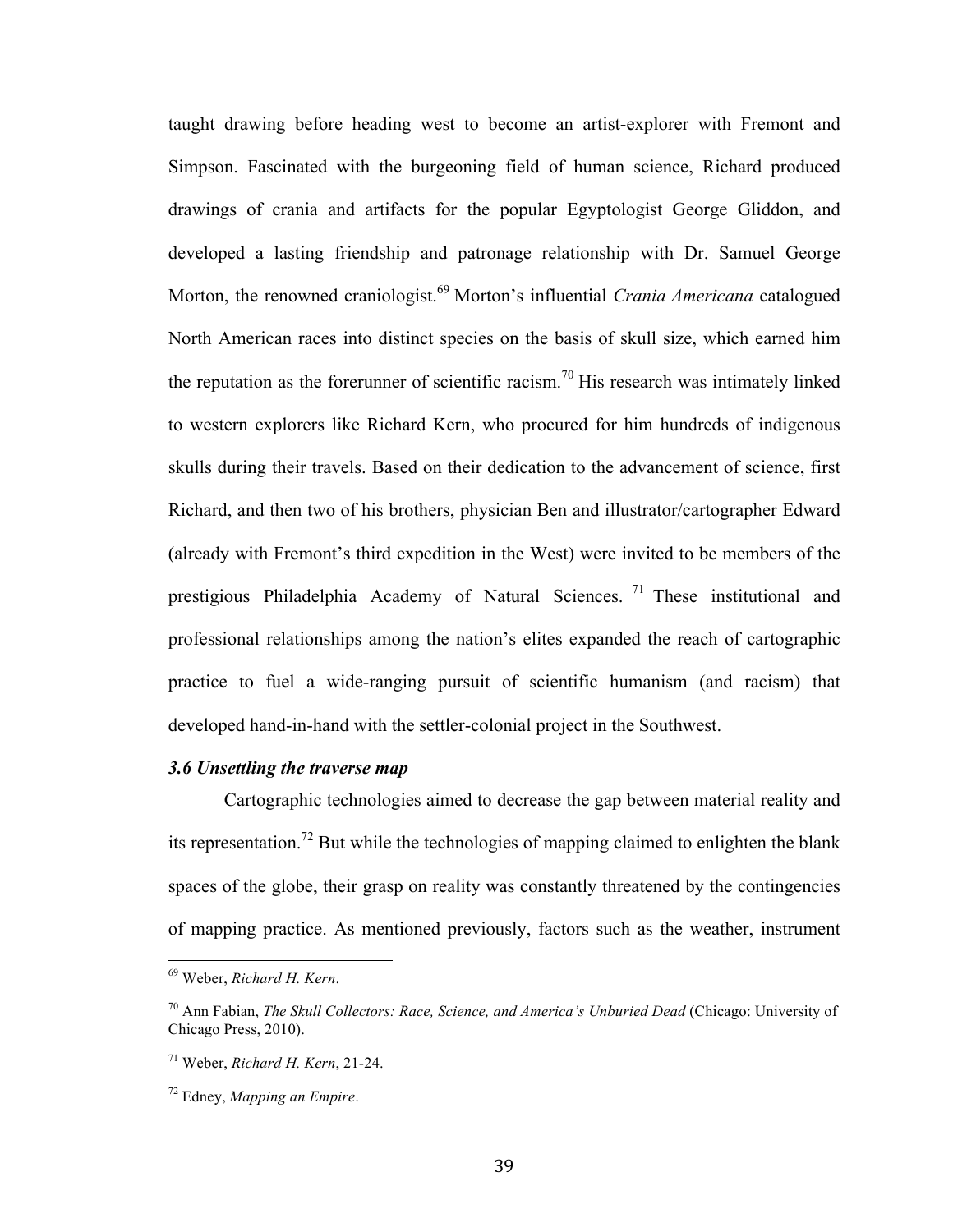failure, and alternative meanings of places (as represented through contested placenames) always threatened the perceived stability of the map. At the most basic visual level, the dominating and teleological progress of the line representing troop movement attempts to order the underlying instability of the expedition. In particular, the map obscures how the movements and survival of the US military were utterly dependent on Native and Mexican guides, translators, scouts, and militia. Often, the troops did not follow a single line; Pueblo and Mexican militias were incorporated en route; many people, especially members of the Mexican mounted militia, deserted; scouts were continuously moving forward and back and scoping alternate routes; and one regiment was deployed to Abiquiu, where "Utahs," or Ute Indians, were said to be concentrating in large numbers.<sup>73</sup> Also, the constant threat of Navajo ambush caused guards to mistakenly fire on their own troops multiple times. In this way, the map works to "smooth out" the day-to-day struggles of the expedition, including movement over the landscape and the multiple encounters and knowledges that both enabled and constrained its course.<sup>74</sup>

The excursion to Chaco was similarly fraught with uncertainties and mistranslations. Rather than an organized scientific detour, it was perhaps the most dangerous part of the expedition for Simpson, Richard Kern, and the few others who joined them to explore and catalogue the wonders of the ruined city. It was initially planned that Simpson's party explore Chaco Canyon and regain the troops further downstream later that night, where they were supposed to return to the river on the other side of the canyon. The troops never arrived, having pursued a more southerly route, and

<sup>&</sup>lt;sup>73</sup> Simpson, Journal of a Military Reconnaissance, 10.

<sup>74</sup> Edney, *Mapping an Empire*.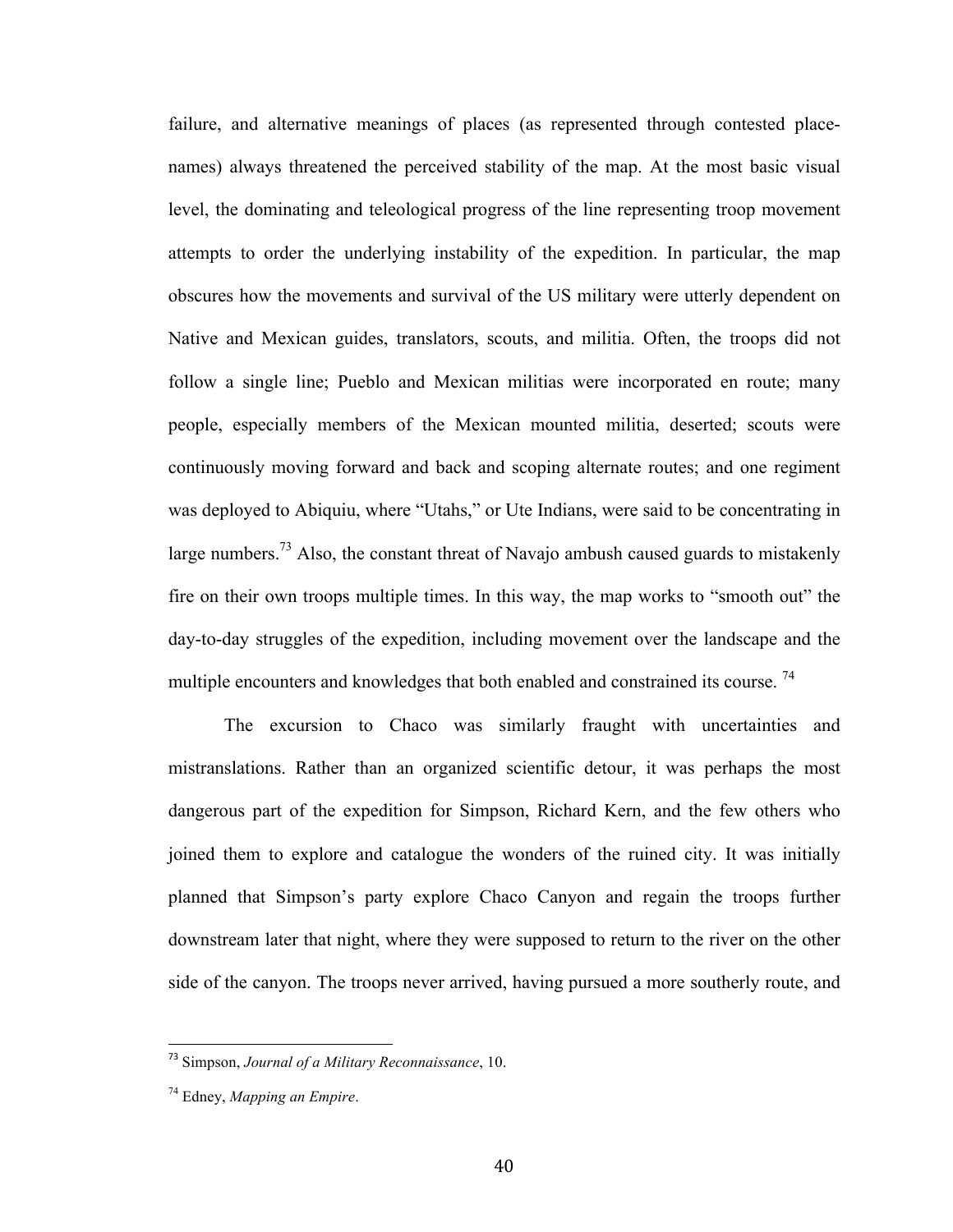members of the Chaco excursion got separated and lost as they searched in vain for the regiment. Late that night, Simpson encountered the assistant physician alone in the dark, and they waited for daylight fearful of Navajo attack, thankful that the Mexican scouts thought to bring some food. In the end Simpson blamed Sandoval, the Navajo guide charged with guiding the regiment, for either not explaining himself properly, or else "he had had in view something sinister."<sup>75</sup> In addition, the lack of precise survey and measuring instruments, as well as a disjointed and incomplete cataloguing of buildings and architectural features, resulted in a piecemeal documentation effort that had to be reconstructed after the end of the expedition. On the map, however, the progressive logic of the exploration overshadows its fragmented and anxious nature.

### **4.0 Natural and Nomadic Landscapes**

While the technologies of the traverse map fixed points along the route from which to recreate the journey of the expedition, the map and journal also commented on the larger natural and social landscapes that surrounded them. In his analysis of spatiality and the state in India, geographer Sankaran Krishna describes cartography as "more than the technical and scientific mapping of the country," to include "representational practices that…endow an entity with a content, a history, a meaning, a trajectory. Under such a definition, cartography becomes nothing less than the social and political production of rationality itself."<sup>76</sup> It is this logic of the map, and the representational and spatial practices it engenders, that make it an important technology of control and

<sup>&</sup>lt;sup>75</sup> Simpson, *Journal of a Military Reconnaissance*, 49.

<sup>76</sup> Sankaran Krishna, "Cartographic Anxiety: Mapping the Body Politic in India," in *Challenging Boundaries: Global Flows, Territorial Identities*, Borderlines Series, vol.2, edited by Michael J. Shapiro and Hayward R. Aker, University of Minnesota: Minneapolis, 1996, 82.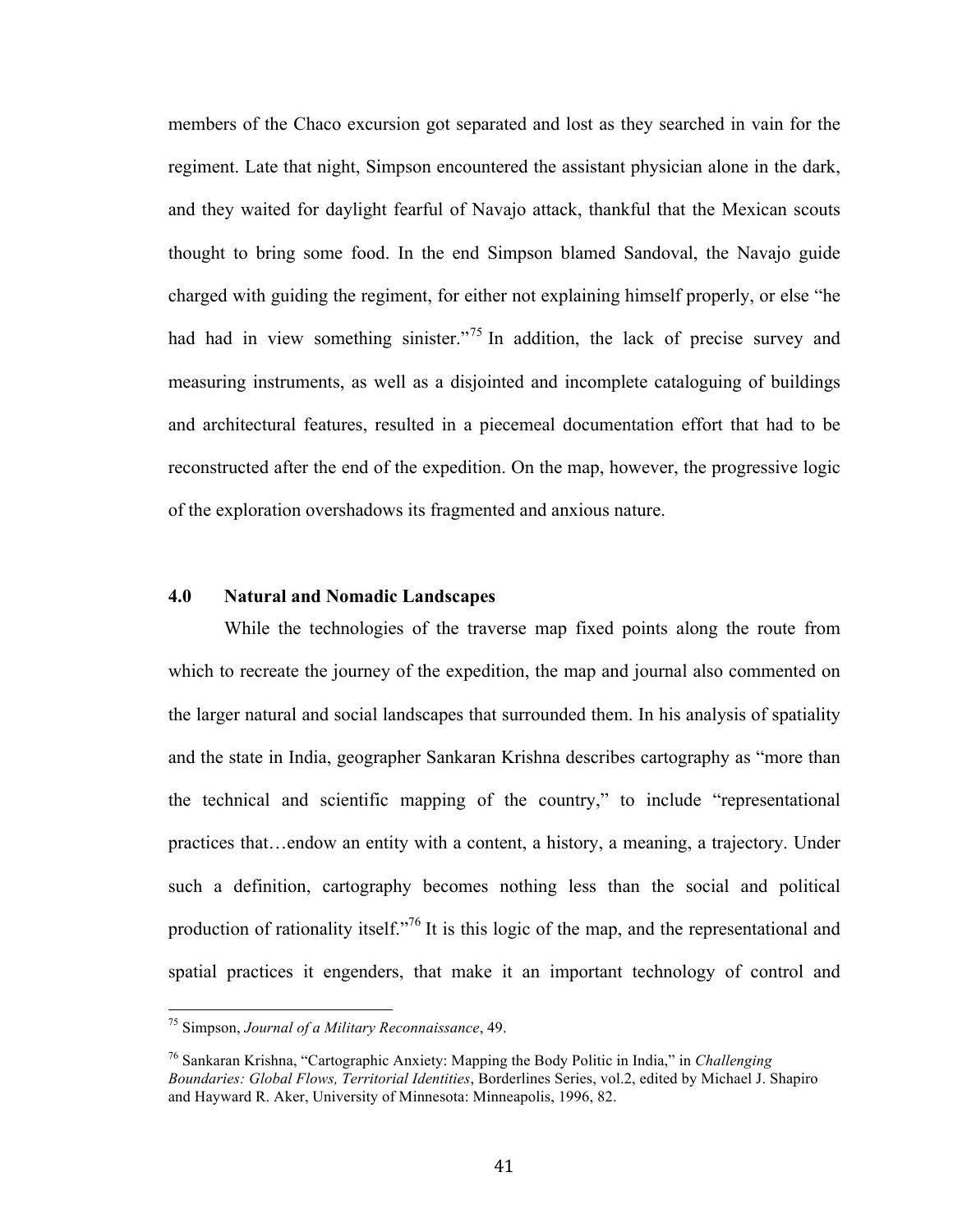constructive of the social body, not just the geo-body, of the nation.<sup>77</sup> In Simpson's journal, a spatial rationality can be seen structuring experiences of encounter in various ways that inscribe the concept of the Southwest with a particular social and political meaning.

The reconnaissance of the Navajo borderlands combined the impulses of imperialism and nation building. In his discussion of imperial mapping, Matthew Edney argues that although the techniques of mapping empire and nation may be the same, the disciplinary strategies of making subjects versus citizens depends on the deployment of spatial knowledge. For example, the social life of the imperial map circulates in centers of power, structuring the knowledge about imperial peripheries. This is compared to national maps that are geared towards developing a national consciousness and identity. Edney argues that imperial maps also engage in the national project by constructing an imperial *Other* that helps define the national Self.<sup>78</sup>

In the Southwest, compounded colonialisms created a complexity and ambiguity around notions of difference that the new regime aimed to sort out. Affixing places to the map was one thing, but making legible the diverse social landscape was often another. The practice of canvassing the landscape coupled with the prioritization of vision eventually led to the elaboration of surveillance technologies that extended from physical to social environments. In his consideration of the US policies toward the Oglala Sioux in the 1880s, historian Matthew Hannah shows how the governmentality of the state attempted to discipline nomadic populations through the overlap of spatial practices and

<sup>&</sup>lt;sup>77</sup> John Pickles develops the concept of the geo-body of the nation as transcultural mapping in *A History of Spaces*, 115-117.

<sup>78</sup> Matthew Edney, "The Irony of Imperial Mapping," in *The Imperial Map*: *Cartography and the Mastery of Empire*, edited by James R. Akerman. Chicago: University of Chicago Press, 2009, 11-46.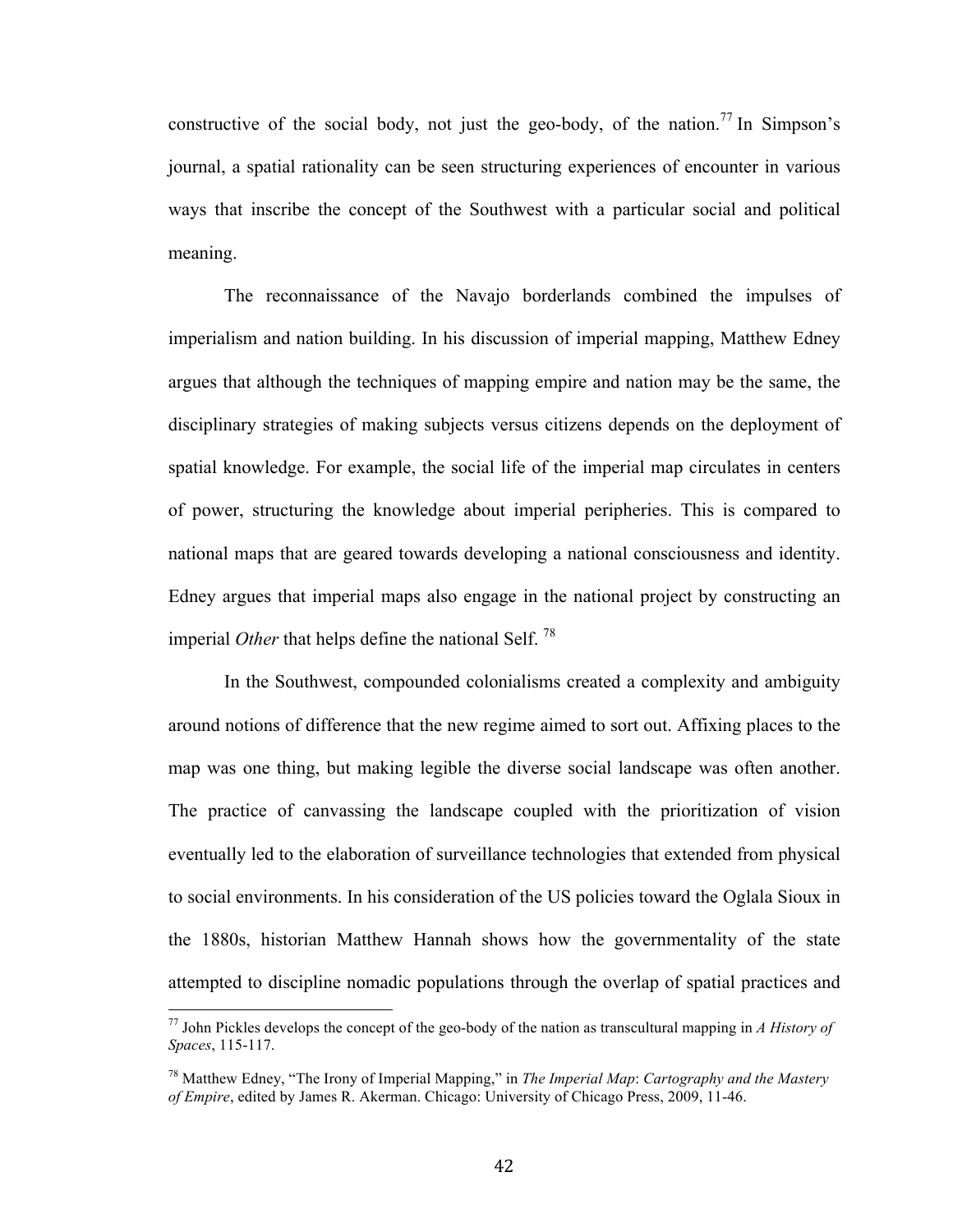social control, specifically through practices of food rations and enumeration.<sup>79</sup> In Simpson's glimpse of the Navajo borderlands, Romantic representations of a burgeoning national iconography tried to discursively discipline the perceived wildness of unknown peoples and landscapes, and the threat these moving targets posed to the settler nation. It was amidst this untamable ambiguity of the Navajo borderlands that the material presence of ruins asserted themselves in the cartographic imagination as important and timeless islands of interest.

### *4.1 Making national landscapes*

The journal and map exhibit an almost feverish nationalism in the effort to tame "wild tribes" and landscapes. All along the way, natural features were likened to national icons and mythology that appear in both text and image. Upon seeing the immense basalt formation of Cerro de la Cabeza (Cabezon), Simpson describes the volcanic plug as strikingly similar to the Washington D.C. capital building, noting that the traveler could not fail to notice the similarity.<sup>80</sup> Simpson found a string of Washington capitals as he mapped his way westward along new wagon roads, the last one near Tucumcari. From a later camp a couple miles west of the peak, he commented on its "towering sublimity" and declared he had never seen anything "more beautiful or grand."<sup>81</sup> These descriptions were contrasted with "dirty-colored" soils and "barren wasteland" deemed worthless for cultivation, and descriptions of "dirty" water, homes and churches of both Pueblos and Mexican towns. In Richard Kern's illustrations, sandstone outcrops take on fanciful

 $19$  Matthew G. Hannah, "Space and Social Control in the Administration of the Oglala Lakota ('Sioux'), 1871-1879," in *Journal of Historical Geography,* 1993, 19(4), 412-432.

<sup>80</sup> Simpson, *Journal of a Military Reconnaissance*, 25.

<sup>81</sup> Simpson, *Journal of a Military Reconnaissance*, 29.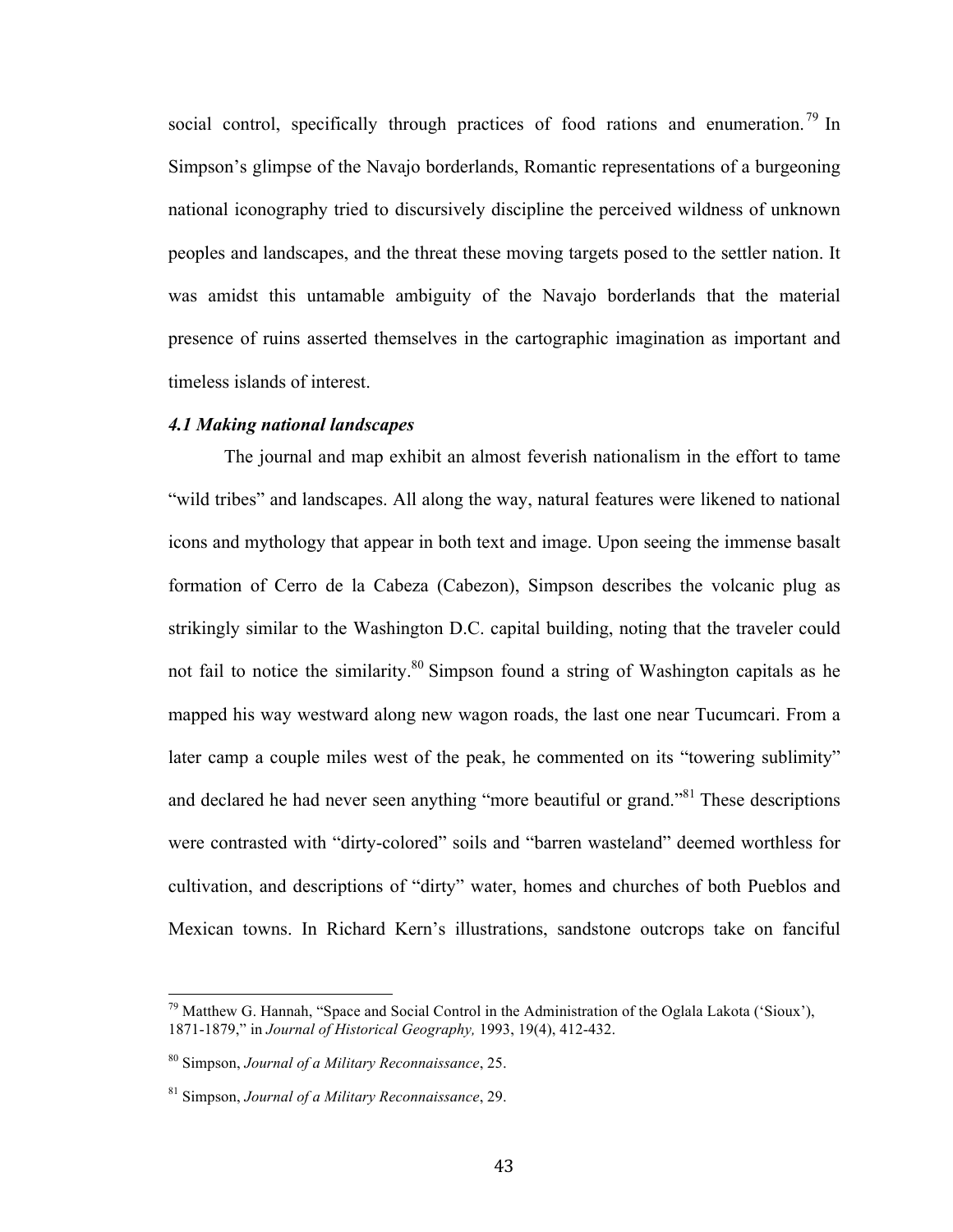shapes of buildings and domestic objects and were anthropomorphized into female silhouettes and nationally symbolic figures such as the face of William Penn. Cliffs and buttes were drawn as Egyptian pyramids or ancient buildings of Greece with hints of columns and pedimented lintels visible in the rock, which made manifest the impulse for a national history through neoclassical architecture (Figure 12). This type of nationalistic imagery proliferated in the first half of the nineteenth century in painting and literature, as America's natural wonders were molded into icons of antiquity and cultural heritage that was deemed lacking in the young nation. $82$ 

An interesting example of remaking nature through nationalist architecture is Simpson's description of the never-before-seen Navajo stronghold of Cañon de Chelly, fabled to contain an impenetrable fort. The Navajo Expedition claimed to be the first outside group to penetrate the canyon and report that the fortification was a natural maze of towering sandstone walls. Simpson described the red sandstone cliffs as "magnificent in their proportions…[with the] precision of horizontal joints as can be seen in the custom-house of New York."<sup>83</sup> The building to which Simpson refers was a grand neoclassical structure completed in 1842 by Town and Davis, an architectural firm known for their development of the Greek Revival as the national style (Figure 13). <sup>84</sup> This comparison served to nationalize the natural landscape. It also had the effect of imagining the feared Navajo stronghold as a port-of-entry to a neighboring nation, bringing the imposing canyon down to human size, and obscuring the context of the expedition as an

<sup>&</sup>lt;sup>82</sup> Nick Yablon, *Untimely Ruins: An Archaeology of American Urban Modernity, 1819-1919* (Chicago: University of Chicago Press, 2010).

<sup>83</sup> Simpson, *Journal of a Military Reconnaissance*, 76.

<sup>84</sup> *Great Buildings* website, "U.S. Custom House," accessed September 25, 2011, http://www.greatbuildings.com/buildings/U.S. Custom House.html.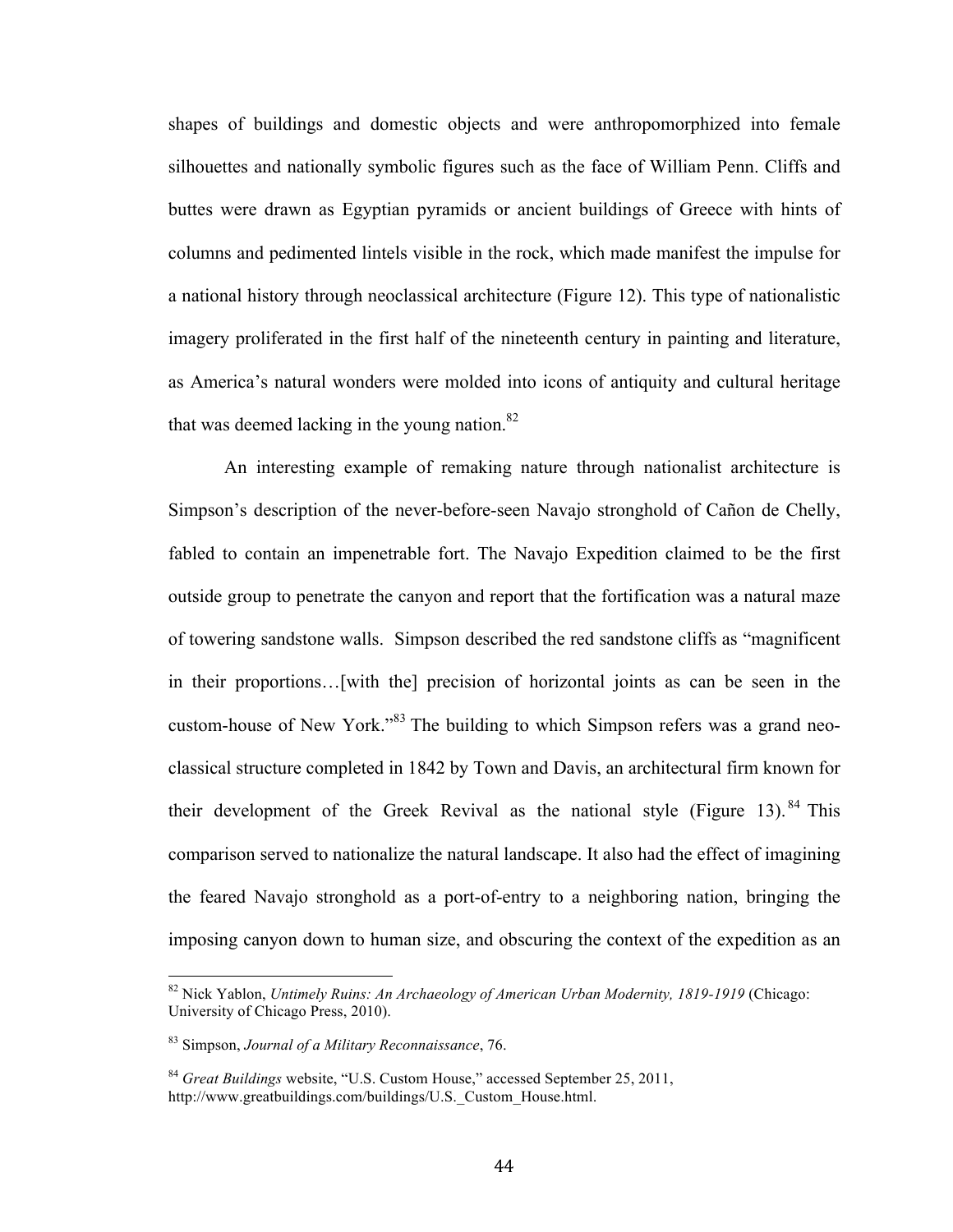act of domination. Indeed the word "nation" is used liberally throughout the journal in reference to the Navajos. The extent of the US nation, on the other hand, was conjured through national imagery of patriotic places and persons, and specific references to the United States as a political entity.

## *4.2 Mapping subjects*

Rather than being erased from the journal, Indians became one of its main subjects. Indeed, the seemingly contradictory representations of Indians in the map and journal are a main tension between the two documents. The frontispiece of the reprinted journal is an illustration of a Navajo warrior whose label "Navajo Costume" sets the stage for depictions of Indians in the grand pageant of the frontier (Figure 14). Portraits of Navajos are only of "important men," such as Chief Narbona, Martinez, and Chief of the San Juan Navajos, mirroring the US policy of only consulting with headmen (See Figure 14). The depictions and drawings of Navajos naturalize them as almost white. Often Simpson describes Navajos as having Anglo features, or looking white except for a slightly darker complexion. At Cañon de Chelly, one Navajo is likened in appearance to George Washington, while Navajo Chief Martinez is described as a having the look and air of a Jacobin. Used to describe any political radical of the day, the term "Jacobin" was mainly inspired by the fact that Chief Martinez was wearing a "sky-blue-blanket greatcoat, apparently of American manufacture, and not unlike [Simpson's] own."<sup>85</sup> It was also delivered in the context of the signing the treaty with headmen in Cañon de Chelly, thus positioning Martinez as both a subject of the nation, and its potential subversion.

<sup>&</sup>lt;sup>85</sup> Simpson, *Journal of a Military Reconnaissance*, 71.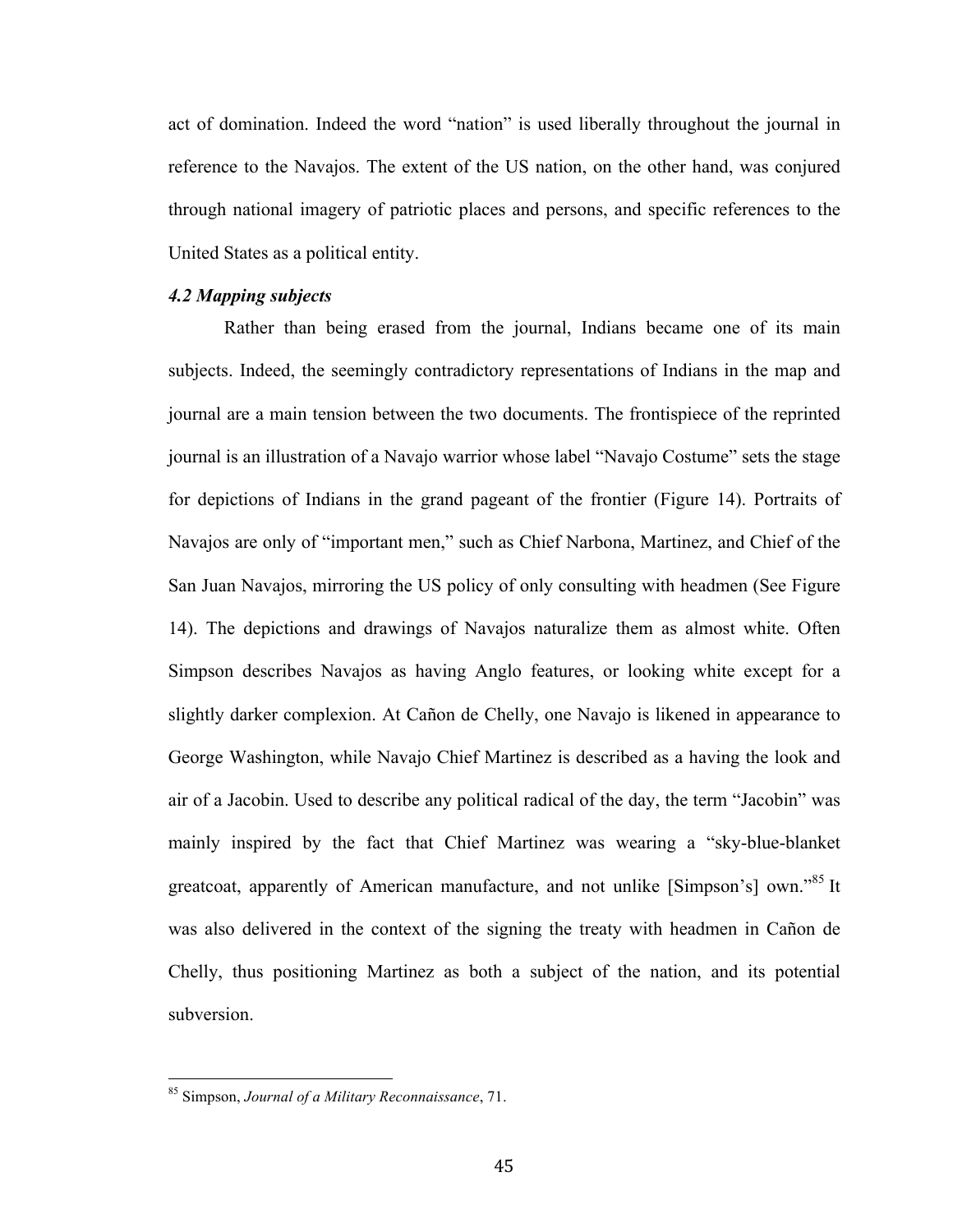While Navajos were described as almost white, the Kerns brothers' association with West often manifested itself in what Philip Deloria calls "playing Indian."<sup>86</sup> Deloria identifies the ways in which non-Indians acted out national, modern, and personal identities through various fantasies about Native people. In the case of the Kerns, these fantasies were in the form of rugged artist-scientists of the frontier in pursuit of knowledge of Native peoples and places, which often manifested through their clothing and habits. For example, Edward was known to dress in fringed moccasins and buckskin pants with fringe and look "quite aboriginal."<sup>87</sup> And, Richard noted that "life in the field was much more congenial to my semi-savage habits than living in a civilized community."88 Exalting in the semi-wildness of the Southwest, the artist-explorers thus perpetuated Romanic notions of the frontier.

Women hardly figure into the journal, but passing remarks position Native and New Mexican women between notions of civilized and uncivilized, and outside conventional notions of white womanhood. In one of his letters back to Philadelphia, Edward Kern describes Indian women in general as being "up and down like a planed board, no grace no poetry."<sup>89</sup> The only illustration of a woman included in the journal is of Jemez Pueblo Chief Hosta's wife, who is not named, but is drawn in traditional attire in front her house and labeled as "An Industrious Pueblo Woman." The image of the semi-civilized industrious woman in the domestic sphere is later contrasted by Simpson's description of Navajo women riding up to the troop regiment on horses "*comme les* 

<sup>&</sup>lt;sup>86</sup> Philip J. Deloria, *Playing Indian* (New Haven: Yale University Press, 1998).

<sup>87</sup> Quoted in Weber, *Richard H. Kern*, 18.

<sup>88</sup> Quoted in Weber, *Richard H. Kern*, 26.

<sup>89</sup> Quoted in Weber, *Richard H. Kern*, 18-19.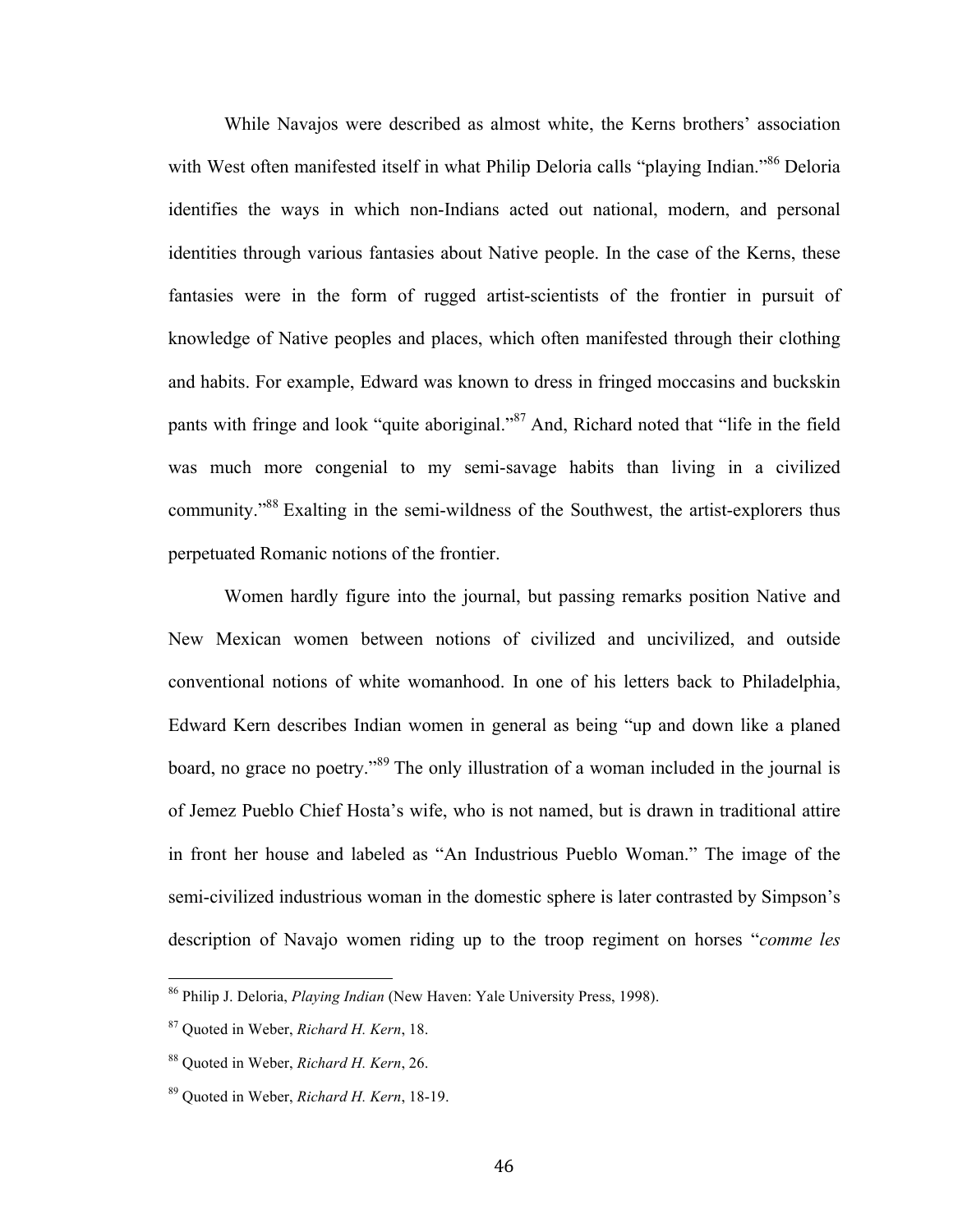*hommes*." These types of passing judgments about levels of civilization and morality are sprinkled throughout the text, sketching the delineation of social hierarchies that viewed Navajos as morally inferior to Pueblo Indians.

This social and racial ambiguity around representations of Navajos belies the inability of the tools and text of the mapping effort to adequately fix them in the colonial gaze. This was particularly true in ongoing attempts to distinguish between friendly and hostile Navajos during the Expedition. While dependent on Navajo guides for knowledge of the landscape and translation, the regiment was also always on alert for potential Navajo ambush. There was a constant sense of unseen Navajos circling the conspicuous movement of the Expedition. Once the troops began destroying cornfields, this threat became more palpable and resulted in instances where soldiers fired on their own regiments. Yet Navajos were also depicted as picturesque figures in the landscape in multiple drawings, and individuals were described as intelligent and friendly. This tension is best expressed within the same figure of their sometimes trusted, sometimes sinister, Navajo guide, Antonio Cebolla Sandoval. At once, "a very intelligent Navjo chief<sup> $200$ </sup> and trusted guide, and he was also described as potentially plotting ambush. Simpson's inability to observe Navajos en route, to fix them in his gaze, both physical and socially, leads to his statement that "these people evidently gave signs of being tricky and unreliable, and probably never will be chastened into perfect subjection *until troops are stationed immediately among them*" (emphasis original). <sup>91</sup> This conclusion anticipates future projects of "pacification."

<sup>&</sup>lt;sup>90</sup> Simpson, Journal of a Military Reconnaissance, 44.

<sup>91</sup> Simpson, *Journal of a Military Reconnaissance*, 56.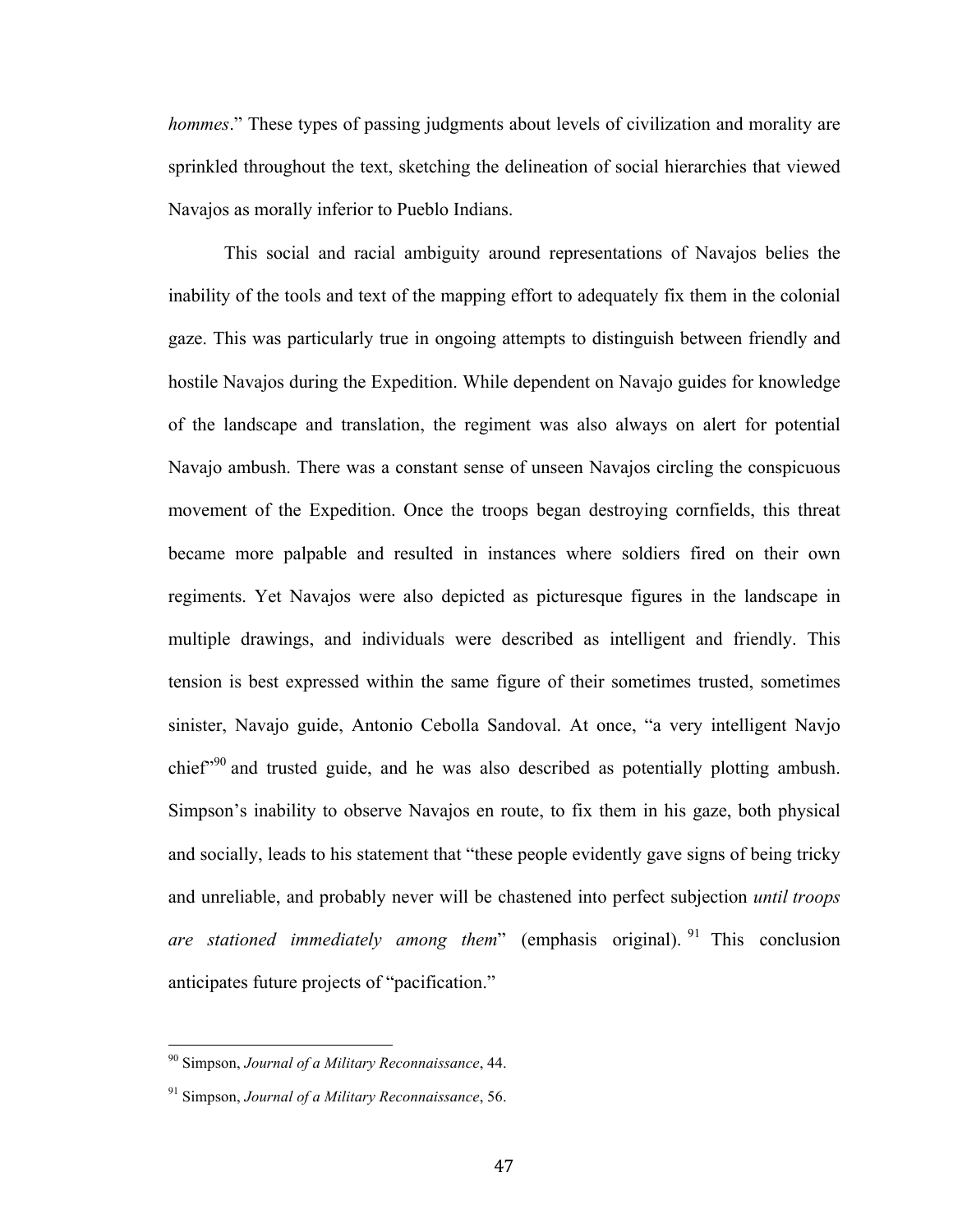But the journal also provides glimpses of how Navajos were able to navigate the rapidly changing political and social environments after the US-Mexican War. On one level, this can be seen through individual and eclectic patterns of dress that incorporated Spanish conquistador feathered helmets and lances, as well as traditional dress and elements of US military uniforms. On a more overtly political level, what Simpson interpreted as sneaky unreliable actions on the part of some Navajos also could be read as intentional maneuvering. For example, Sandoval was the main translator for the Expedition and in part responsible for determining the course of the reconnaissance. A rich headman and accomplished interlocutor between the Navajo and Spanish, he was adept at moving through different cultural worlds. While he worked for Navajo-Spanish peace prior to US involvement, he also conducted many raids against his own people, and was an often-distrusted figure to his fellow Navajos.<sup>92</sup> In another example, knowing that the US had put itself in the role of protector and peacekeeper in the volatile Southwest, Navajos spread rumors of Ute attacks at Zuni Pueblo in order to get the troops to leave Cañon de Chelly.

Perhaps the most lasting memory of the Expedition for Navajos was the killing of Chief Narbona in what was recounted as an accidental skirmish over a horse. Unlike the more complicated figure of Sandoval, Narbona is remembered for his life-long work toward a lasting peace. Richard Kern described him as "the head chief of the Nation, and a wise man and great warrior. His frame was immense—I should think his height near 6 feet 6 inches. He was near 90 years old when killed."93 In the journal, Simpson calls him

<sup>&</sup>lt;sup>92</sup> Virginia Hoffman, *Navajo Biographies, Volume I* (Phoenix: Navajo Curriculum Center Press, 1974).

<sup>93</sup> Richard Kern, *Richard Kern, Santa Fe, N.M., to Samuel George Morton, Philadelphia, Pa., 1850, July 3-4*, Letter, from The Newberry Library, *The Edward E. Ayer Manuscript Collection*, 1-8.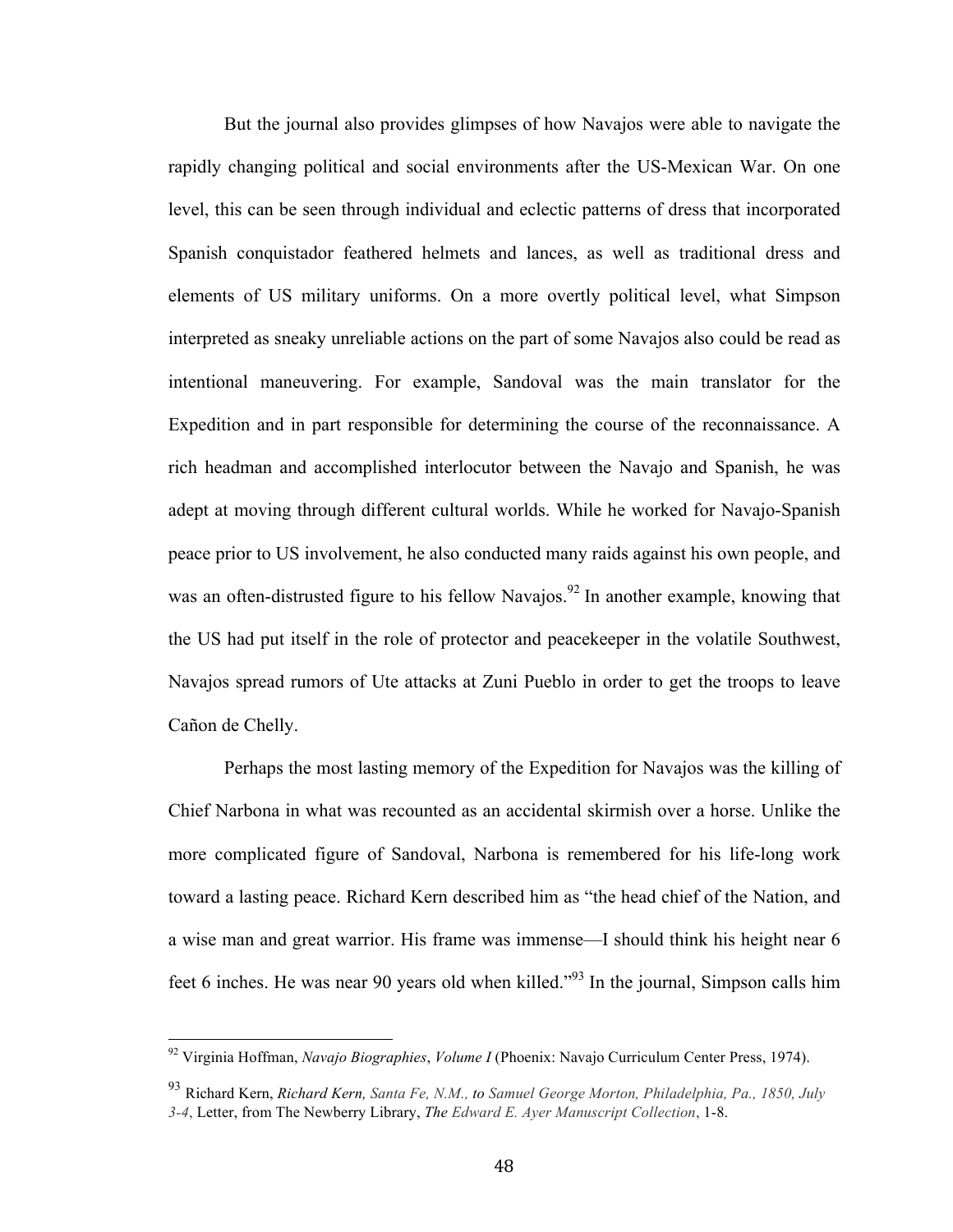alternately "one of their greatest warriors" and the "scourge of the Mexicans."<sup>94</sup> Although the journal recounts the killing of Chief Narbona, it leaves out the detail that he was also scalped, and that Richard Kern lamented not collecting his head to send to his friend and patron, the aforementioned craniologist, Dr. Samuel George Morton. "I very much regret," Kern wrote to Morton the following year, "that I had not procured Narbona's cranium, as I think he had the finest head I ever saw on an Indian."<sup>95</sup>

Later on the trip Kern was able to make up for this omission and procure a head for Morton from a dead Navajo man on the road to Zuni Pueblo. The journal does not reveal Kern's collection of the head, but notes that the Zunis had killed the "Navajo prisoner…by direction of a California émigré."<sup>96</sup> In his letter to Morton, Kern states that the Zunis explained that he was killed as punishment for stealing. As Geotzmann remarked in *Exploration and Empire*, "it was a rare week which passed without Dr. Morton's receiving at least one skull from a party of Western explorers."<sup>97</sup> This reveals how Navajo bodies became another specimen for collection and analysis in east-coast institutions, and underscores the violence of drawing the contours of difference.

## *4.3 Nomadic landscapes*

The unstable representation of Navajo social status is echoed in the map, where Simpson constructs his version of a nomadic landscape. He does not define the Navajo region with boundaries, but includes a sweeping label for nomadic areas of the Navajos, Utes, and Apaches that surround the settled regions of the Rio Grande. Mexican towns

<sup>&</sup>lt;sup>94</sup> Simpson. *Journal of a Military Reconnaissance*, 60, 56.

<sup>95</sup> Kern, *Richard Kern to Samuel George Morton.*

<sup>96</sup> Simpson, *Journal of a Military Reconnaissance*, 94.

<sup>97</sup> Goetzmann, *Exploration and Empire*, 325.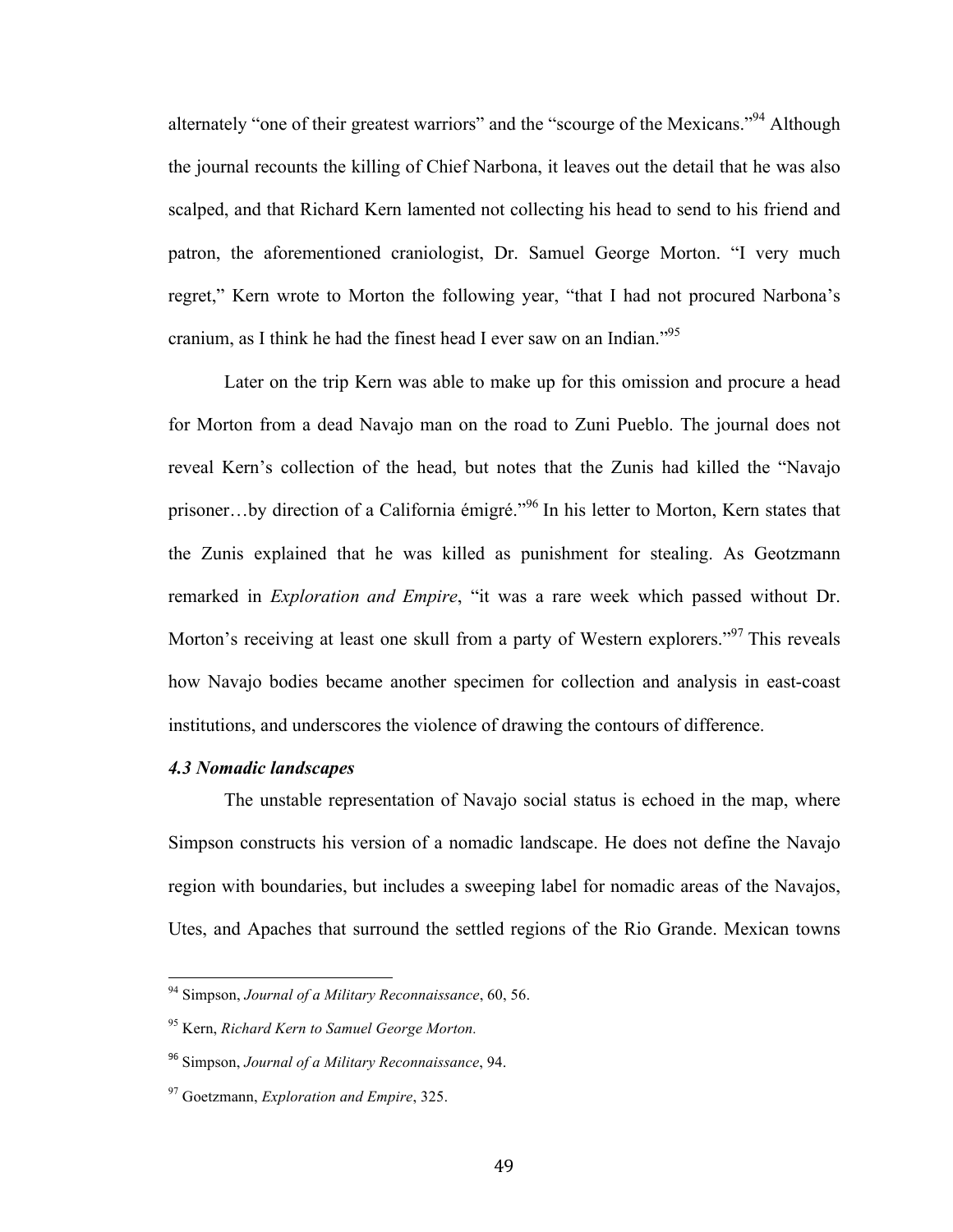and Pueblos are depicted with the same symbol. In contrast, no Navajo settlements are called out on the map, despite Simpson's mention of passing Navajo camps and hogans along the route. Cornfields, on the other hand, are frequently depicted—most likely because they provided fodder and food at multiple camps (Figure 15). From these agricultural plots, one can infer Navajo homesites in these areas, even as discussions of Navajo village life were omitted from the map and journal. Instead of settlements, Simpson highlights a number of Navajo trails on the map, some of which make up portions of the official route, and others that trail off into the blank spots of the map.

This inability to observe Navajos en route, to fix them socially and physically, serves to separate them from the landscape and anticipates the decades of wars and scorched-earth policy that culminated in the Long Walk of 1864. This positioning also enables the separation of the Navajos from antiquity, creating a space for ideas of Chaco as separate from the people who live in the area.

## **5.0 Documenting Chaco as Science and Art**

Although Simpson frames this fascination with Southwestern antiquity as a side excursion to the main task of documenting the movements of the military expedition, it fits squarely with his larger task of making the natural and human landscapes legible to a new audience. In a material sense, the ruins are composed of both natural and cultural worlds, while standing apart from either. Thus, while the journal is constantly aiming to humanize natural landscapes and naturalize social ones, ruins appear to stand in for both without needing much translation. They are at once part of the natural world and the human touch of civilization.

50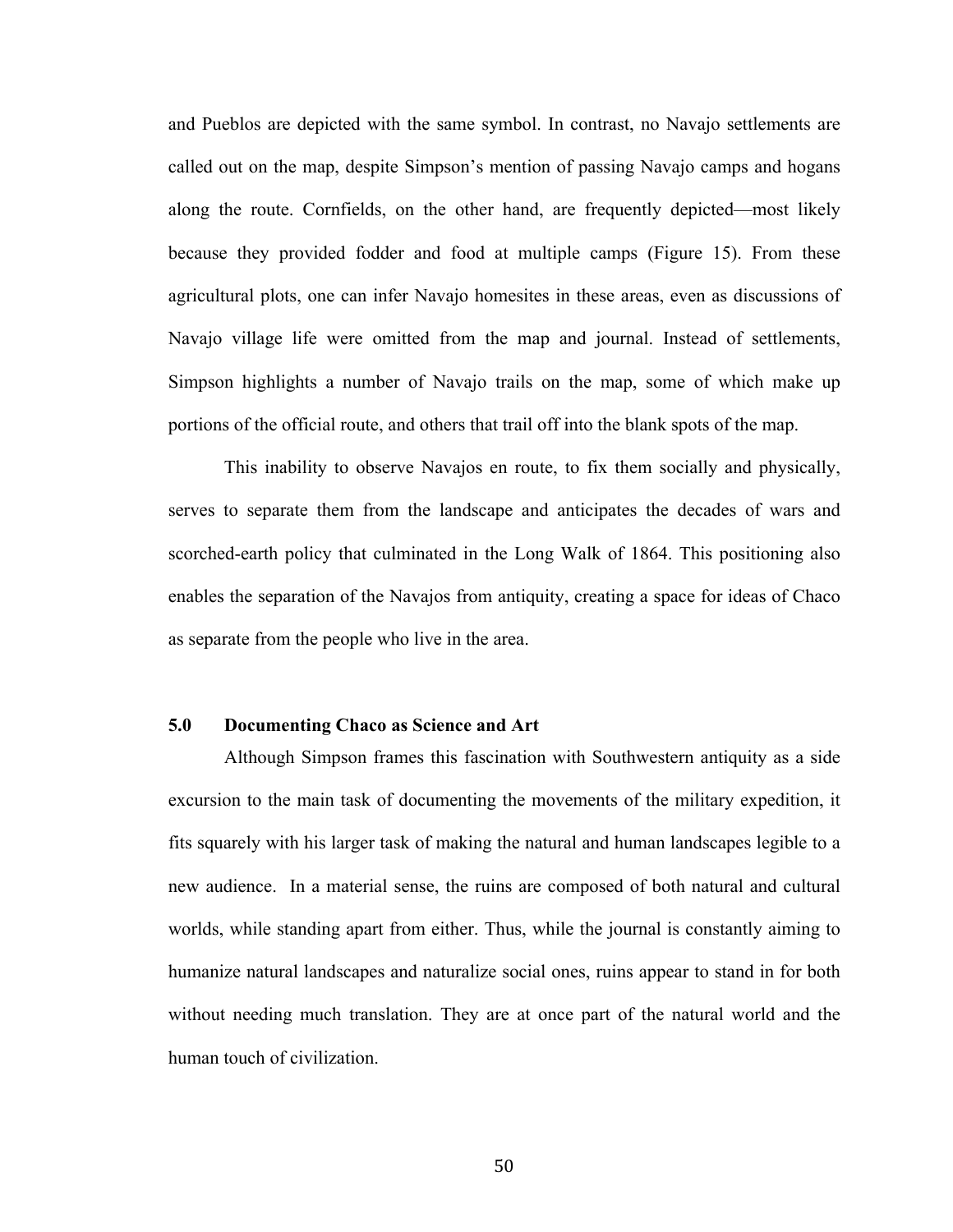## *5.1 Measuring the beauty of ruin*

Aesthetically, for Simpson, the Chaco ruins in particular are a perfect marriage of science and art, technologically mirroring the order and regularity he found so beautiful in nature. He applies his scientific techniques to this concept of the ruins through his documentation. The mystique of the ruins is in turn mirrored by his careful measurements and descriptions, romantic drawings, and reconstructions of buildings.

Simpson remarked on nearly two-dozen ruins along the expedition, ten of which made up the complex he associated with Chaco Canyon. After setting up camp at a water hole roughly one mile from Pueblo Pintado, Simpson and the Kern brothers were anxious to explore and document this first outlying ruin. They proceeded to record the ruin in great detail—measuring and characterizing the 55 rooms, noting the thickness of walls, the number of stories, the size and position of openings, the construction of the wooden roofs, the courtyard and round kivas, or what they called *estufas* after the Pueblo Indians who recognized them as similar to their own structures used to hold "political and religious meetings."<sup>98</sup> The Kerns sketched pottery sherds, Indian "hieroglyphics," and landscape scenes. They returned the next morning stating that "we would gladly, had time permitted, have remained longer to dig among the rubbish of the past; but the troops having already got some miles in advance of us, we were reluctantly obliged to quit."<sup>99</sup> Upon learning that Chaco Canyon contained numerous large ruins like Pueblo Pintado, Simpson obtained permission to detach from the troops the following day to explore and document the stone city, while Edward Kern remained to record the official route.

<sup>!!!!!!!!!!!!!!!!!!!!!!!!!!!!!!!!!!!!!!!!!!!!!!!!!!!!!!!</sup> 98 Simpson, *Journal of a Military Reconnaissance*, 35.

<sup>99</sup> Simpson, *Journal of a Military Reconnaissance*, 36.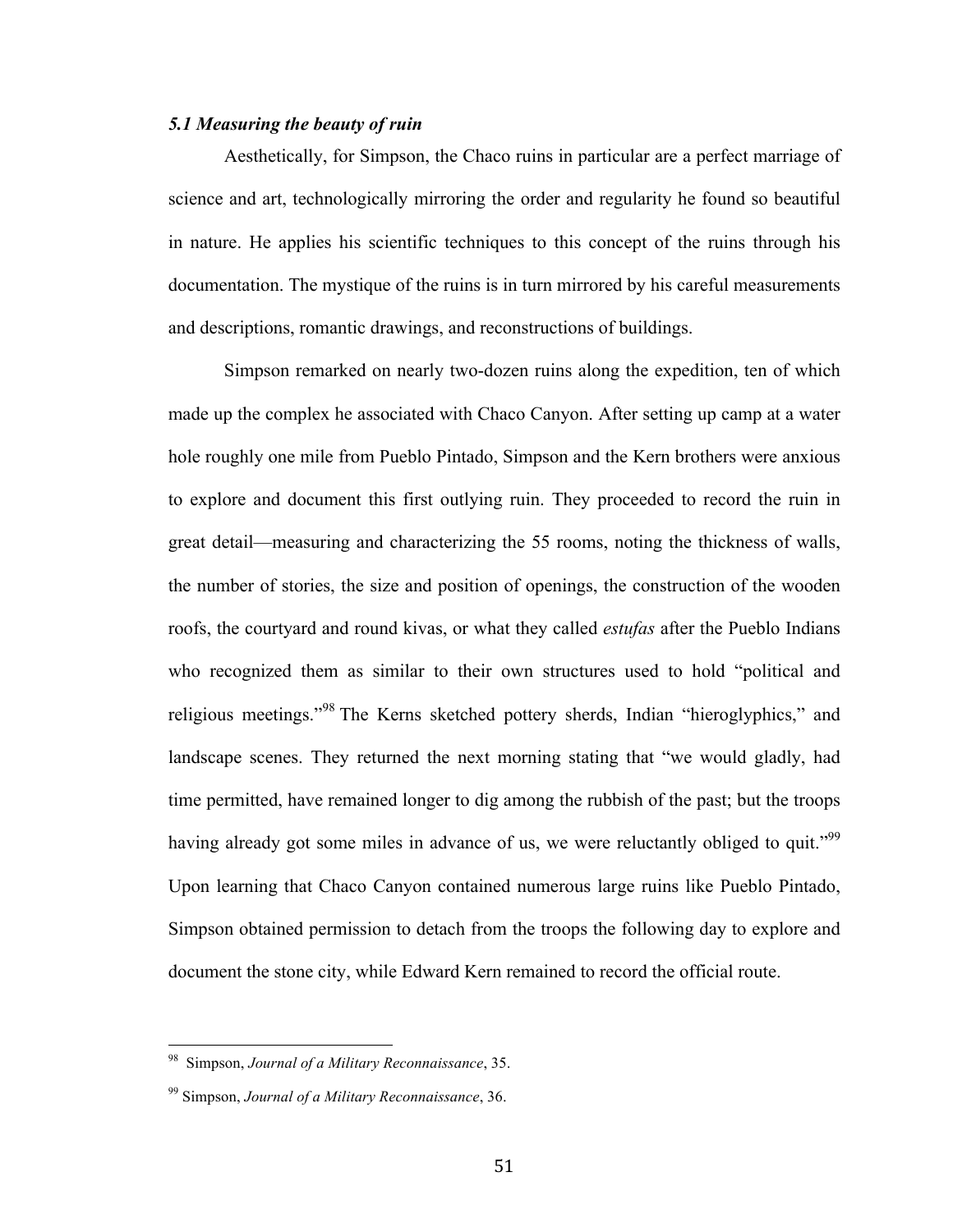Just as Chaco is now claimed as a cradle of Southwestern archaeology, Simpson is claimed as its first archaeologist. Nineteen color plates of the Chaco ruins were included in the journal, including five ground plans, four landscape scenes, two room interiors, sketches of pottery sherds and petroglyphs, and one artistic reconstruction of Hungo Pavi (Figure 16). Three of the ground plans included scales in feet, while the plan of Pueblo Bonito depicts a perimeter measurement, "Circuit about 1300 feet" (Plate 37), which was likely measured by pacing. This lack of a scale may be a result of the irregular shape of the structure, or the fact that the southeastern portion of the ruin is unclear and marked on the map as "so ruinous as to be indistinguishable." The plans are similar in that they "smooth out" the irregularities of the ruins, depicting very regular and symmetrical rooms with sharp corners. Also, four of the five ruins are oriented exactly south, so their long axis runs along the top of the page, with the north arrow pointing up. The exception, the plan of Una Vida, has the north arrow pointing to the right in order to retain the heavy long axis of the ruin at the top of the page. The emphasis on regularity and uniformity reflects the aesthetic of science and art where beauty was often found in order, symmetry, and repetition.

## *5.2 Aesthetics and civilization*

Simpson's first impression of Pueblo Pintado clearly marks the site as an important resource in the burgeoning science of man:

"We found them to more than answer our expectations (see Sketch in Plate 20.) Forming one structure, and built of tabular pieces of hard, fine-grained, compact gray sandstone (a material entirely unknown in the present architecture of New Mexico), to which the atmosphere has imparted a reddish tinge, the layers or beds being not thicker than three inches, and sometimes as thin as one-fourth of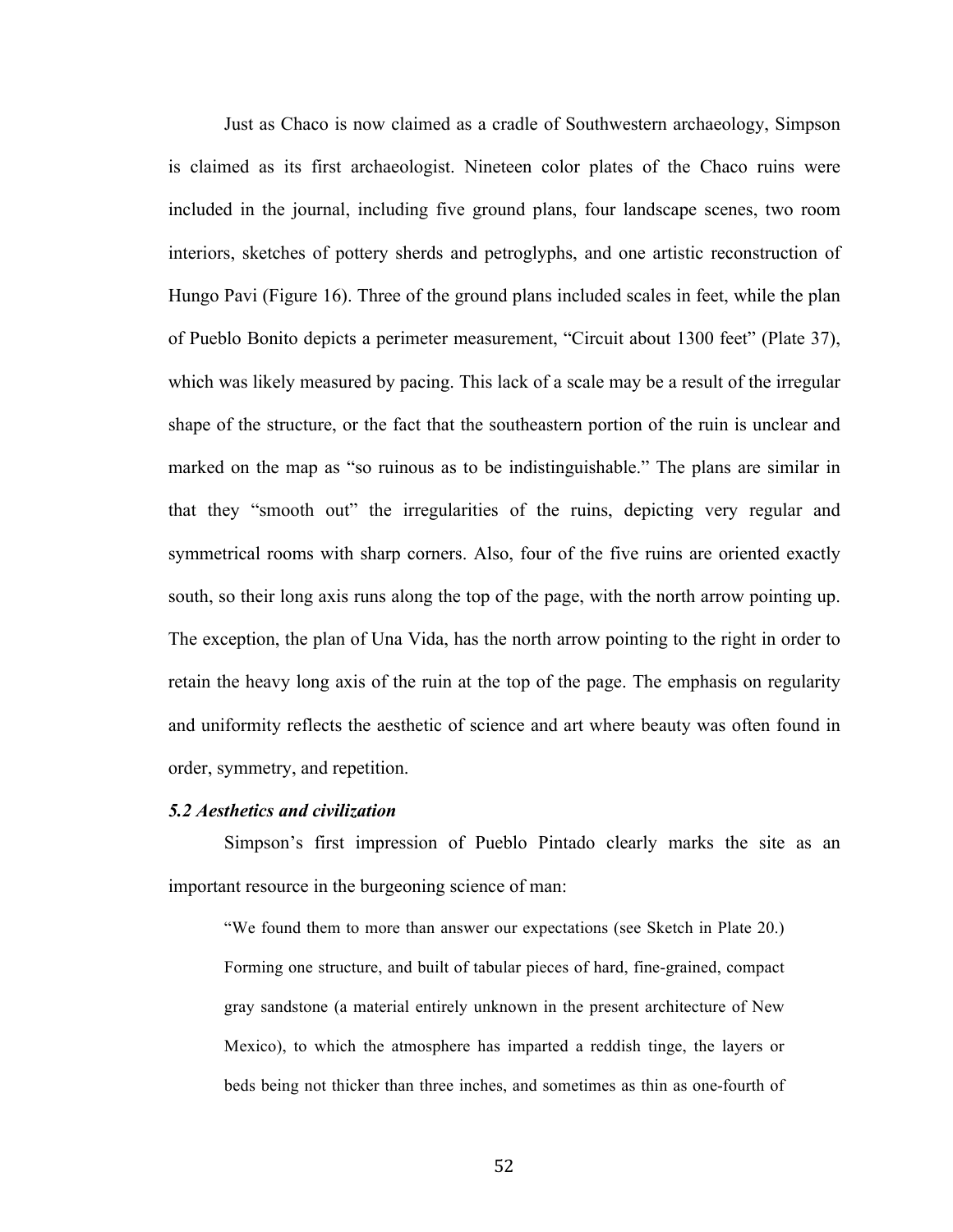an inch, it discovers in the masonry a combination of science and art which can only be referred to a higher stage of civilization and refinement than is discoverable in the works of Mexicans or Pueblos of the present day. Indeed, so beautifully diminutive and true are the details of the structure as to cause it, at a little distance, to have all the appearance of a magnificent piece of mosaic work." 100

Perhaps the most interesting aspect of Simpson's first impression is his aesthetic response to the masonry, which then gets translated into a marker of civilization (See Figure 16). Responding to the marriage of science and art in the stonework links Simpson's cultural aesthetics with this past civilization, and contrasts it with that of the Pueblos and Mexicans, who mainly used adobe building technology. His observation that sandstone is a material entirely unknown in the architecture of New Mexico reveals the limits of his knowledge; but, more importantly, shows how the definition of the region is constructed as the extent of this limited knowledge. Simpson's claim that the material culture of the ruin "can only be referred to a higher stage of civilization and refinement" derive from the inherent truth claims associated with his powers of observation.

Notably missing from Simpson's first impression of Pintado is mention of the Navajos in the conversation of civilization. Later in the journal, after Simpson sees what he calls the "huts" of the Navajos along the expedition, he compares the stability and workmanship of the Chaco ruins with Navajo hogans.<sup>101</sup> He discusses the possibility first raised by Gregg in the *Commerce of the Prairies*—that the Navajos were part of the civilization of Chaco. This suggestion aimed to resolve the Navajo's semi-sedentary

<sup>&</sup>lt;sup>100</sup> Simpson, *Journal of a Military Reconnaissance*, 34.

<sup>101</sup> Simpson, *Journal of a Military Reconnaissance*, 78-79.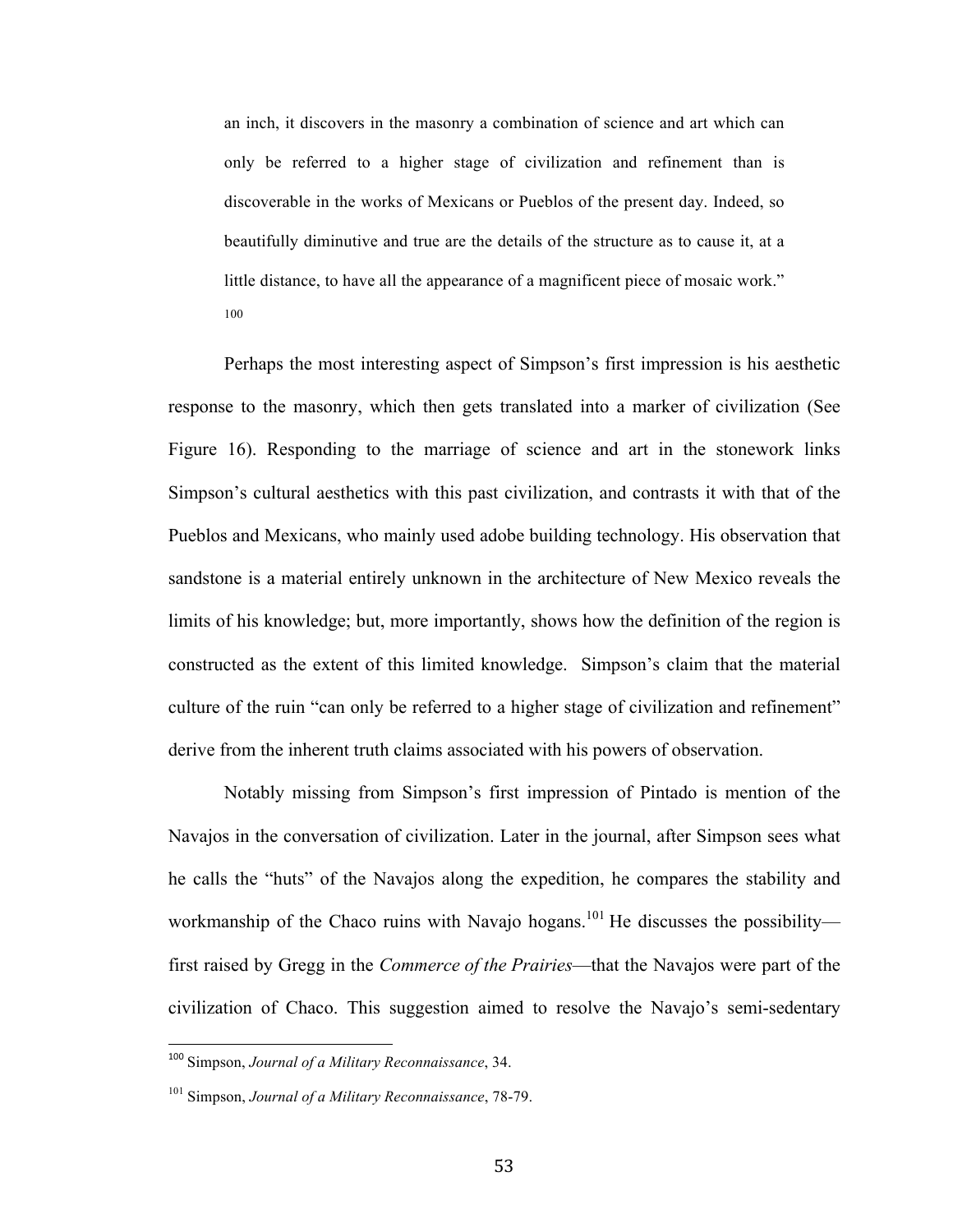settlement patterns and "primitive" architecture with their exquisite blanket-making technology, which seemed to Simpson to derive from a higher stage of civilization. Simpson develops a few scenarios of how the Navajos could have "regressed" to their current stage, including coming from earlier "stock" or readapting to an increasingly dry climate. Writing before Darwin's *Origin of the Species* and the subsequent turn in ethnology to describe civilization as a trajectory from barbarism to savagery to civilization, Simpson exhibits the seemingly contradictory tendencies of assuming this type of teleological rhetoric of civilization and aiming to explain it away.

# *5.3 Discourses of antiquity*

Simpson's passion for accuracy extended to his quest for illuminating the locations of previously mythical places, and tying them securely to his map of the Southwest. The question of origins was foremost on Simpson's mind while he was documenting the ruins, and he strived to fix the historical time of the ruin to its physical manifestation. In the journal, he engages in a lengthy rumination on the possible origins and associations of Chaco, citing an array of well-known and obscure cartographers, historians, and explorers (including Humboldt, Prescott, Roberts, Gregg, Doniphan, Clavericus, and Wizenius). Relying heavily on Humboldt's approximate location, as well as comparisons to other descriptions of ruins such as Casas Grandes, Simpson deduces that Chaco is most likely Montezuma's lost city of the Aztecs prior to their journey south. He gains his authority on the subject from his first-hand observation of Southwestern landscapes, and gives more weight to the writings of cartographers than historians.<sup>102</sup>

<sup>&</sup>lt;sup>102</sup> Simpson, *Journal of a Military Reconnaissance*, 44-47.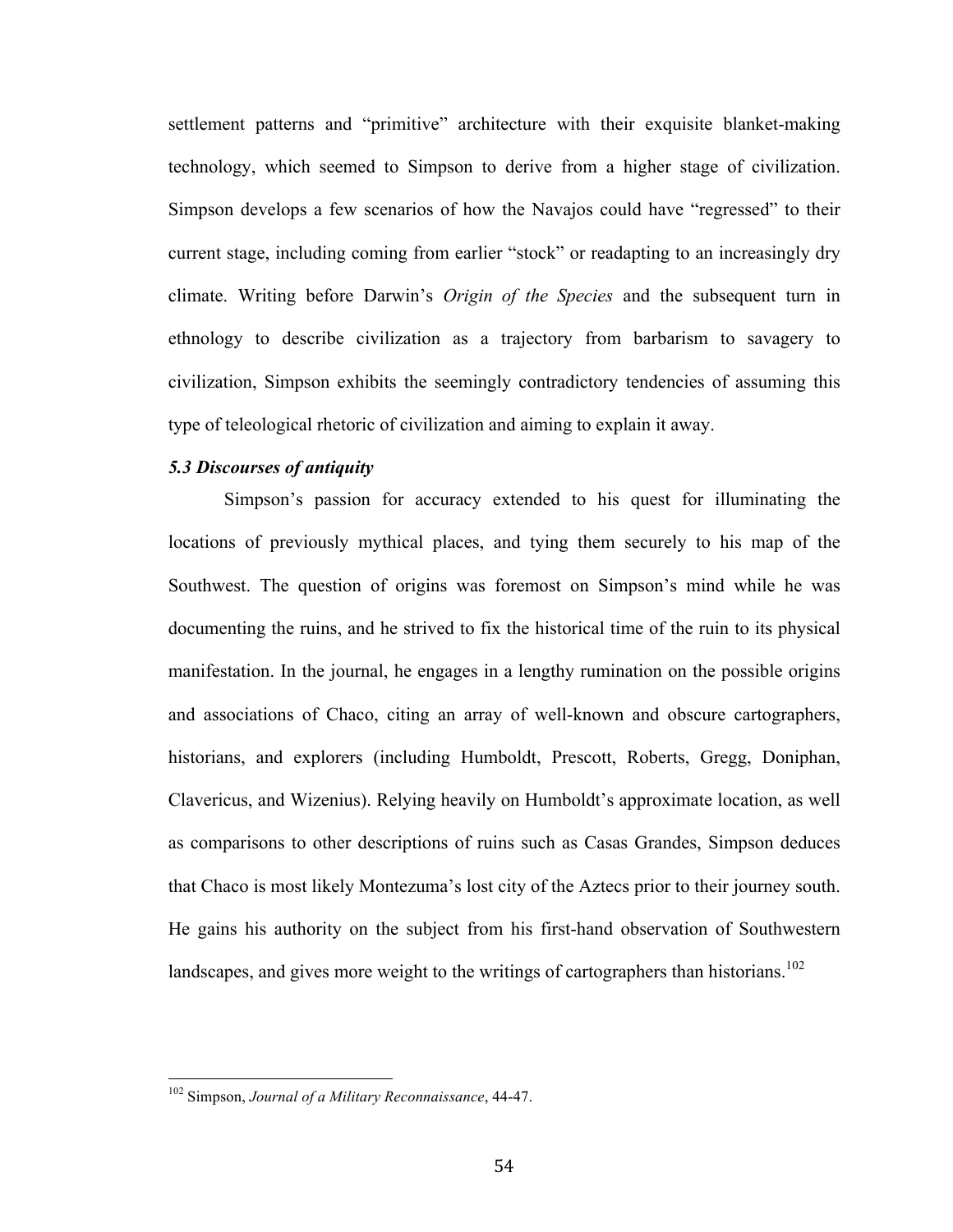In the Southwest at this time, the Montezuma myth was at the fore of discourse about ancient civilizations. Every passing ruin was invested with stories of Montezuma, and some sites, such as Pecos ruins, were rumored to contain remnants of Montezuma's sacred fire.<sup>103</sup> Pueblo people were cited as referring to Montezuma as both a person and religion, and many tales were spun about his eventual return to the Southwest. According to Simpson, his Indian guides corroborated the Aztec story. He quotes his Jemez guide, Hosta, as stating that Pueblo Pintado was "built by Montezuma and his people, when they were on their way from the north towards the south; that, after living here and in the vicinity for a while, they dispersed, some of them going east and settling on the Rio Grande, and others south to Old Mexico." While Simpson's embrace of the Montezuma myth was common in the Romantic milieu of his time, his ability to materialize the fabled lost city in a physical place is what begins the newly imagined space of Chaco.

In addition to fixing the myth within the space of the ruin, the mapping effort fixed the ruin within a new geography of antiquity. Placing his discussion of Chaco in the context of North American historians and cartographers, Simpson delineated the discourse of antiquities of his time. This linked the spatial knowledge of territory with the temporal dimension of history. In this sense, it is not Simpson's assertion that the site was most likely of Aztec origin that is most important, but the fact that he draws boundaries around the ways the knowledge of history is produced and legitimized. In this way, competing narratives around Chaco's origins are acceptable, but only within the domain of the prescribed discourse, which exclude other ways of knowing the past. So, when fellow cartographer, Abert, suggested that ancestors of Pueblo people built the ruins, it

<sup>&</sup>lt;sup>103</sup> Simpson, *Journal of a Military Reconnaissance*, 35.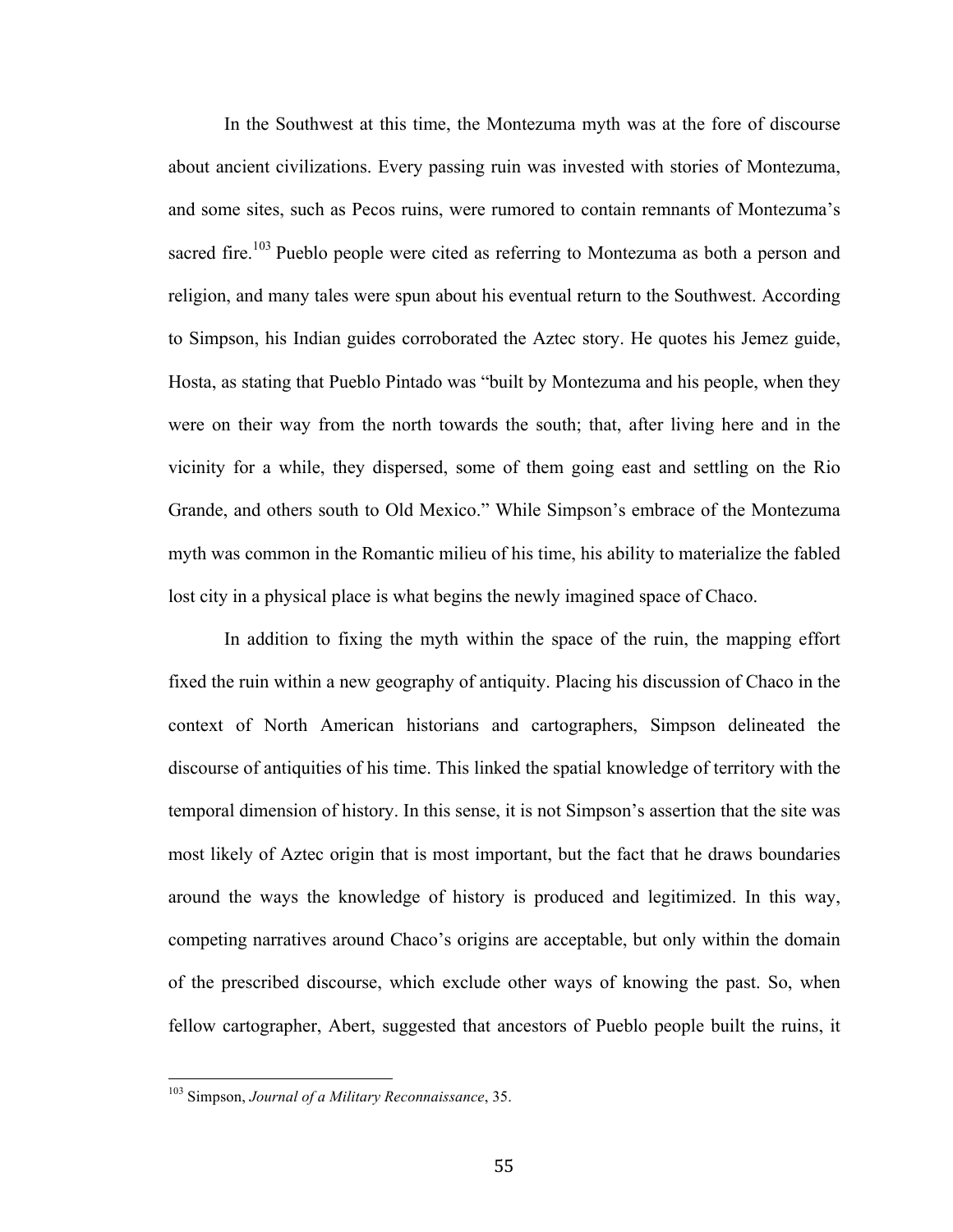still enacts a separation from indigenous claims to place because the discussion takes place in the realm of historical discourse and scientific observation—or prescribed notions of time and space. This discourse maps Chaco as outside of indigenous historical and physical realms.

In the journal, Simpson provides a glimpse into another way of knowing Chaco, linked to migration stories and movement around a center:

"Sandoval, a very intelligent Navajo chief, also says they were built by Montezuma; but further states that the Navajos and all the other Indians were once but one people, and lived in the vicinity of the Silver mountain; that this mountain is about one hundred miles north of the Chaco ruins; that the Pueblo Indians separated from them, (the Navajos,) and built towns on the Rio Grande and its tributaries; but that 'their house continues to be the hut made of bushes.' Nothing more satisfactory that this have I been able to get from either Indians or Mexicans<sup>",104</sup>

Simpson's focus on the origin of a lost race, however, makes him unable to see how his story performs an erasure of Sandoval's. Migration stories like this one cease to appear in later records of Chaco.

### *5.4 Preserving and reconstructing ruins*

Referring to Pueblo Bonito, Simpson stated "this pueblo, though not so beautiful in the arrangement of the details of its masonry as Pueblo Pintado, is yet superior to it in point of preservation." <sup>105</sup> Impressed with the state of preservation of several rooms in the northwest corner of the ruin—where the ceiling was "more tasty that any we have seen

<sup>&</sup>lt;sup>104</sup> Simpson, *Journal of a Military Reconnaissance*, 44.

<sup>105</sup> Simpson, *Journal of a Military Reconnaissance*, 41.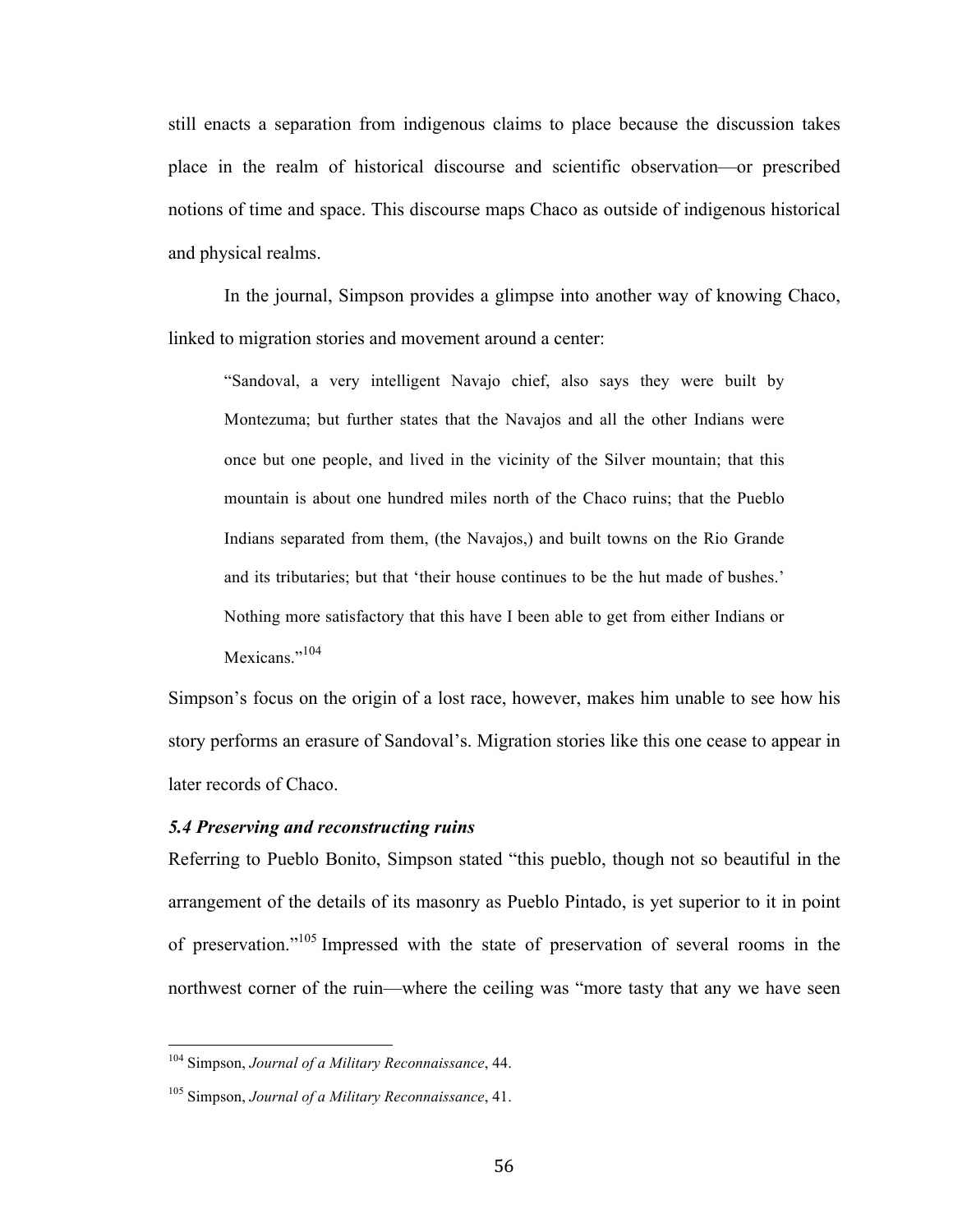[and] more perfect in its details [with the beams] beautifully regular"—Simpson asked the Assistant-Surgeon J.F. Hammond to provide a detailed description of the room that then appeared as an appendix to the report.<sup>106</sup> A detail not mentioned in the journal, but observed by William Jackson's 1877 survey, is that Simpson etched his name in the plaster of this beautifully preserved room, effectively marking himself as the first of many scientists to pass through and attach meaning to the ruins.<sup>107</sup>

Richard Kern's reconstruction of Hungo Pavi takes one of the most symmetrical ruins and graphically restores it to life (Figure 17). Kern incorporates his observation that the upper stories were likely stepped back terraces, taking his cue from Indian pueblos that he had visited along the way. Highlighting the difference between the romantic view and the scientific one, Simpson notes in the journal that while Kern's illustration was close to a true reconstruction, he inadvertently omitted one level of the structure. The impulse to revive ruins through reconstruction is usually relegated to the realm of imagination, while the ruin itself is preserved at the moment of discovery to halt the inevitable flow of time. In his essay, *The Necessity of Ruins*, J.B. Jackson explores the desire to restore ruins as a vernacular history-making project that serves to erase its history.<sup>108</sup> He argues that ruins mark a discontinuity, a period of neglect, that "ruins" provide the incentive for restoration, and for a return to origins."<sup>109</sup> Although he is

<sup>&</sup>lt;sup>106</sup> Simpson, *Journal of a Military Reconnaissance*, 42-43.

<sup>107</sup> William H. Jackson, "Report on the ancient ruins examined in 1875 and 1877," in *Tenth Annual Report of the united States Geological and Geographical Survey of the Territories, embracing Colorado and parts of adjacent Territories, being a Report of Progress of the Exploration for the Year 1876*, by F.V. Hayden, (Washington: Government Printing Office: 1878): 409-450.

<sup>108</sup> J.B. Jackson, "The Necessity for Ruins," in *The Necessity for Ruins, and Other Topics* (Amherst: University of Massachusetts Press, 1980).

<sup>&</sup>lt;sup>109</sup> Jackson, "The Necessity for Ruins," 102.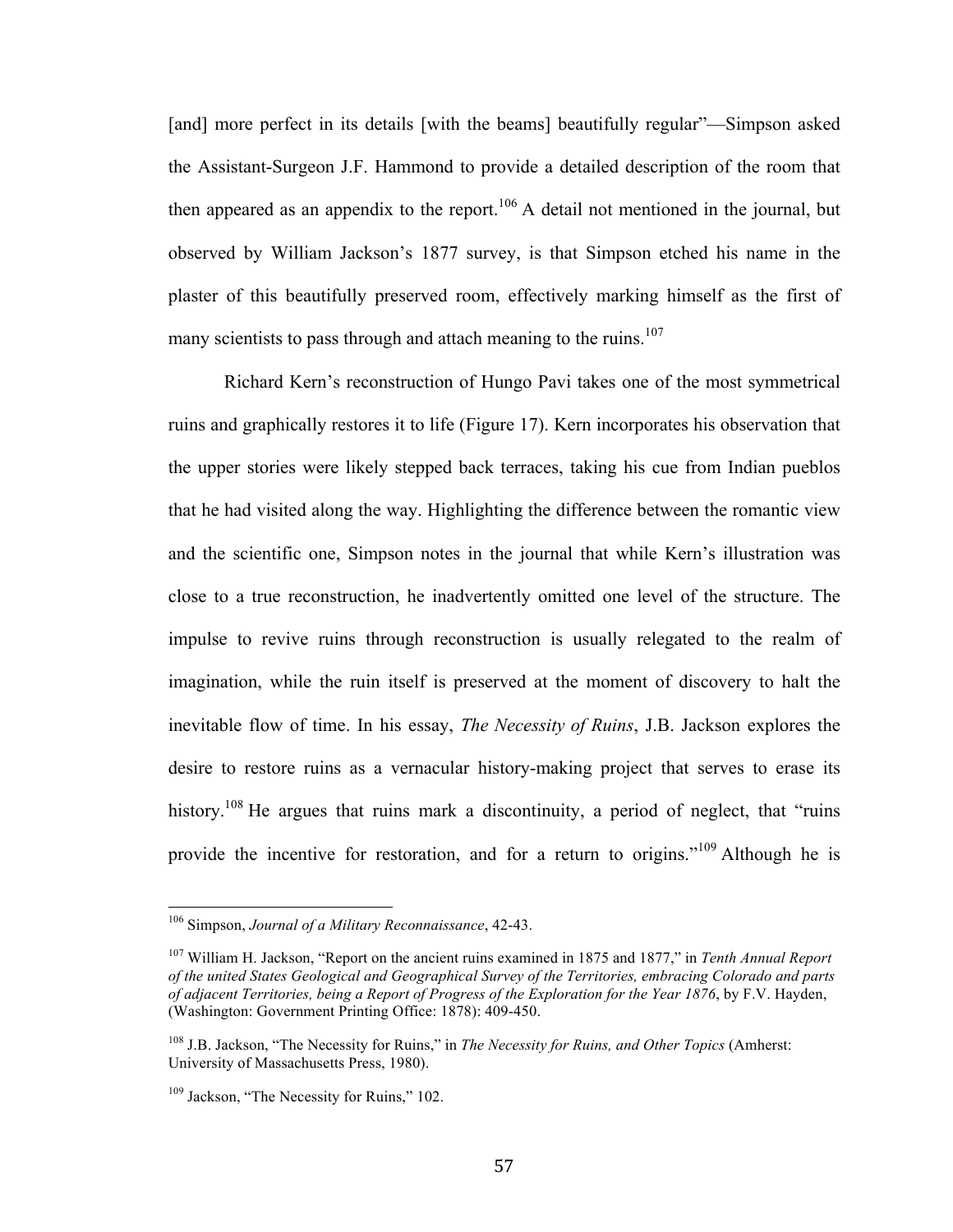concerned with recent American ruins, or ruins "just outside of memory," Jackson's insight is that understandings of past are made out of interactions with the material present that work to "correct history." Jackson identifies a shift in history-making in the mid-nineteenth century from political monuments that commemorate a social or religious contract to views of an evolutionary, progressive past that is remade through the bornagain landscape of revived ruins and reconstructed environments, "places where we can briefly relive the golden age and be purged of historical guilt."<sup>110</sup> Kern's restoration of Hungo Pavi marks the beginning of this transformation of Chaco. The ancient ruins can be seen as "just outside of memory" of the newly constituted nation. Just as the territorial boundaries of the United States were expanded to make manifest the historical destiny of the nation, the temporal boundaries of its origin were stretched to encompass the ruins.

### *5.5 Conquering ruins*

Simpson's quest for the origins and locations of ancient cities attached great import to the act of exploration itself, including the journals and narratives of previous explorers. It was also larger than just Chaco, and did not end when he left the Southwest. Twenty years later, Simpson wrote a Smithsonian Report about the disputed location of Coronado's Seven Cities of Cibola, which was subsequently published as an essay in 1884.<sup>111</sup> It includes a map tracing Coronado's route and the Seven Cities of Cibola, bringing to life the mythical first map of the region that was, and still is, so famously lost to history (Figure 18). Rather than a rendering of a sixteenth century map, however, Simpson updates "the toilsome march of Vasquez de Coronado and his adventurous

<sup>&</sup>lt;sup>110</sup> Jackson, "The Necessity for Ruins," 102.

<sup>111</sup> James H. Simpson, *Coronado's March in Search of the Seven Cities of Cibola and the Discussion of their Probable Location* (Smithsonian Report 1869, published in Washington, 1884).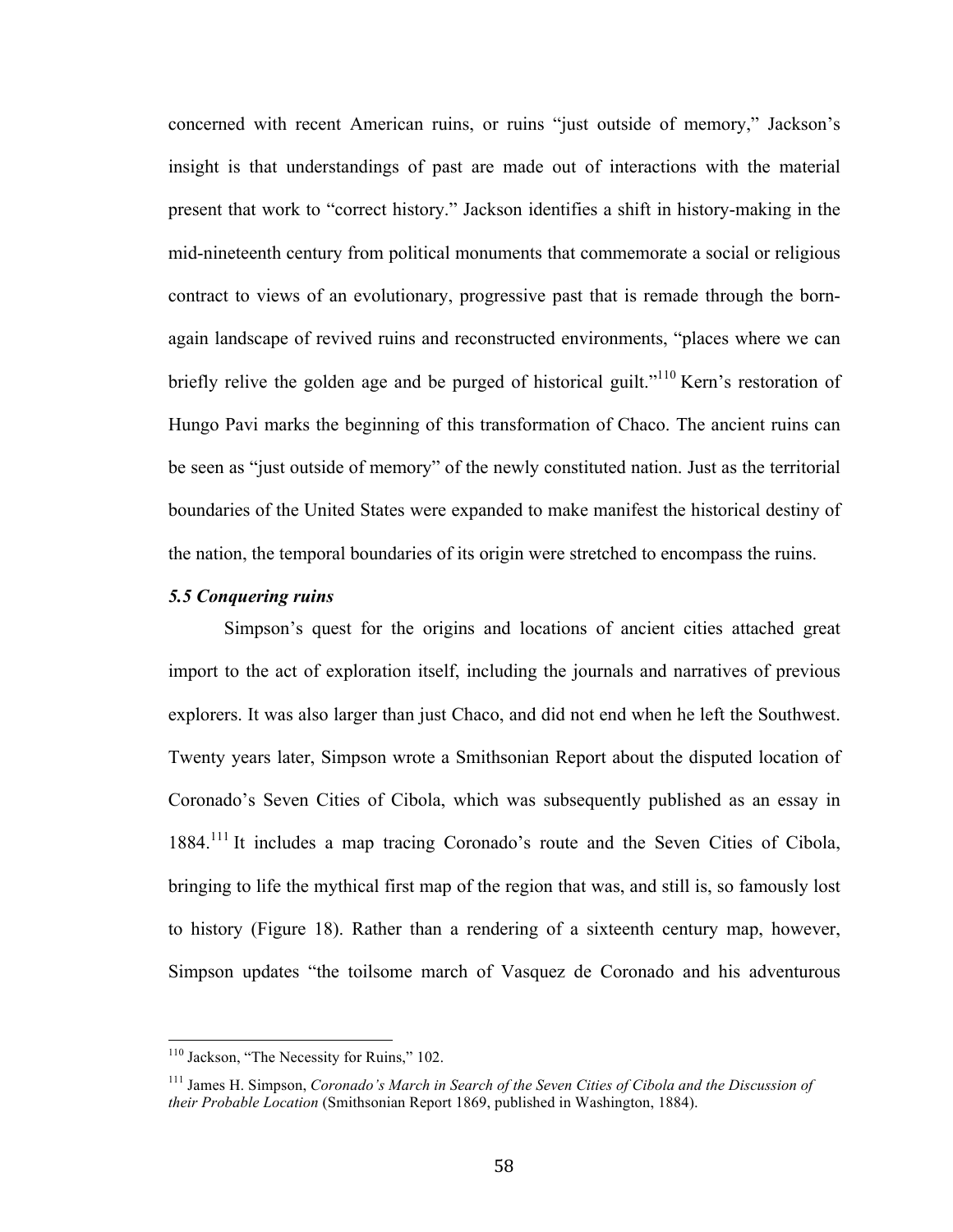followers"  $112$  by positioning the route within the framework of the best available cartographic knowledge of the Southwest at that time. Unlike his own map from the Navajo Expedition, his Coronado map highlights the Cartesian grid that now firmly defines the space of the Southwest. He includes the location of the "Gran Chaco ruins" and the Chaco River north of Coronado's route.

Simpson explains that he can better understand and interpret Coronado's journal because they were both cartographers intimate with moving over the terrain and offers his "well-considered views, derived, early in life, from observation of the field itself, and confirmed by careful study of all the authorities in [his] reach."<sup>113</sup> This approach aims to resolve what Felix Driver identified as the great preoccupation of nineteenth century geographical imagination: the tension between the "field" and the "cabinet."114 Through an extensive interpretation of Spanish narratives and secondary histories, combined with his superior geographical knowledge, Simpson's consideration of "the grand enterprise of the Mexican government in  $1540^{115}$  retraces first the march, then the location of the ancient city. As an officer "engaged officially in the United States service,"<sup>116</sup> Simpson claims the US as rightful heir to this grand enterprise of conquest. His reading of Chaco as the great city of an older colonial enterprise, the Aztec Empire, reinforces this privileged place within a longer lineage of civilizations that rose and fell in the Southwest.

<sup>&</sup>lt;sup>112</sup> Simpson, *Coronado's March*, 309.

<sup>113</sup> Simpson, *Coronado's March, 309.*

<sup>114</sup> Driver, *Geography Militant*, 11-20.

<sup>115</sup> Simpson, *Coronado's March, 309.*

<sup>116</sup> Simpson, *Coronado's March, 309.*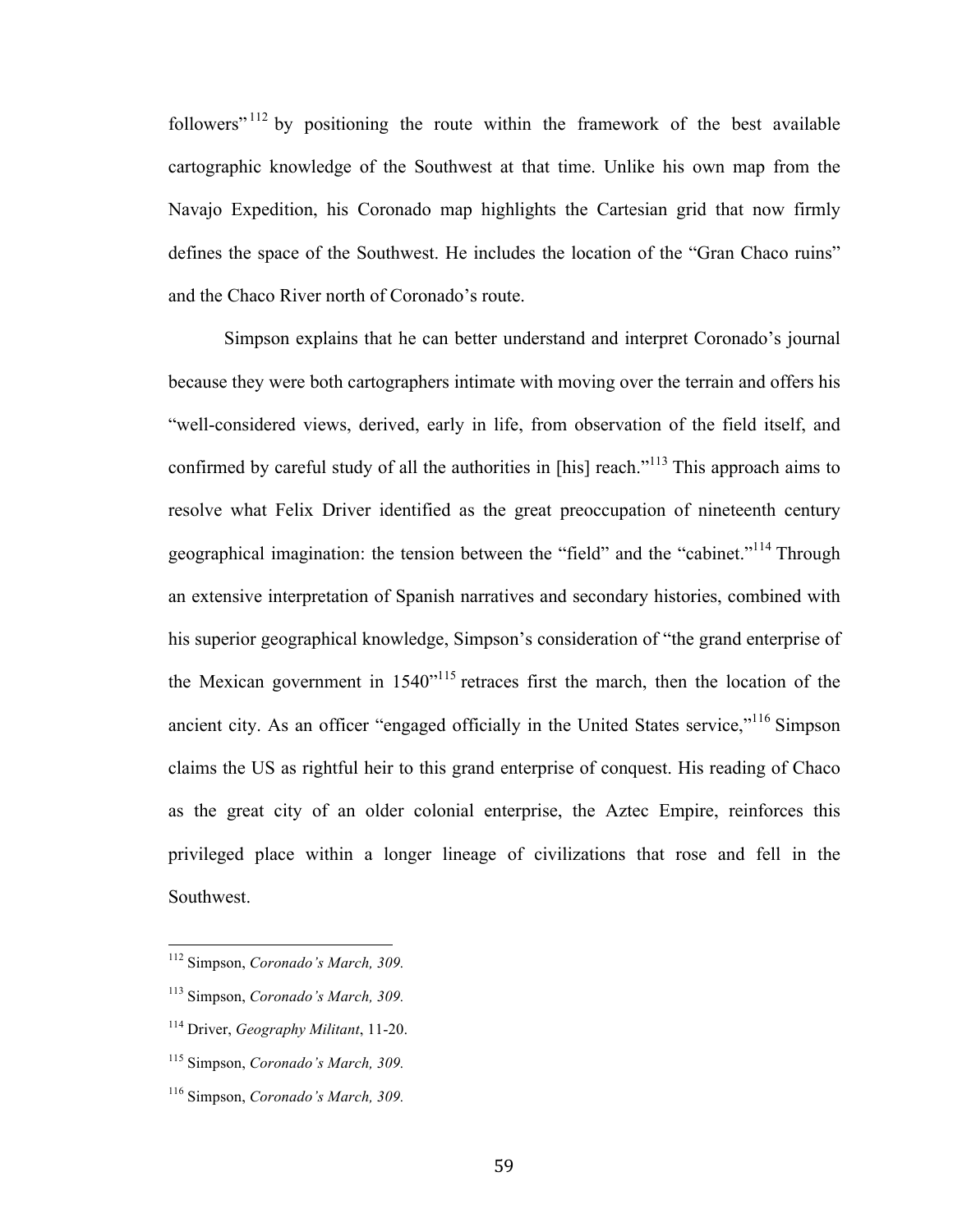Through the cultural work of the surveys, the US claimed its place in the lineage of conquest, following Aztec empire and Spanish colonialism. At the same time, however, it separated itself from its most recent foe by constructing Mexicans as recent intruders in a landscape of ancient civilization. By placing civilization in a fallen past, the geography of ruins worked to depoliticize a turbulent present, where relationships of power were being carved out through the violence of borderlands encounter. This colonization of antiquity recalls the ways Napoleon's mapping of Egypt erased contemporary Egyptian Arabs from the past, repositioning them as a barbarous veneer over what was claimed as the intellectual origins of the West.<sup>117</sup> Similarly, Simpson's narrative of the Chaco ruins focused on an imagined height of civilization in the New World, after which various shades of barbarism and semi-civilization competed over the scraps of a fallen landscape of desert wastes pockmarked by the ruins of a former grandeur. But, unlike Napoleon's imperial conquest of Egyptian antiquity, the US mapping of the Southwest could not as easily disengage from the social landscapes that animated the region. While the ruins became a way to legitimize the territory as having a history in the abstract, the ever-present local histories and geographies of the Pueblos, Navajo, and other Native peoples were continually reworked through colonial power relations in ways that redefined, and continue to remake, current-day contours of national identity.

<sup>&</sup>lt;sup>117</sup> Godlewska, "Map, Text, and Image."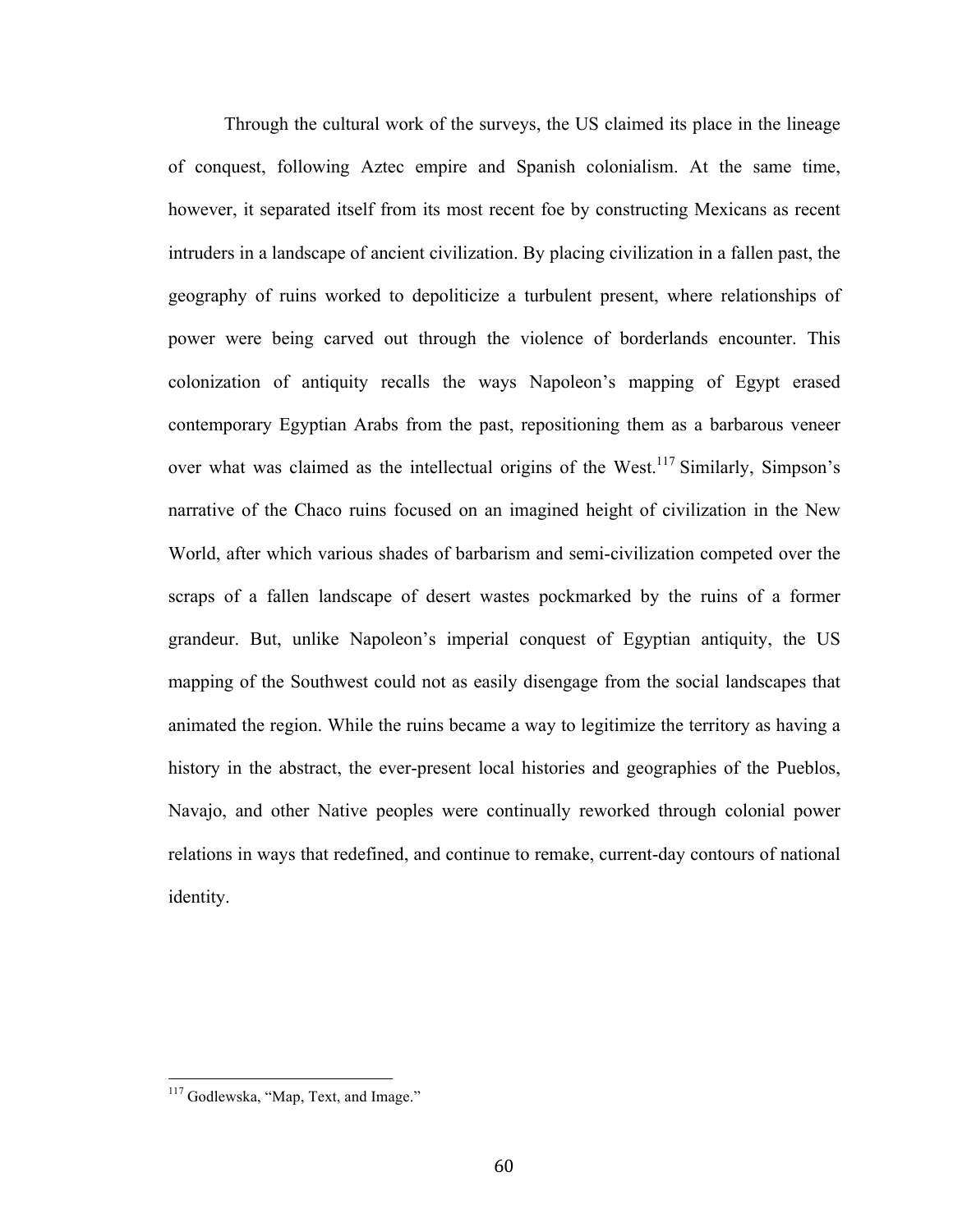# **6.0 Conclusion**

At Chaco Canyon, Simpson began an origin story of the nation, residing in the antiquity of a civilized past and its discovery. Since the initial mapping, Chaco has been a productive and ever-expanding site for varied ideas of antiquity, civilization, and science, and deemed worthy of increasing forms of national protection and control. Conflicts over the ownership of Chaco Canyon played a key role in the passage of the 1906 American Antiquities Act, and it became one of the country's first National Monuments in 1907 (five years before New Mexico became a state). Currently located at the powerful nexus of science, state institutions, and government preservation, Chaco can be read as an evolving site of intellectual and physical conquest, and a monument to colonialism. Alternate attachments to place were eclipsed by the new geography of antiquity that circumscribed boundaries around the knowledge of the past and its protection.

Mapping and spatial discourse continue to be important ways various attachments to Chaco are rearticulated and reimagined. Chaco Canyon is perhaps the most extensively mapped archaeological site in the US, and also a site valued as a metaphorical "blank spot" on the map. It has been variously mapped and imagined as property, a commodity, a collapsed empire, a cradle of Southwestern archaeology, a national park and world heritage site, and an archaeo-astronomical complex. It is also an ancestral centerplace for two-dozen Native American pueblos and tribes, and the historical homeland of a displaced Navajo community. As such, it remains an important site in which to investigate the ways mapping contributes to the production of contested meanings of the past.

The military mapping of Chaco not only fixed the site in prehistory, but also in the moment of its discovery. The map, text, and images of the Journal constructed a

61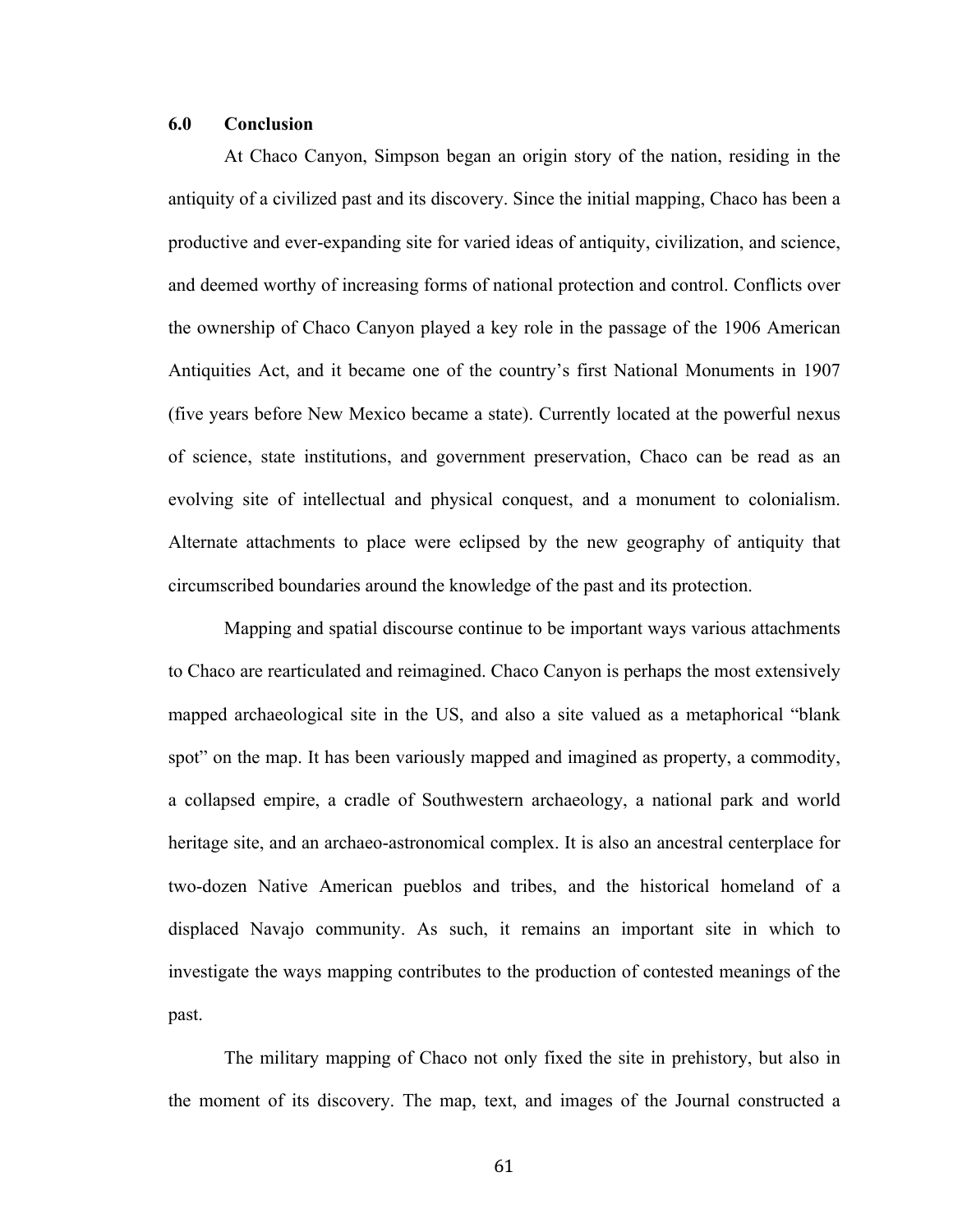particular vision of Chaco that remains an important guidepost for the way the national park manages the meaning and material space of the ruins. The maintenance of the ruins to reflect "the condition which existed when first seen by the early explorers"<sup>118</sup> has become a preservation imperative that requires a full-time Stabilization Crew to continuously rebuild and reconstruct the deteriorating ruins. This labor attempts to freeze time within the landscape of the ruins, conjuring an unpeopled and eternal past to be discovered anew by the visitor, and operates in constant tension with the inherent destructive nature of archaeological practice and the inevitable passage of time. Beyond the ongoing fixing of a colonial moment of discovery, the work of the Stabilization Crew can also be viewed as part of present colonial relations of power between park management and local Navajos, who have worked on the Crew to rebuild the ruins for generations. Some of the workers are part of families who where removed from the park boundaries in the 1930s and 40s. The ways in which local Navajos have been employed to contribute to their own dispossession from the landscapes and narratives of the park are subjects for future research. However, this example illustrates how these relationships operate within a logic of antiquity which continues to serve the imperative of Native removal.

The current controversy over paving the main access road to the park also shows how the logic of antiquity is worked through the mapping and spatialization of Chacoan landscapes. San Juan County's proposal to improve the road has precipitated a new transformation in the real and imagined landscapes of Chaco, the contours and consequences of which are still unclear. Chaco imaginaries are being reworked on

<sup>&</sup>lt;sup>118</sup> Chaco Culture National Historical Park Management Plan, National Park Service, 1968.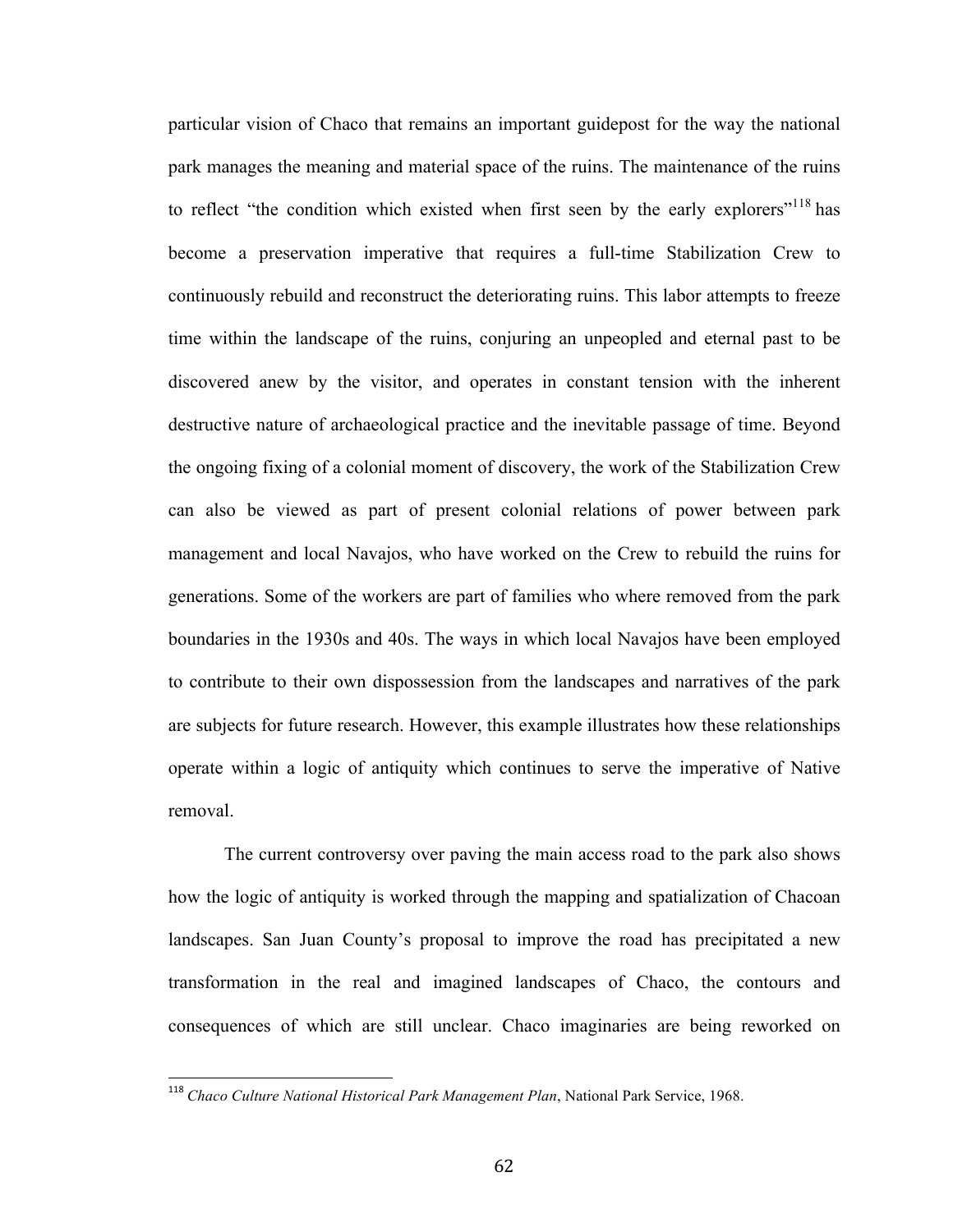various stages, including the procedural and public involvement channels of NEPA, political alliances, backdoor mediation among jurisdictional agencies, environmental discourse and letter writing campaigns, and out in the landscape in the performance of place.

A dominant narrative emerging from the road conflict is the "Chaco experience," which is "visitor experience" dressed up in the exceptionalist discourse of Chaco. The Chaco experience is the long journey over dirt roads and the sense of remoteness and solitude once you arrive. It is shedding the trappings of modern life as you rattle down the road and wondering if you—or your car—will make it. It is the dark night sky and the lack of development, save for "a few scattered hogans along the way,"<sup>119</sup> which convey the greater Chacoan World. It is wandering through the ruins unescorted, feeling like you're the only one there. It is the palpable presence of Anasazi absence.

This imaginary also serves to recreate Chaco as a metaphorical blank spot on the map. It consumes and performs the mythical moment of discovery, the point at which time was stopped and the ruins made to stand still (Figure 19). It constructs Chaco as peripheral to modernity and as a source of renewal for the modern visitor. Protecting the Chaco experience becomes the same as protecting an "authentic" prehistoric landscape of Anasazi collapse. This narrative effectively remaps Chaco as extending beyond the boundaries of the Park, and legitimates the Park's participation in political battles outside its area of jurisdiction. While some opponents of the road project acknowledge the needs of local residents, viewing them as "a few scattered hogans" makes it easier to extend their Chaco imaginaries into Navajo spaces. In the Chaco experience, Navajos figure as

<sup>&</sup>lt;sup>119</sup> Stephen Capra, "Preservation of the Magic," *New Mexico Wild*, 12 (1) (2010): 14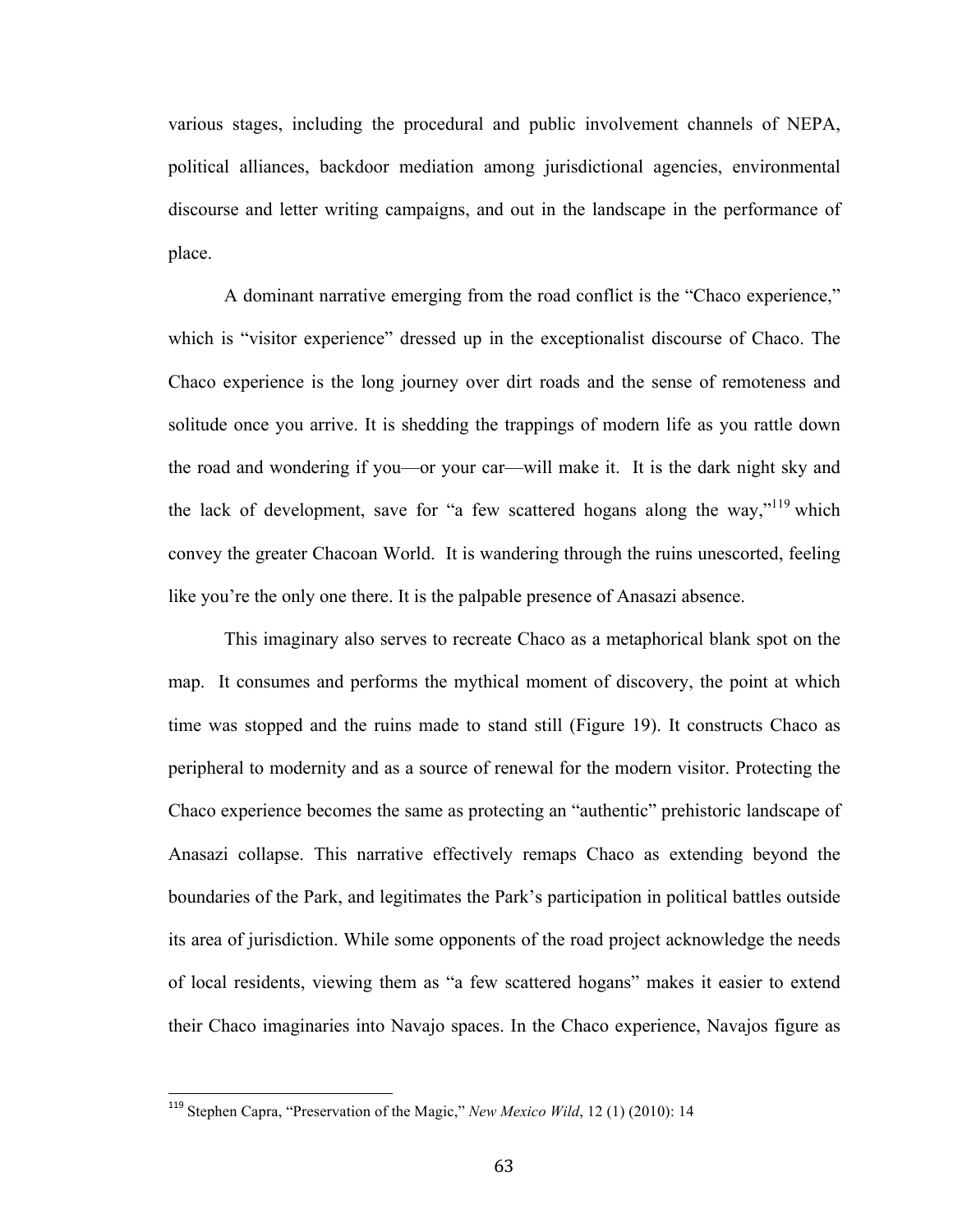the picturesque background of "a few Navajo families who live in this remote part of the country."120

The sense of remoteness is essentially a reworking of the logic of removal. It constructs Chaco as the presence of absence, and the Navajo communities living outside its boundaries as an absence of presence. The "magic"121 of Chaco is not the feeling of remoteness, but its construction. And this remoteness is constructed through the removal of human presence, embodied both in the historic landscapes features that told the story of Chaco as a contested borderlands, and the lives and livelihoods of Navajo families who had their own understandings of place. In both their ancestral and material claims, Navajo views falls through the cracks of the dominant discourses, leading to the construction of recurring absences from this contested terrain. Yet, this in-betweenness that often makes Navajos invisible in discussions of Chaco, also affords a productive vantage point from which to rethink Chaco as a contested space.

The road conflict has enabled the local community, who call themselves the Diné of Chaco Canyon, to speak out collectively about their removal. For the centennial anniversary of the National Park in the summer of 2007, they staged a commemoration in order to remember a different history.<sup>122</sup> The event's location north of the Park boundary on Navajo land was significant, asserting ownership and presence in space. The road map pictured on the flyer for the event ended just before the Park boundary, deliberately excluding the iconographic image of Park's 34,000 acres from the map (Figure 20). This

 $120$  Capra, "Preservation of the Magic,"14.

<sup>&</sup>lt;sup>121</sup> Capra, "Preservation of the Magic,"14.

<sup>&</sup>lt;sup>122</sup> Natasha Kaye Johnson "Tears Shed for Chaco: Former canyon residents recall legacy of forced removal" in *The Gallup Independent*, Friday August 31, 2007.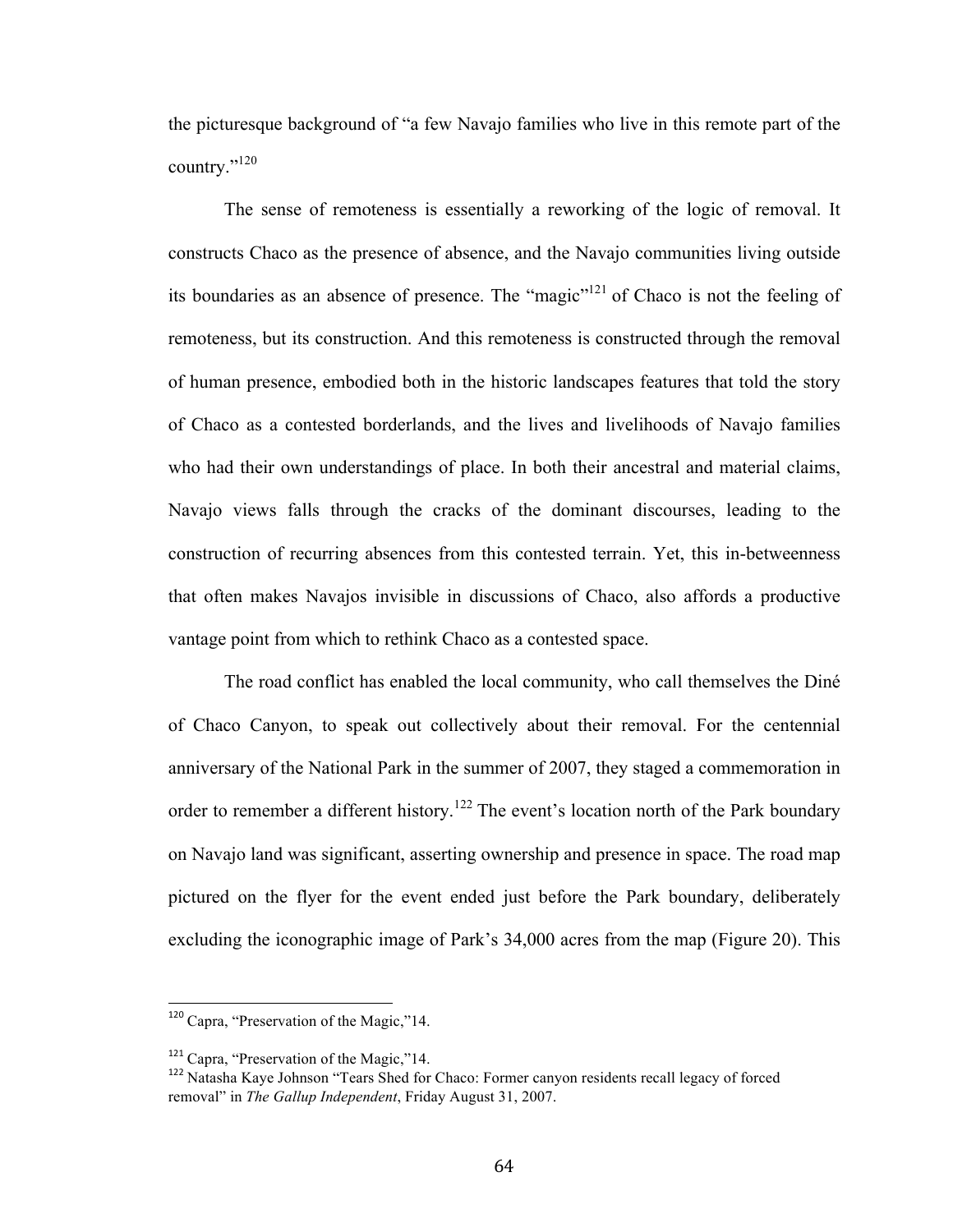act performs a provocative remapping of the region, replacing the dominant icon of the Park with its absence. "Celebrate & Honor the Navajo People," the flyer reads, "History brings strength," (See Figure 20). This struggle underscores the ways in which seemingly mundane mappings and disinterested attachments to antiquity constitute the ongoing logic of settler colonialism, and thus become important sites of struggle.

As the history of Simpson's mapping effort suggests, the erasure of historical and sacred attachments to Chaco is not an unfortunate byproduct of scientific interpretations of antiquity, but an essential component of the process of defining what Chaco is, by what it is not. In other words, the erasure of various histories from the landscapes of Chaco is instrumental to the creation and maintenance of dominant ideas of place. These silences emerge most obviously through an analysis of the ways cartographic practices construct the meanings of space and time through a particular colonial rationality. In this context, the current struggle over the road can be read as a struggle over the meaning of antiquity itself, and engages in the most recent reworking of colonial relationships of power that began with the "discovery" of the ruins.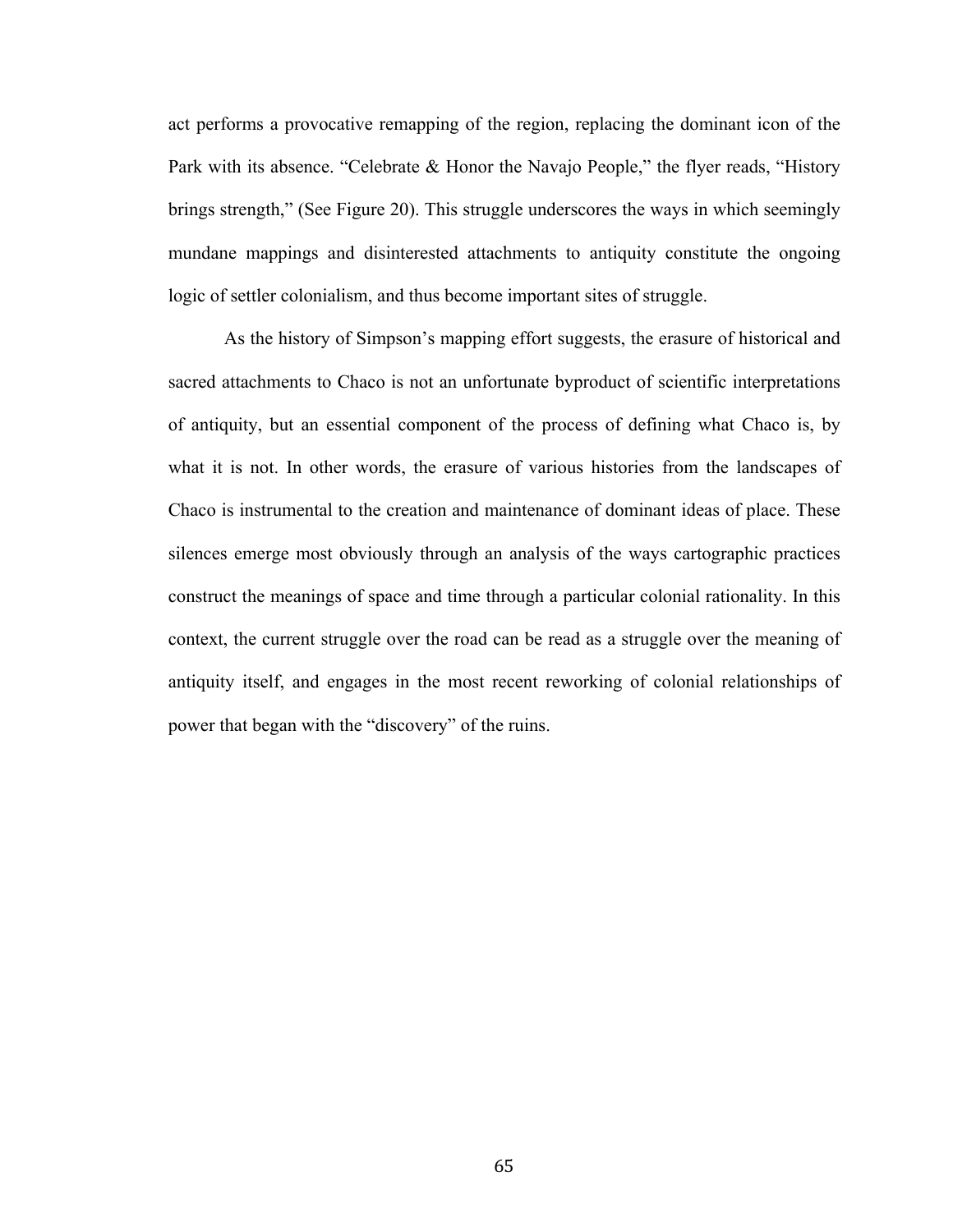# **Bibliography**

Abu El-Haj, Nadia. *Facts on the Ground: Archaeological Practice and Territorial Self-Fashioning in Israeli Society.* University of Chicago Press: Chicago, 2001).

Anderson, Benedict. "Census, Map, Museum." In *Imagined Communities: Reflections on the Origins and Spread of Nationalism,* 163-187. London: Verso, 2006.

Blackhawk, Ned. *Violence over the Land: Indians and Empires in the Early American West.* Cambridge: Harvard University Press, 2008.

Blomley, Nicholas. "Law, Property, and the Geography of Violence: The Frontier, the Survey, and the Grid." *Annals, Association of American Geographers* 93(1) (2003): 121- 141.

Bray, Martha Coleman. *Joseph Nicollet and his Map.* Philadelphia: American Philosophical Society, 1980.

Brooks, James. *Captives and Cousins: Slavery, Kinship, and Community in the Southwest Borderlands.* Durham: University of North Carolina Press: 2001.

Capra, Stephen. "Preservation of the Magic." *New Mexico Wild* 12 (1) (2010): 14-16.

Deloria, Philip J. *Playing Indian*. New Haven: Yale University Press, 1998.

Denetdale, Jennifer. *Reclaiming Dine History: The Legacies of Navajo Chief Manuelito and Juanita*. Tuscon: University of Arizona Press, 2007.

Driver, Felix. *Geography Militant: Cultures of Exploration and Empire*. Hoboken: Wiley-Blackwell, 2000.

Edney, Matthew. *Mapping an Empire: The Geographical Construction of British India, 1765-1843*. Chicago: University of Chicago Press, 1999.

Edney, Matthew. "The Irony of Imperial Mapping." In *The Imperial Map*: *Cartography and the Mastery of Empire*, edited by James R. Akerman, 11-46. Chicago: University of Chicago Press, 2009.

Ehrenberg, Ralph E. "U.S. Army Military Mapping of the American Southwest during the Nineteenth Century." In *Mapping and Empire: Soldier-Engineers on the Southwestern Frontier*, edited by Dennis Reinhartz and Gerald D. Saxon, 80-129. Austin: University of Texas Press, 2005.

Fabian, Ann. *The Skull Collectors: Race, Science, and America's Unburied Dead.* Chicago: University of Chicago Press, 2010.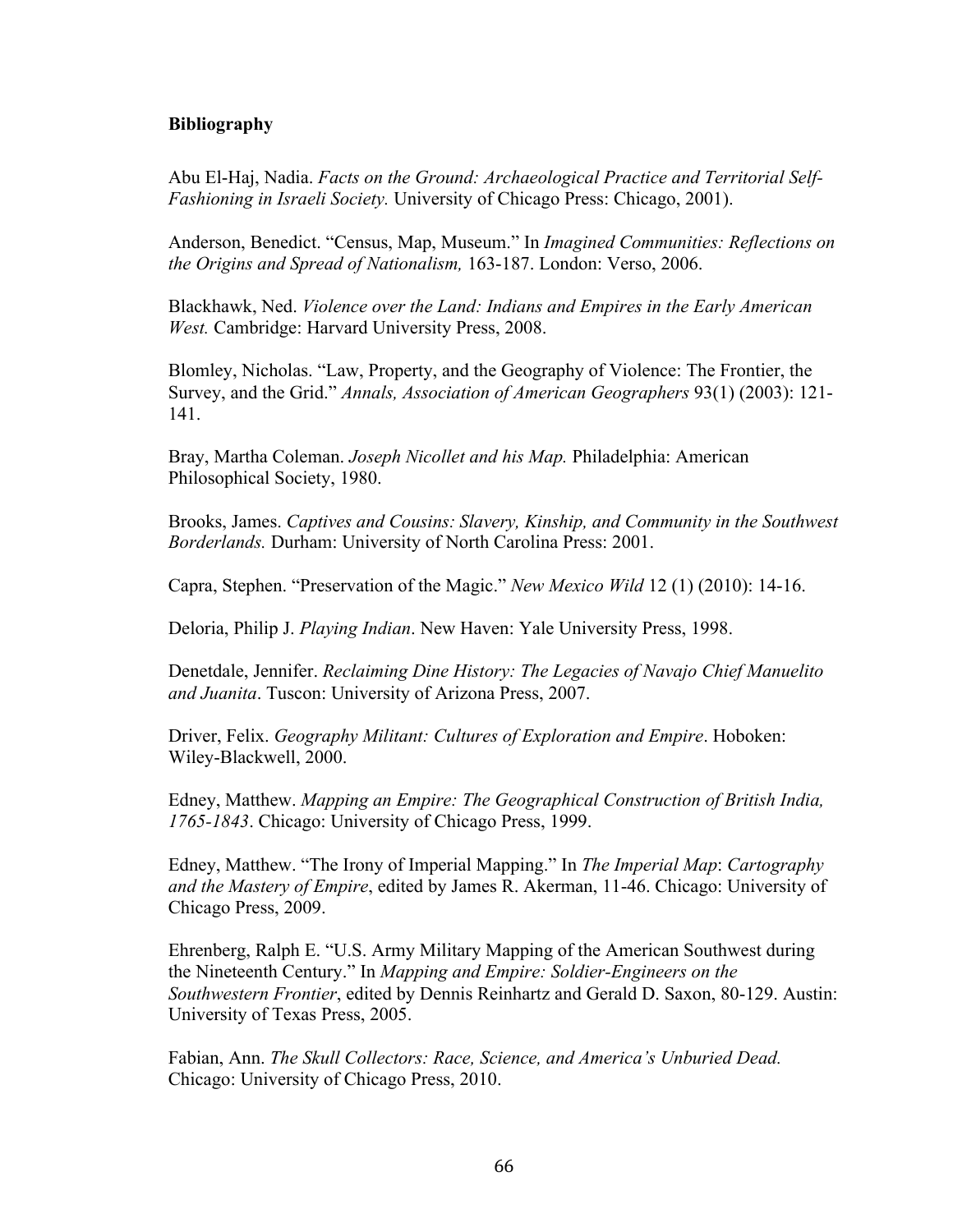Frazier, Kendrick. *People of Chaco: A Canyon and its Culture.* New York: W.W. Norton & Company, 1999.

Godlewska, Anne. "Map, Text, and Image: the Mentality of Enlightened Conquerors: A New Look at the Description de l'Egypte." *Transactions of the Institute of British Geographers* 20 (1995): 5–28.

Geotzmann, William. *Exploration and Empire: the Explorer and the Scientist in the Winning of the American West*. New York: Alfred A Knopf, 1966.

Hannah, Matthew G. "Space and Social Control in the Administration of the Oglala Lakota ('Sioux'), 1871-1879." *Journal of Historical Geography,* 1993, 19(4), 412-432.

Hämäläinen, Pekka. *The Comanche Empire*. New Haven: Yale University Press, 2008.

Hämäläinen, Pekka and Samuel Truett. "On Borderlands." *The Journal of American History* 98, No. 2 (September 2011): 362-383.

Harley, Brian. "Maps, Knowledge, and Power." In *The New Nature of Maps: Essays in the History of Cartography*, edited by Paul Laxton, 51-83. Baltimore: The Johns Hopkins University Press, 2001.

Hine, Robert V. *Edward Kern and American Expansion*. New Haven: Yale University Press, 1962.

Hoffman, Virginia. *Navajo Biographies*, *Volume I*. Phoenix: Navajo Curriculum Center Press, 1974.

Jackson, J.B. "The Necessity for Ruins." In *The Necessity for Ruins, and Other Topics.* Amherst: University of Massachusetts Press, 1980.

Jackson, William H. "Report on the ancient ruins examined in 1875 and 1877." In *Tenth Annual Report of the united States Geological and Geographical Survey of the Territories, embracing Colorado and parts of adjacent Territories, being a Report of Progress of the Exploration for the Year 1876*, by F.V. Hayden, 409-450. Washington: Government Printing Office, 1878.

Jacob, Christian. "Toward a Cultural History of Cartography." *Imago Mundi,* 48 (1996): 191-98.

Johnson, Natasha Kaye. "Tears Shed for Chaco: Former Canyon Residents Recall Legacy of Forced Removal." *The Gallup Independent*. Friday August 31, 2007.

Julyan, Robert Hixson. *Place Names of New Mexico.* Albuquerque: UNM Press, 1998. Kern, Edward. *Map of the Route pursued in 1849 by the US Troops, under the command of Bvt. Lieut. Col. Jno. M. Washington, Governor of New Mexico, in an expedition against the Navajos Indians***.** Philadelphia: Duval, 1849.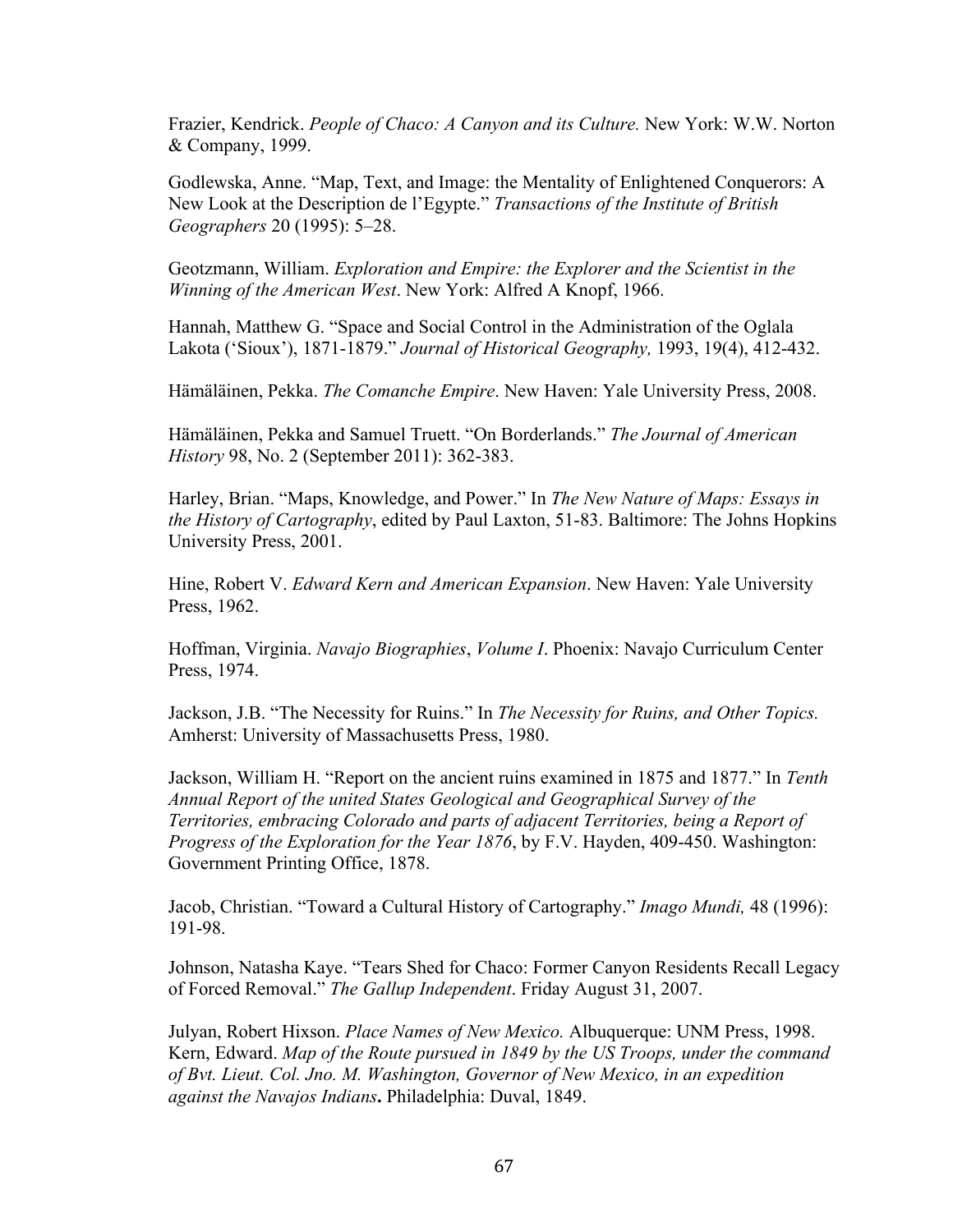Kern, Edward. *Map of the Route pursued in 1849 by the US Troops, under the command of Bvt. Lieut. Col. Jno. M. Washington, Governor of New Mexico, in an expedition against the Navajos Indians*. Philadelphia: Duval, 1849.

Kern, Richard. *Richard Kern, Santa Fe, N.M., to Samuel George Morton, Philadelphia, Pa., 1850, July 3-4*. Letter. From The Newberry Library, *The Edward E. Ayer Manuscript Collection*, 1-8.

Kirsch, Scott. "John Wesley Powell and the Mapping of the Colorado Plateau, 1869- 1879: Survey Science, Geographical solutions, and the Economy of Environmental Values." *Annals of the Association of American Geographers* 92 (2002): 548-572.

Krishna, Sankaran. "Cartographic Anxiety: Mapping the Body Politic in India." In *Challenging Boundaries: Global Flows, Territorial Identities*, Borderlines Series, vol.2, edited by Michael J. Shapiro and Hayward R. Aker. Minneapolis: University of Minnesota, 1996.

Liakos, Antonis. "The Construction of National Time: The Making of the Modern Greek Historical Imagination." *Mediterranean Historical Review*, 16 (1) (June 2001): 27-42.

Lipsitz, George. "Listening to Learn and Learning to Listen: Popular Culture, Cultural Theory, and American Studies." *American Quarterly*, 42 (4) (December 1990): 615-636.

Massey, Doreen. *Space, Place and Gender.* Minneapolis: University of Minnesota Press, 1994.

McNitt, Frank, ed. *The Navaho Expedition: Journal of a Military Reconnaissance from Santa Fe, New Mexico, to the Navajo Country*, *made in 1849 by Lieutenant James H. Simpson*, annotated and edited by Frank McNitt. Norman, Oklahoma: University of Oklahoma Press, 1964, reprinted by Red River Books, 2003.

National Park Service. *Chaco Culture National Historical Park Management Plan*. 1968.

Noble, David Grant. *New Light on Chaco Canyon.* Santa Fe: School of American Research, 1984.

Pickles, John. *A History of Spaces: Cartographic Reason, Mapping and the Geo-coded World.* London: Routledge, 2004.

Pratt, Mary-Louise. *Imperial Eyes, Travel Writing and Transculturation.* London: Routledge**,** 1992.

Reinhartz, Dennis and Gerald D. Saxon, eds. *Mapping and Empire: Soldier-Engineers on the Southwestern Frontier*. Austin: University of Texas Press, 2005.